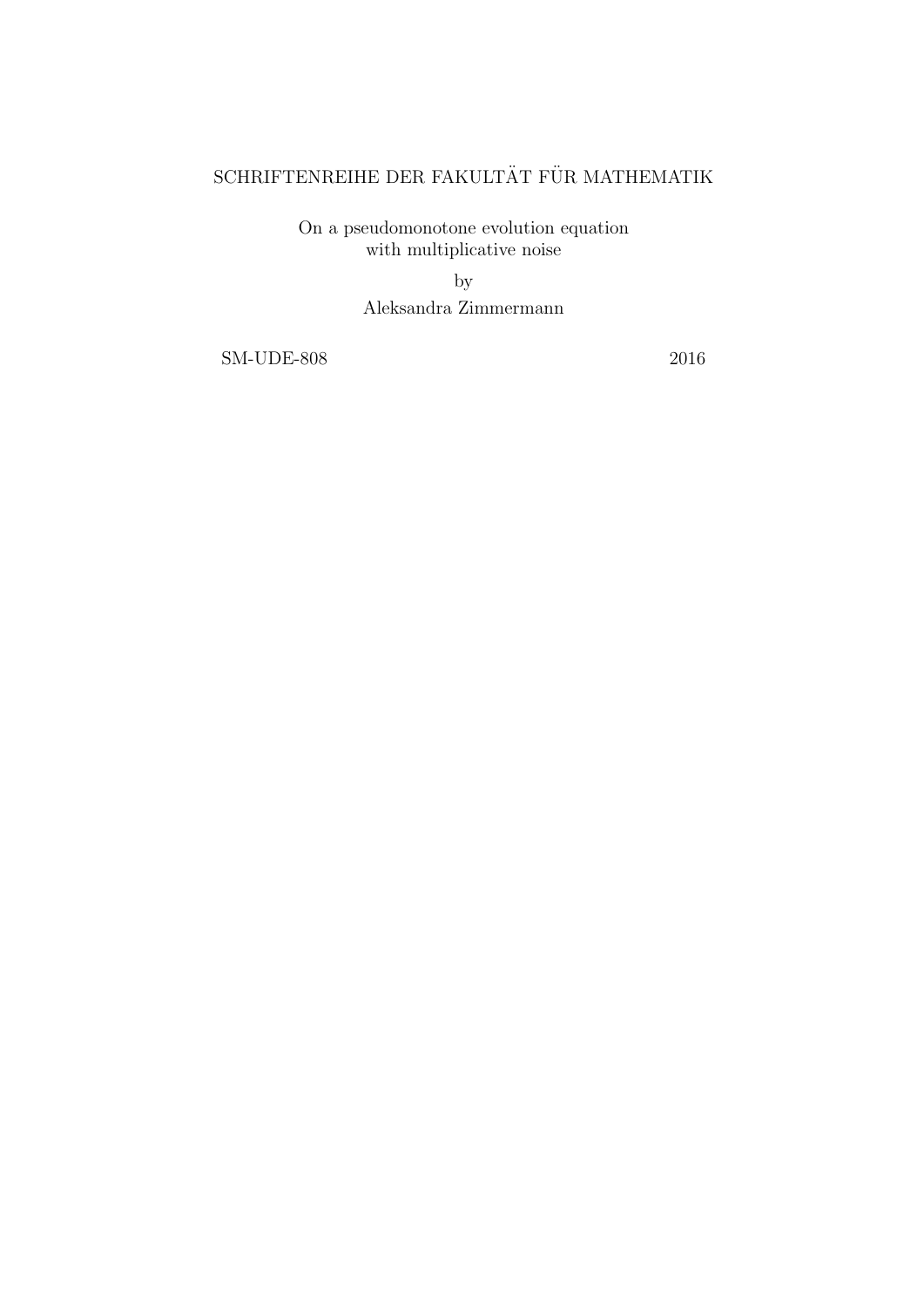Eingegangen am 03.11.2016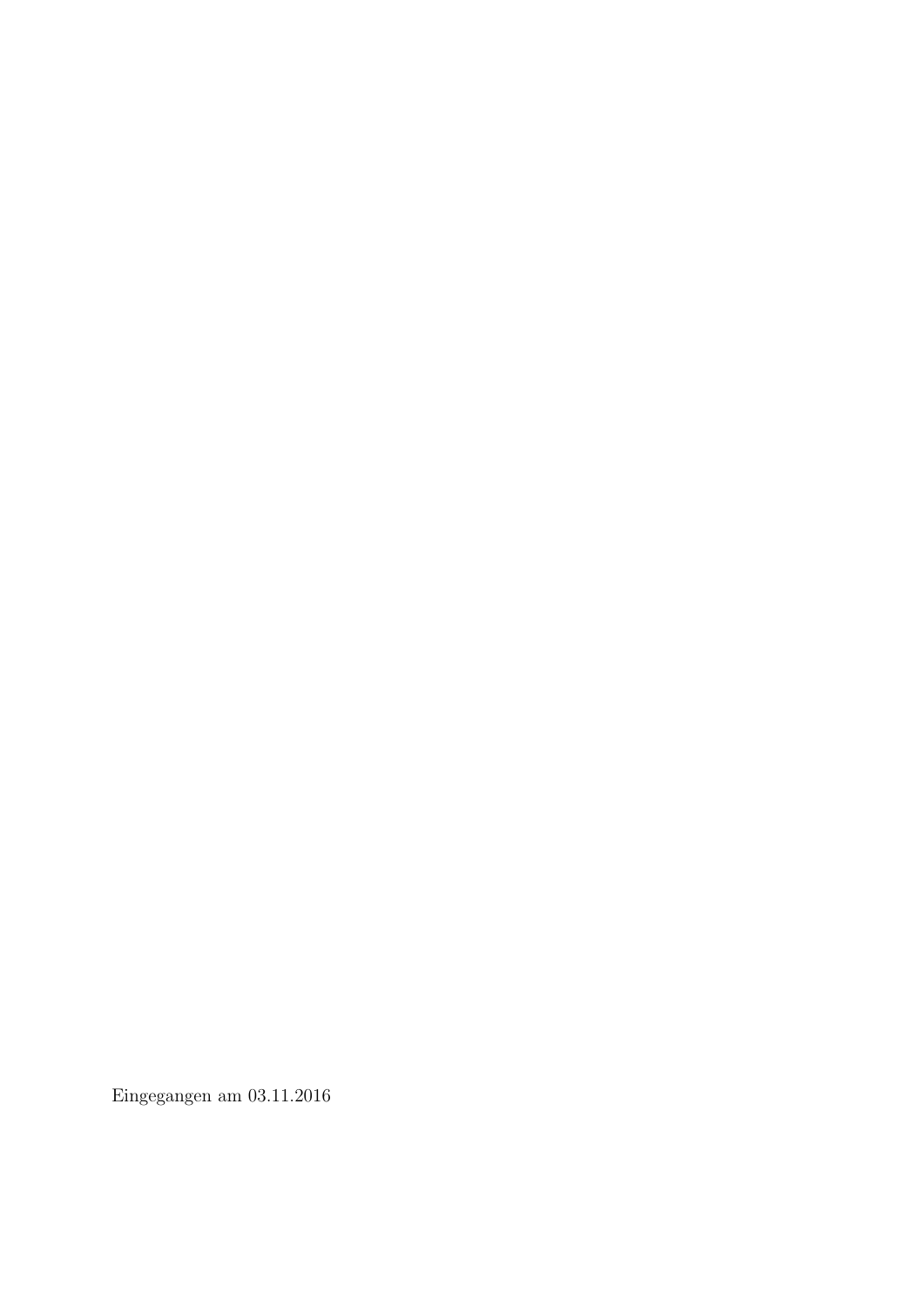## On a pseudomonotone evolution equation with multiplicative noise

#### Aleksandra Zimmermann<sup>12</sup>

#### Abstract

Let  $(\Omega, \mathcal{F}, \mathbb{P})$  be a complete, countably generated probability space,  $T > 0$ ,  $D \subset \mathbb{R}^d$ be a bounded Lipschitz domain,  $Q_T := (0, T) \times D$  and  $p > 2$ . Our aim is the study of the problem

$$
(P)\begin{cases} du - \operatorname{div}(|\nabla u|^{p-2}\nabla u + F(u)) dt = H(u) dW & \text{in } \Omega \times Q_T \\ u = 0 & \text{on } \Omega \times (0, T) \times \partial D \\ u(0, \cdot) = u_0 \in W_0^{1, p}(D) & \text{in } \Omega \times D \end{cases}
$$

for a cylindrical Wiener process W in  $L^2(D)$  with respect to a filtration  $(\mathcal{F}_t)$  satisfying the usual assumptions and  $F : \mathbb{R} \to \mathbb{R}^d$  Lipschitz continuous. We consider the case of multiplicative noise with  $H: L^2(D) \to HS(L^2(D)), HS(L^2(D))$  being the space of Hilbert-Schmidt operators, satisfying appriopriate regularity conditions. By an implicit time discretization of  $(P)$ , we obtain approximate solutions. Using the theorems of Skorokhod and Prokhorov, we are able to pass to the limit and show existence of martingale solutions. Using an argument of pathwise uniqueness, we show existence and uniqueness of strong solutions.

Keywords: pseudomonotone problem, multiplicative noise, cylindrical Wiener process, martingale solution, pathwise uniqueness, strong solution

AMS Classification: 35K92, 35K55, 60H15

#### 1 Introduction

Let  $(\Omega, \mathcal{F}, P)$  be a complete, countably generated probability space (for example the classical Wiener space),  $D \subset \mathbb{R}^d$  be a bounded Lipschitz domain,  $T > 0$ ,  $Q_T := D \times (0, T)$  and  $p > 2$ . For a separable Hilbert spaces  $\mathcal{U}, \mathcal{H}$ , we denote the space of Hilbert-Schmidt operators from U to H by  $HS(\mathcal{U}; \mathcal{H})$ . We are interested in existence and uniqueness of a solution to

$$
du - \operatorname{div}(|\nabla u|^{p-2}\nabla u + F(u)) dt = H(u) dW \qquad \text{in } \Omega \times Q_T
$$

$$
u = 0 \qquad \text{on } \Omega \times (0, T) \times \partial D
$$

$$
u(0, \cdot) = u_0 \qquad \in W_0^{1, p}(D) \tag{1}
$$

for  $F: \mathbb{R} \to \mathbb{R}^d$  Lipschitz continuous. We will give the precise assumptions on  $H: L^2(D) \to$  $HS(L<sup>2</sup>(D))$  in the next section.  $W(t)$  is a cylindrical Wiener process with values in  $L<sup>2</sup>(D)$ with respect to a filtration  $(\mathcal{F}_t)$  satisfying the usual assumptions. More precisely: Let  $(e_n)_{n\in\mathbb{N}}$  be an orthonormal basis of  $L^2(D)$  and  $(\beta_n(t))_{n\in\mathbb{N}}$  a sequence of independent, realvalued brownian motions adapted to  $(\mathcal{F}_t)$ . We (formally) define

$$
W(t) := \sum_{n=1}^{\infty} e_n \beta_n(t).
$$
 (2)

<sup>1</sup>Faculty of Mathematics

University of Duisburg-Essen

email: aleksandra.zimmermann@uni-due.de

<sup>2</sup>Aleksandra Zimmermann is supported by DFG Project no. ZI 1542/1-1.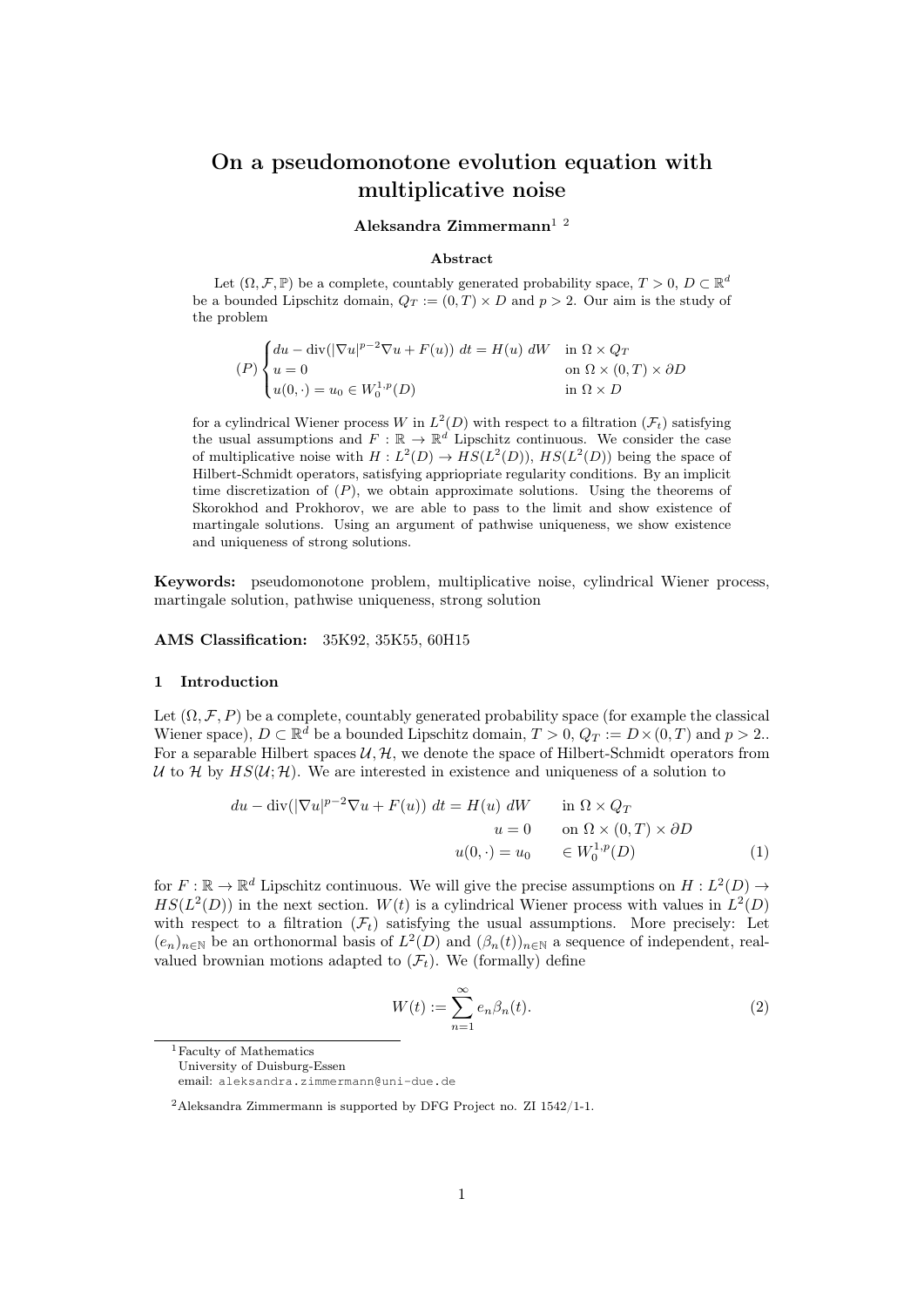It is well-known that the sum on the right-hand side of (2) does not converge in  $L^2(D)$ , therefore we have to give a meaning to (2) following the ideas of [8] and [18]: For  $\sum$ erefore we have to give a meaning to (2) following the ideas of [8] and [18]: For  $u = \sum_{n=1}^{\infty} u_n e_n$  and  $v = \sum_{n=1}^{\infty} v_n e_n$ 

$$
(u,v)_U:=\sum_{n=1}^\infty \frac{u_nv_n}{n^2}
$$

is a scalar product on  $L^2(D)$ . Now we define the (bigger) Hilbert space U as the completion of  $L^2(D)$  with respect to the norm  $\|\cdot\|_U$  induced by  $(\cdot,\cdot)_U$ . It is then easy to see that  $(ne_n)$ is an orthonormal basis of U. Note that

$$
W(t) = \sum_{n=1}^{\infty} e_n \beta_n(t) = \sum_{n=1}^{\infty} \frac{1}{n} (ne_n) \beta_n(t)
$$
 (3)

and therefore  $W(t)$  can be interpreted as Q-Wiener process with covariance Matrix  $Q =$  $\text{diag}(\frac{1}{n^2})$  with values in U. Since  $Q^{\frac{1}{2}}(U) = L^2(D)$ , for all square integrable and predictable  $\Phi : \Omega \times (0,T) \to HS(L^2(D))$  the stochastic integral with respect to the cylindrical Wiener process  $W(t)$  can be defined by

$$
\int_0^t \Phi \, dW = \sum_{n=1}^\infty \int_0^t \Phi(e_n) \, d\beta_n
$$
  
= 
$$
\sum_{n=1}^\infty \int_0^t \Phi(\frac{1}{n} \cdot ne_n) \, d\beta_n
$$
  
= 
$$
\sum_{n=1}^\infty \int_0^t \Phi \circ Q^{1/2}(ne_n) \, d\beta_n.
$$
 (4)

Since  $\Phi \circ Q^{\frac{1}{2}} \in HS(U; L^2(D)),$ 

$$
\sum_{n=1}^{\infty} \int_0^t \Phi \circ Q^{1/2}(ne_n) \ d\beta_n \in L^2(\Omega; C([0, T]; L^2(D))).
$$

In particular, for all  $n \in \mathbb{N}$ ,  $\Phi(e_n) \in L^2(\Omega \times (0,T); L^2(D))$  is predictable process, i.e.  $\Phi(e_n)$ is  $\mathcal{P}_T/\mathcal{B}(L^2(D))$ -measurable where  $\mathcal{P}_T$  is the predictable  $\sigma$ -field on  $\Omega \times (0,T)$  generated by

 $(s, t] \times A$ ,  $0 \leq s \leq t \leq T$ ,  $A \in \mathcal{F}_s$ .

### 1.1 Strong and martingale solutions

In the theory of stochastic evolution equations two notions of solutions are typically considered for equations with multiplicative noise namely strong solutions and martingale solutions. A strong solution to (1) is defined as follows:

**Definition 1.1.** A solution to (1) is a predictable process  $u : \Omega \times [0,T] \to L^2(D)$  with a.e. paths

$$
u(\omega,\cdot)\in \mathcal{C}([0,T];W^{-1,p'}(D))\cap L^\infty(0,T;L^2(D)),
$$

such that  $u \in L^p(\Omega; L^p(0,T; W_0^{1,p}(D))), u(0, \cdot) = u_0$  in  $L^2(D)$  and

$$
u(t) - u_0 - \int_0^t \text{div}(|\nabla u|^{p-2} \nabla u + F(u)) \, ds = \int_0^t H(u) \, dW,
$$

in  $L^2(D)$  for all  $t \in [0,T]$ , a.s. in  $\Omega$ .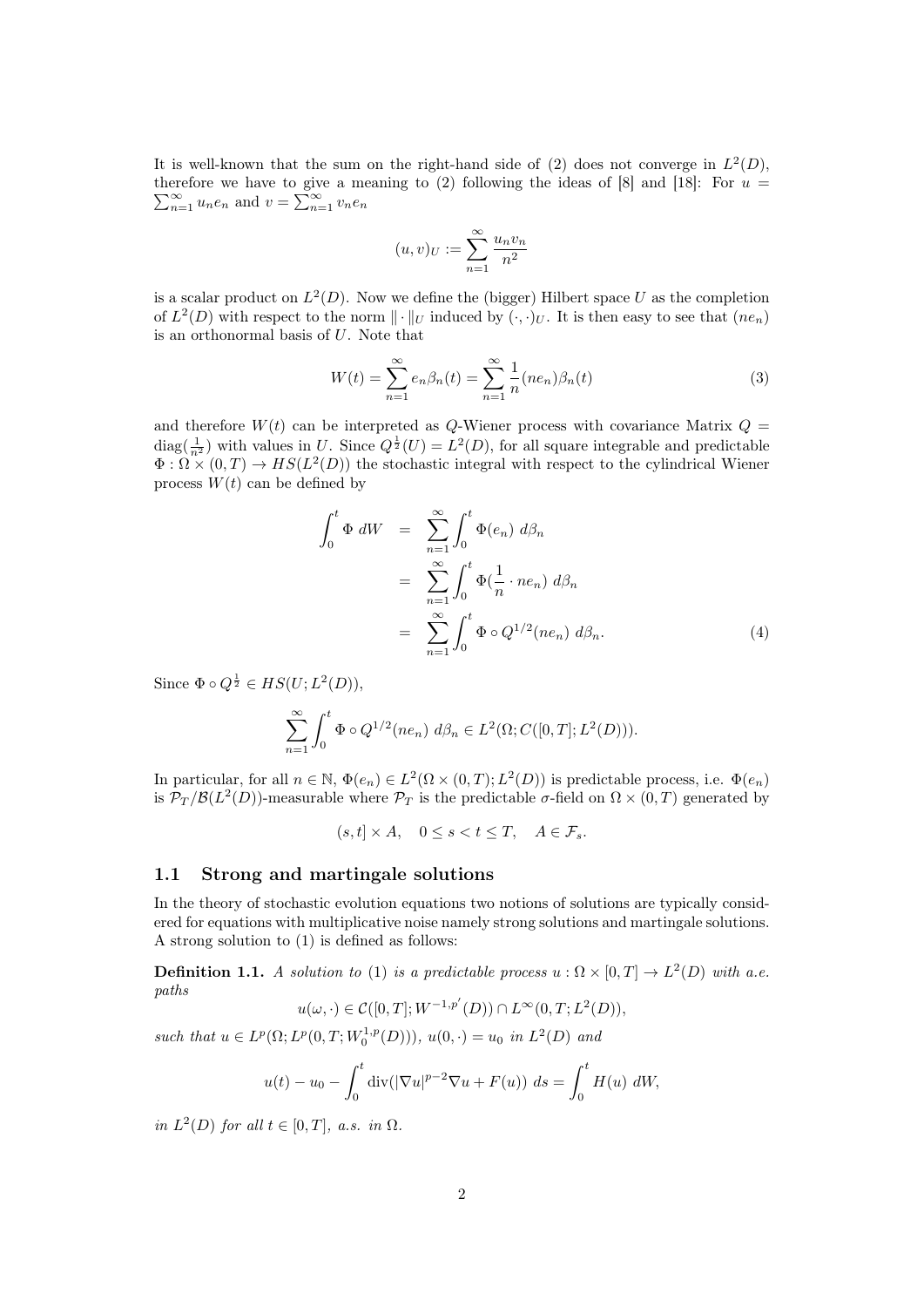Remark 1.1. According to [24], Lemma 1.4, p.263,

$$
u(\omega, \cdot) \in \mathcal{C}([0,T]; W^{-1,p'}(D)) \cap L^{\infty}(0,T; L^2(D)) \text{ a.s in } \Omega
$$

implies

$$
u \in \mathcal{C}_w([0,T];L^2(D)) \text{ a.s. in } \Omega
$$

where  $\mathcal{C}_w([0,T];L^2(D))$  denotes the Bochner space of weakly continuous functions with values in  $L^2(D)$ . Therefore,  $u(t)$  is in  $L^2(D)$  for all  $t \in [0,T]$  and u is a stochastic process with values in  $L^2(D)$ .

In the former definition, the probabilistic quantities  $(\Omega, \mathcal{F}, P)$ ,  $(\mathcal{F}_t)$  and W are fixed. In many cases, it is necessary that  $(\Omega, \mathcal{F}, P)$ ,  $(\mathcal{F}_t)$  and W enter as unknowns into the problem, for example, if one uses the theorems of Prokhorov and Skorokhod to obtain a.s convergence of approximative solutions. More precisely,

**Definition 1.2** (see, e.g.  $[8]$ ,  $[9]$ ,  $[11]$ ). We say that  $(1)$  has a martingale solution, iff there exist a probability space  $(\overline{\Omega}, \overline{\mathcal{F}}, \overline{P})$ , a filtration  $\overline{(\mathcal{F}_t)}$ , a cylindrical Wiener process  $\overline{W}$  and a predictable process  $u : \overline{\Omega} \times [0,T] \to L^2(D)$  with a.e. paths

$$
u(\omega,\cdot)\in \mathcal{C}([0,T];W^{-1,p'}(D))\cap L^\infty(0,T;L^2(D)),
$$

such that  $u \in L^p(\overline{\Omega}; L^p(0,T; W_0^{1,p}(D))), u(0, \cdot) = u_0$  in  $L^2(D)$  and

$$
u(t) - u_0 - \int_0^t \operatorname{div}(|\nabla u|^{p-2} \nabla u + F(u)) ds = \int_0^t H(u) d\overline{W}
$$
 (5)

holds in  $L^2(D)$  for all  $t \in [0,T]$ , a.s. in  $\overline{\Omega}$ .

#### 1.2 Main results and outline

Our aim is to prove the following results:

**Theorem 1.1.** For any  $u_0 \in W_0^{1,p}(D)$  and any  $H : L^2(D) \to HS(L^2(D))$  as defined in Section 2 there exists a martingale solution to (1).

**Theorem 1.2.** For any  $u_0 \in W_0^{1,p}(D)$  and any  $H: L^2(D) \to HS(L^2(D))$  as defined in Section 2 there exists a unique strong solution to  $(1)$ .

The proof of Theorem 1.1 is based on a approximation procedure by an implicit time discretization corresponding to (1), which will be introduced in Section 3.1. Since there is a lack of compactness with respect to  $\omega \in \Omega$ , we use the theorems of Prokhorov and Skorokhod to get a.s. convergence of a sequence of approximate solutions  $(\hat{u}_N)$  to a measurable function  $u_{\infty}$  on a new probability space  $(\hat{\Omega}, \hat{\mathcal{F}}, \hat{P})$  (see Subsection 3.4). Passing to the limit we have to face two different difficulties: Firstly, we have to show that the limit of the stochastic integrals is a stochastic integral with respect to a cylindrical Wiener process defined on a possibly enlarged probability space. This can be done using the martingale representation theorem from [8]. Secondly, since weak convergence is not compatible with nonlinear operators, we have to identify the weak limit of  $|\nabla u_N|^{p-2} \nabla u_N$  with  $|\nabla u_\infty|^{p-2} \nabla u_\infty$ . Once we have identified the stochastic perturbation at the limit, we may use the Itô formula for the identification of the nonlinearity. Subsection 3.5 is devoted to the solution of these two problems. The proof of Theorem 1.2 is contained in Section 4. We adapt the argument of [14]: Firstly, we prove uniqueness of solutions (see Proposition 4.1) and secondly we construct two sequences of approximate solutions which converge on the same probability space. We adapt the technique of [17], [6], [5] (see also [15], [16], [3]) and advoid the application of the martingale representation theorem.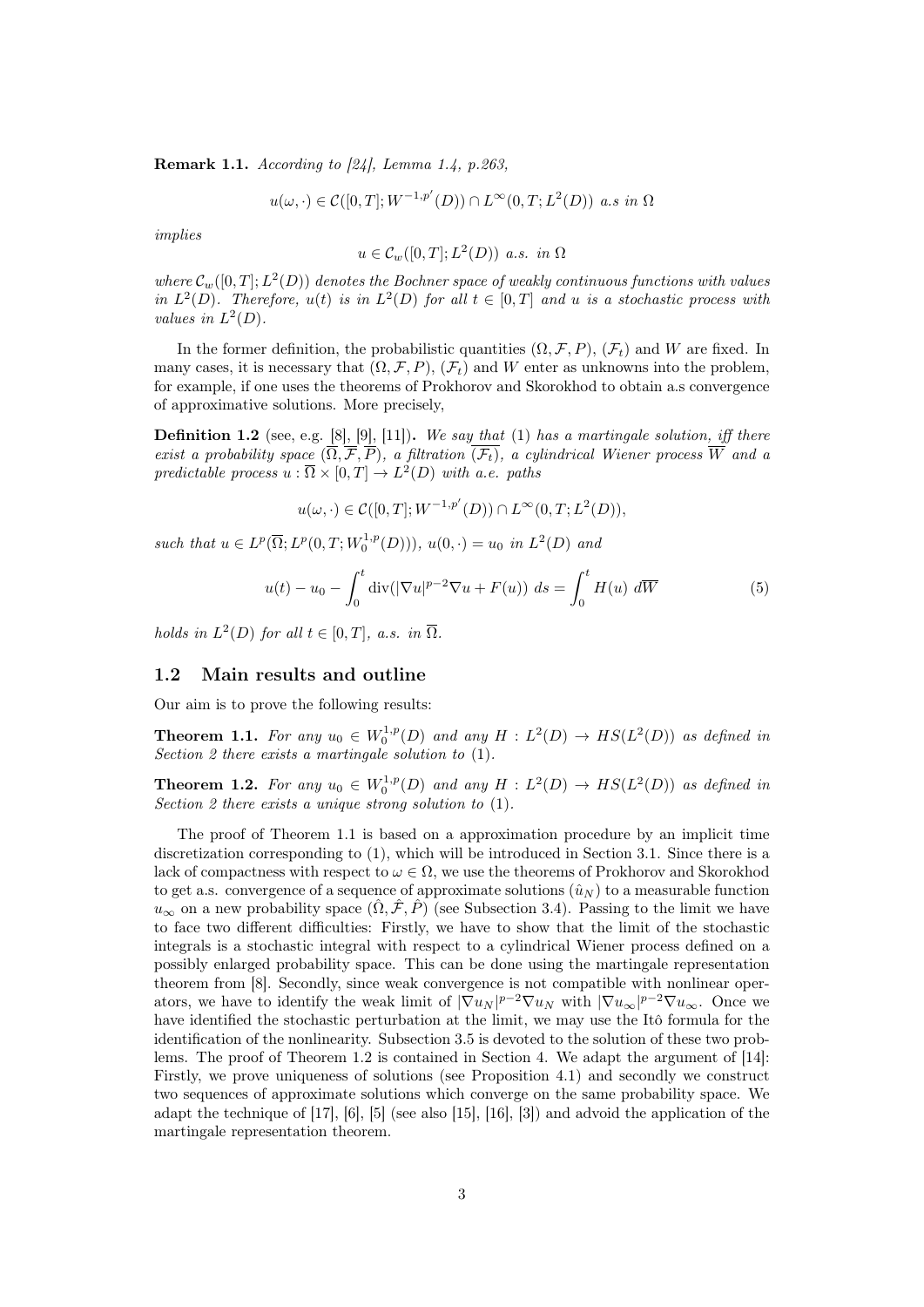#### 2 Technical assumptions

For an orthonormal basis  $(e_n)$  of  $L^2(D)$ ,  $u \in L^2(D)$  let us define

$$
H(u)(e_n) := \{x \mapsto h_n(u(x))\},\
$$

where, for any  $n \in \mathbb{N}$ ,  $h_n : \mathbb{R} \to \mathbb{R}$  is a Lipschitz continuous function such that  $h_n(0) = 0$ satisfying

(H1) There exists  $C_1 > 0$  not depending on  $\mu$ ,  $\lambda$  such that

$$
\sum_{n=1}^{\infty} |h_n(\lambda) - h_n(\mu)|^2 \le C_1 |\lambda - \mu|^2
$$

for all  $\mu, \lambda \in \mathbb{R}$ .

(*H2*) There exists  $C_2 > 0$  such that

$$
\sum_{n=1}^{\infty} \|h'_n\|_{\infty}^2 \le C_2.
$$

For example,  $h_n(\lambda) = a_n \lambda$  or  $h_n(\lambda) = a_n \sin(\lambda)$  with  $n \in \mathbb{N}$  and  $(a_n) \in l^2(\mathbb{N})$  are satisfying (*H*1) and (*H*2). In particular for any  $u \in L^2(D)$  thanks to (*H*1) we have

$$
||H(u)||_{HS(L^{2}(D))}^{2} = \sum_{n=1}^{\infty} ||H(u)(e_{n})||_{L^{2}(D)}^{2} = \int_{D} \sum_{n=1}^{\infty} |h_{n}(u(x))|^{2} dx
$$
  
 
$$
\leq C_{1}||u||_{L^{2}(D)}^{2}
$$
 (6)

and herefore  $H(u)$  is a Hilbert-Schmidt operator in  $L^2(D)$  and  $H: L^2(D) \to HS(L^2(D))$  is continuous. Thanks to  $(H2)$ , we also have the following result:

**Proposition 2.1.**  $H: W_0^{1,p}(D) \to HS(L^2(D); H_0^1(D))$  is continuous.

Proof: Let us fix  $(u_j) \subset W_0^{1,p}(D)$  such that there exists  $u \in W_0^{1,p}(D)$  with  $u_j \to u$  in  $W_0^{1,p}(D)$  for  $j \to \infty$ . Then,

$$
||H(u_j) - H(u)||_{HS(L^2(D);H_0^1(D))}^2 = \sum_{n=1}^{\infty} ||h_n(u_j) - h_n(u)||_{H_0^1(D)}^2
$$
  
= 
$$
\sum_{n=1}^{\infty} \int_D |h'_n(u_j)\nabla(u_j - u) + \nabla u(h'_n(u_j) - h'_n(u))|^2 dx.
$$
 (7)

We can extract a not relabeled subsequence  $(u_j)$  such that  $|\nabla u_j| \leq g$  a.e. in D for all  $j \in \mathbb{N}$ and some  $g \in L^p(D)$  and

$$
u_j \to u,
$$
  

$$
\nabla u_j \to \nabla u
$$

for  $j \to \infty$  a.e. in D. For any fixed  $n \in \mathbb{N}$ , since  $h'_n$  is continuous we have,

$$
|h'_n(u_j)\nabla(u_j - u) + \nabla u(h'_n(u_j) - h'_n(u))|^2 \to 0
$$
\n(8)

for  $j \to \infty$  a.e. in D. Let  $C > 0$  be a constant not depending on j and n that may change from line to line. By  $(H2)$  we have

$$
|h'_{n}(u_{j})\nabla(u_{j}-u)+\nabla u(h'_{n}(u_{j})-h'_{n}(u))|^{2}
$$
  
\n
$$
\leq C||h'_{n}||_{\infty}^{2} (|\nabla u_{j}-\nabla u|^{2}+|\nabla u|^{2})
$$
  
\n
$$
\leq CC_{2}(|g|^{2}+|\nabla u|^{2})
$$
\n(9)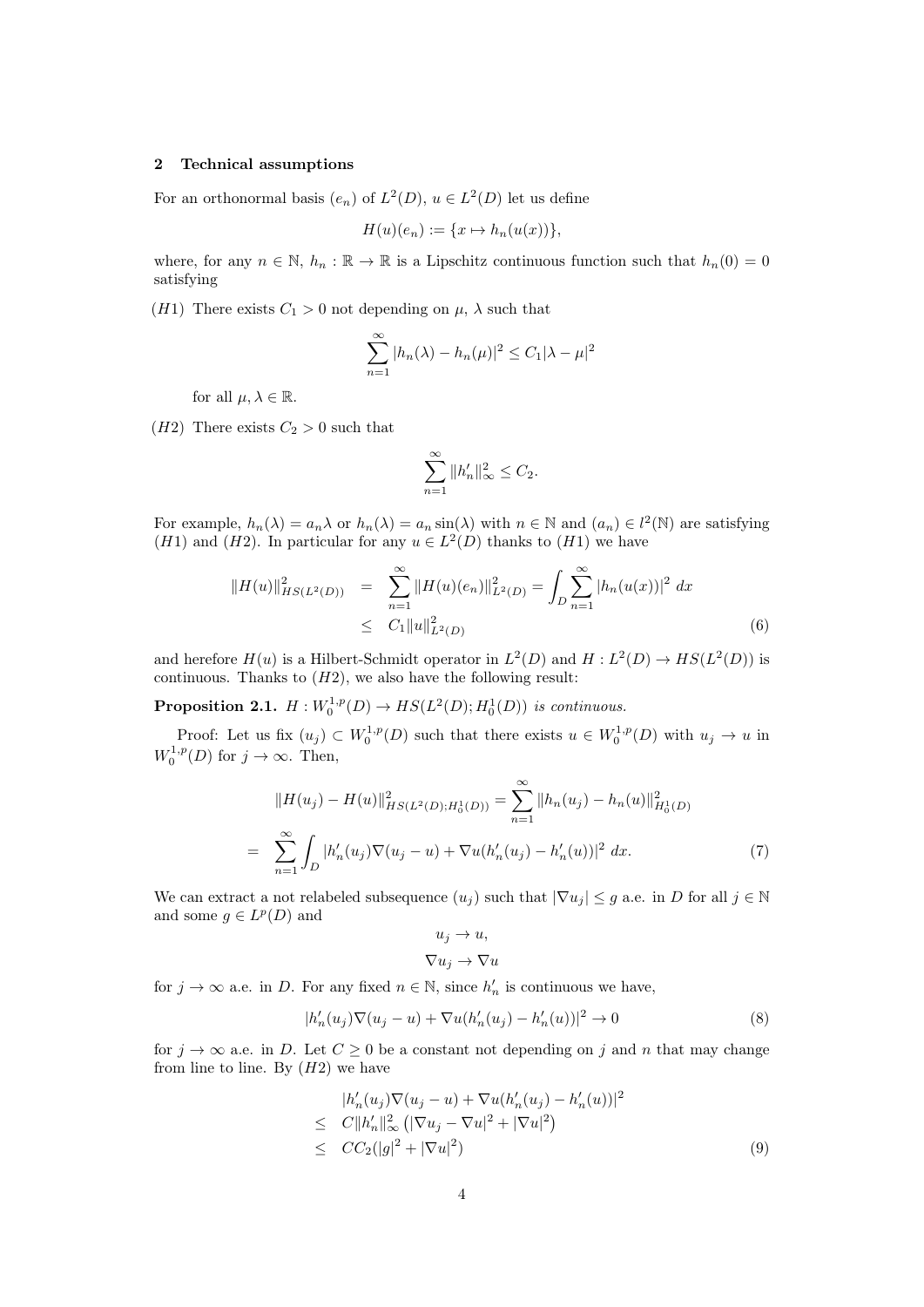and the right-hand side of (9) is in  $L^1(D)$ . Therefore, by Lebesgue dominated convergence theorem,

$$
\lim_{j \to \infty} \int_{D} |h'_n(u_j) \nabla (u_j - u) + \nabla u (h'_n(u_j) - h'_n(u))|^2 \, dx = 0 \tag{10}
$$

for every  $n \in \mathbb{N}$ . Since such a subsequence with can be extracted from every subsequence of  $(u_i)$ , (8) holds for the whole sequence  $(u_i)$ . In particular, for any  $N \in \mathbb{N}$ , we have

$$
\lim_{j \to \infty} \sum_{n=1}^{N} \int_{D} |h'_n(u_j) \nabla (u_j - u) + \nabla u (h'_n(u_j) - h'_n(u))|^2 dx = 0.
$$
 (11)

Let us fix  $\varepsilon > 0$ . For any  $N \in \mathbb{N}$ , we have

$$
\sum_{n=N}^{\infty} \int_{D} |h'_{n}(u_{j}) \nabla (u_{j} - u) + \nabla u (h'_{n}(u_{j}) - h'_{n}(u))|^{2} dx
$$
\n
$$
\leq \sum_{n=N}^{\infty} 4 \int_{D} ||h'_{n}||_{\infty}^{2} |\nabla (u_{j} - u)|^{2} + 4|\nabla u|^{2} ||h'_{n}||_{\infty}^{2} dx
$$
\n
$$
\leq \sum_{n=N}^{\infty} 16 ||h'_{n}||_{\infty}^{2} \left( \int_{D} |\nabla (u_{j} - u)|^{2} + |\nabla u|^{2} dx \right).
$$
\n(12)

By  $(H2)$ ,

$$
\sum_{n=1}^{\infty} \|h'_n\|_{\infty}^2 < \infty,
$$

thus there exists  $N_0\in\mathbb{N}$  such that

$$
\sum_{n=N}^{\infty} \|h'_n\|_{\infty}^2 < \varepsilon
$$

for all  $N \geq N_0$ . Therefore, now we get

$$
\|H(u_j) - H(u)\|_{HS(L^2(D);H_0^1(D))}^2
$$
\n
$$
= \sum_{n=1}^{N_0} \int_D |h'_n(u_j)\nabla(u_j - u) + \nabla u(h'_n(u_j) - h'_n(u))|^2 dx
$$
\n
$$
+ \sum_{n=N_0+1}^{\infty} \int_D |h'_n(u_j)\nabla(u_j - u) + \nabla u(h'_n(u_j) - h'_n(u))|^2 dx
$$
\n
$$
\leq \sum_{n=1}^{N_0} \int_D |h'_n(u_j)\nabla(u_j - u) + \nabla u(h'_n(u_j) - h'_n(u))|^2 dx
$$
\n
$$
+ \varepsilon \left( \int_D |\nabla(u_j - u)|^2 + |\nabla u|^2 dx \right)
$$
\n(13)

using (11) in (13) now it follows that

$$
\lim_{j \to \infty} ||H(u_j) - H(u)||_{HS(L^2(D); H_0^1(D))}^2 = 0.
$$
\n(14)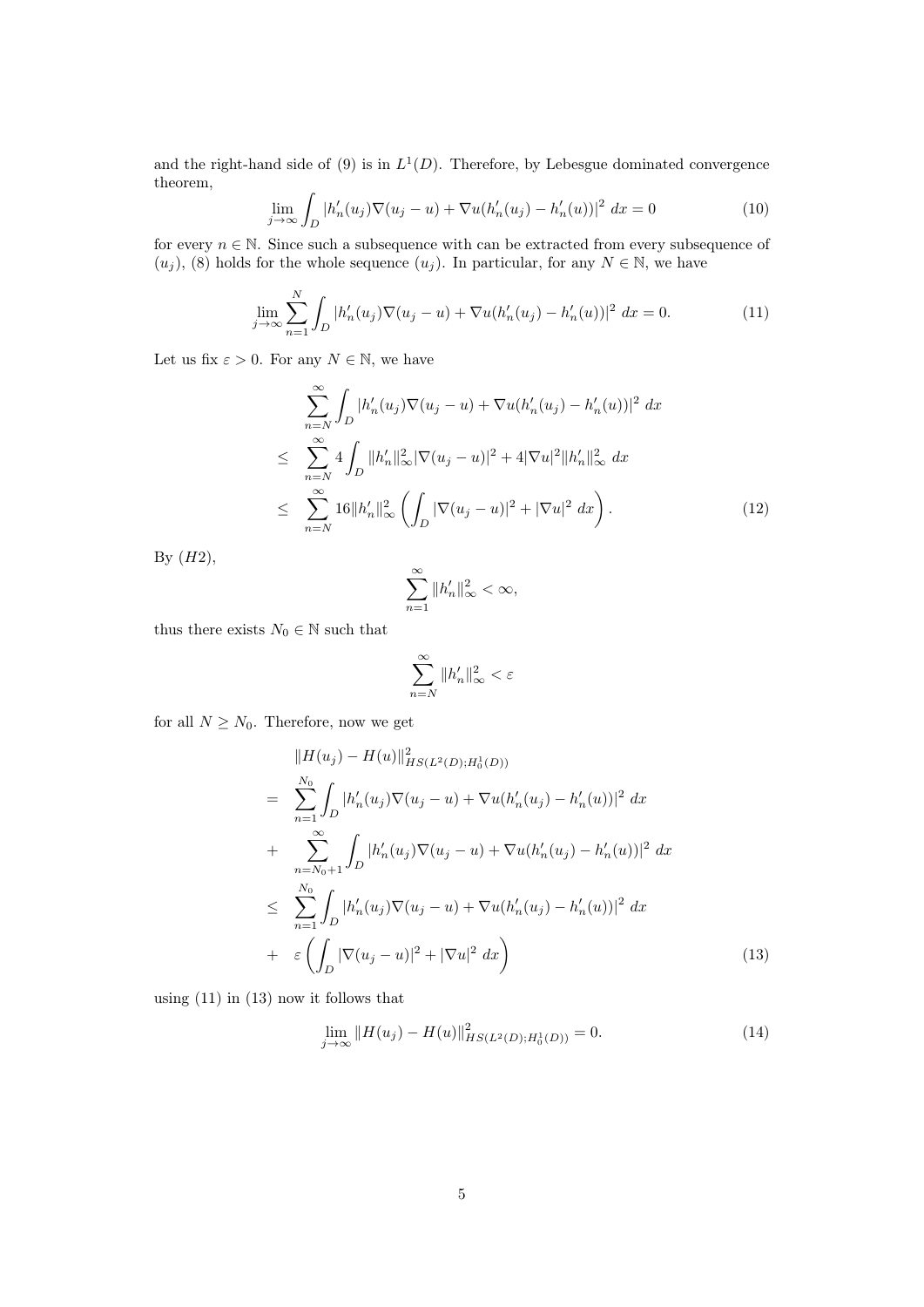In particular, for any  $u \in L^p(\Omega \times (0,T); W_0^{1,p}(D))$ , using  $(H2)$  we get

$$
E \int_0^T \|H(u)\|_{HS(L^2(D);H_0^1(D))}^p dt
$$
  
\n
$$
= E \int_0^T \left( \sum_{n=1}^\infty \|h_n(u)\|_{H_0^1(D)}^2 \right)^{p/2} dt
$$
  
\n
$$
\leq E \int_0^T \left( \sum_{n=1}^\infty \|h'_n\|^2 \int_D |\nabla u|^2 dx \right)^{p/2}
$$
  
\n
$$
\leq C_2^{p/2} C_p E \int_0^T \|\nabla u\|_p^p dt
$$
 (15)

where  $C_p \geq 0$  is a constant which is independent of u.

#### 3 Proof of Theorem 1.1

#### 3.1 Time discretization

For  $N \in \mathbb{N}$  let  $0 = t_0 < t_1 < \ldots < t_N = T$  be an equidistant subdivision of the interval [0, T] with  $\tau := T/N = t_{k+1} - t_k$  for all  $k = 0, \ldots, N-1$ . For  $u_0 \in L^2(D)$ , we introduce the implicit Euler scheme

$$
u^{k+1} - u^k - \tau \operatorname{div}(|\nabla u^{k+1}|^{p-2} \nabla u^{k+1} + F(u^{k+1})) = H(u^k) \Delta_{k+1} W \tag{16}
$$

with  $\Delta_{k+1}W := W(t_{k+1}) - W(t_k)$  for  $k = 0, ..., N - 1$ .

**Remark 3.1.** Since  $\Delta_{k+1}W$  takes values in the Hilbert space U, we have

$$
\int_{t_k}^{t_{k+1}} H(u^k) dW = \sum_{n=1}^{\infty} H(u^k) \left(\frac{1}{n} \cdot ne_n\right) \left(\beta_n(t_{k+1}) - \beta_n(t_k)\right)
$$

$$
= \sum_{n=1}^{\infty} H(u^k) \circ Q^{\frac{1}{2}}(ne_n) \left(\beta_n(t_{k+1}) - \beta_n(t_k)\right) \tag{17}
$$

for all  $k = 0, \ldots, N - 1$ . Since  $H(u^k) \circ Q^{\frac{1}{2}} \in HS(U; L^2(D))$ , the last expression converges in  $L^2(\Omega; \mathcal{C}([0,T]; L^2(D)))$ . Therefore we will use the formal notation

$$
H(u^k)\Delta_{k+1}W := \int_{t_k}^{t_{k+1}} H(u^k) \, dW = H(u^k) \circ Q^{\frac{1}{2}}(W(t_{k+1}) - W(t_k)).
$$

**Lemma 3.1.** For any  $k = 0, ..., N - 1$  and any  $u_0 \in L^2(D)$  there exists a unique,  $\mathcal{F}_{t_{k+1}}$ . measurable function  $u^{k+1} : \Omega \to W_0^{1,p}(D)$  such that for a.e.  $\omega \in \Omega$ 

$$
u^{k+1} - u^k - \tau \operatorname{div}(|\nabla u^{k+1}|^{p-2} \nabla u^{k+1} + F(u^{k+1})) = H(u^k) \Delta_{k+1} W \tag{18}
$$

in  $L^2(D)$ .

Proof: We fix  $\tau > 0$ . Since  $p > 2$ , the operator  $A_{\tau}: W_0^{1,p}(D) \to W^{-1,p'}(D)$  defined by

$$
\langle A_{\tau}(u), v \rangle_{W^{-1,p'}(D), W_0^{1,p}(D)} := (u, v)_2 + \tau \int_D (|\nabla u|^{p-2} \nabla u + F(u)) \cdot \nabla v \, dx
$$

for  $u, v \in W_0^{1,p}(D)$  is a pseudomonotone operator and therefore, by Brezis' theorem,  $A_{\tau}$  is onto  $W^{-1,p'}(D)$ .

In order to show that  $A_{\tau}$  is injective, we fix  $f \in W^{-1,p'}(D)$  and assume that  $u_1, u_2$  are two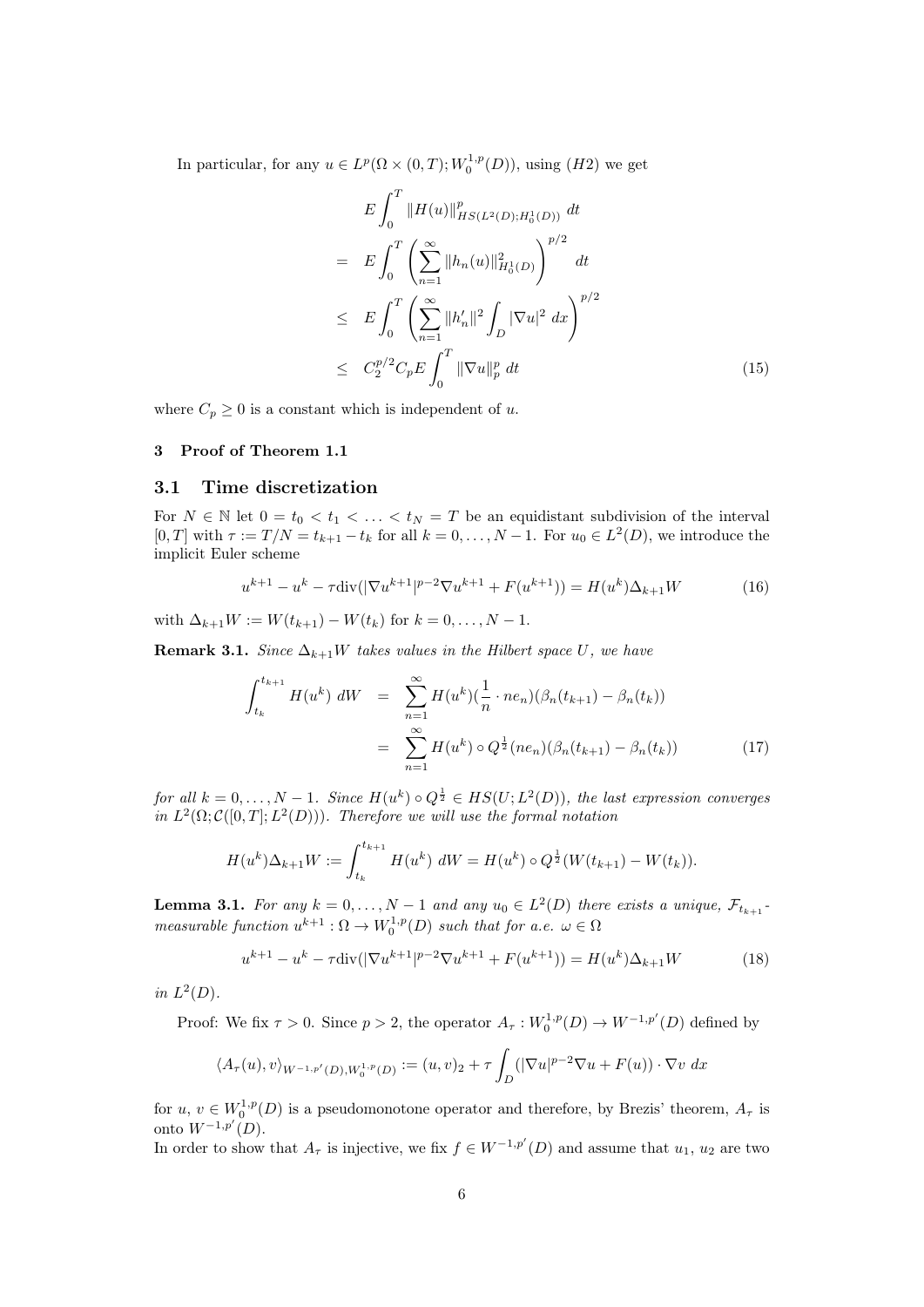solutions to  $A_{\tau}u = f$  in  $W^{-1,p'}(D)$ . Then we take  $v = \text{sign}_{\delta}$  as a test function, where  $\text{sign}_{\delta}$ is a Lipschitz continuous approximation of the sign function and obtain  $u_1 = u_2$  by passing to the limit when  $\delta$  goes to 0.

It is left to show that  $A_{\tau}^{-1}: W^{-1,p'}(D) \to W_0^{1,p}(D)$  is continuous. For  $f \in W^{-1,p'}(D)$  and u such that  $A_{\tau}(u) = f$ , using the Gauss-Green theorem on the convection term we get

$$
||u||_2^2 + \tau ||\nabla u||_p^p = \langle f, u \rangle_{W^{-1,p'}(D), W_0^{1,p}(D)} \le \frac{\tau}{2} ||\nabla u||_p^p + C_{\tau} ||f||_{W^{-1,p'}(D)}^{p'}.
$$
 (19)

Let  $(f_n) \subset W^{-1,p'}(D)$  be a sequence converging to f in  $W^{-1,p'}(D)$ . For for all  $n \in \mathbb{N}$ , we define

$$
u_n := A_\tau^{-1}(f_n). \tag{20}
$$

From (19) it follows that there exists a not relabeled subsequence of  $(u_n)$ ,  $u \in W_0^{1,p}(D)$  and B in  $L^{p'}(D)^d$  such that  $u_n \rightharpoonup u$  in  $W_0^{1,p}(D)$ ,  $u_n \to u$  in  $L^p(D)$  and  $|\nabla u_n|^{p-2}\nabla u_n \rightharpoonup B$  in  $L^{p'}(\Omega)^d$  for  $n \to \infty$ . Using these convergence results and (20), we get

$$
||u||_2^2 + \tau \limsup_{n \to \infty} \int_D |\nabla u_n|^{p-2} \nabla u_n \cdot \nabla u_n \, dx
$$
  
=  $\langle f, u \rangle_{W^{-1,p'}(D), W_0^{1,p}(D)}$   
=  $||u||_2^2 + \tau \int_D B \cdot \nabla u \, dx,$  (21)

thus from (21) it follows that

$$
\limsup_{n \to \infty} \langle A(u_n), u_n - u \rangle_{W^{-1,p'}(D), W_0^{1,p}(D)}
$$
\n
$$
= \limsup_{n \to \infty} \int_D |\nabla u_n|^{p-2} \nabla u_n \cdot \nabla u_n dx - \int_D B \cdot \nabla u dx
$$
\n
$$
= 0
$$
\n(22)

and since  $A_{\tau}$  is pseudomonotone, (22) implies  $A_{\tau}u = f$ . In particular,  $B = |\nabla u|^{p-2}\nabla u$  and

$$
\lim_{n \to \infty} \int_{D} |\nabla u - \nabla u_n|^p dx
$$
\n
$$
\leq 2^{p-2} \limsup_{n \to \infty} \int_{D} (|\nabla u_n|^{p-2} \nabla u_n - |\nabla u|^{p-2} \nabla u) \cdot \nabla (u_n - u) dx
$$
\n
$$
= 0.
$$
\n(23)

From (23) it follows that our not relabeled subsequence  $(u_n)$  converges strongly to u in  $W_0^{1,p}(D)$  for  $n \to \infty$ . Since u is unique it follows that the whole sequence  $(u_n)$  converges to  $w_0$  (*D*) for  $n \to \infty$ . Since *u* is unique *n* follows<br>*u* in  $W_0^{1,p}(D)$  for  $n \to \infty$  and  $A_\tau^{-1}$  is continuous. Since, for all  $k = 0, \ldots, N - 1$ ,

$$
u^{k+1} - u^k + \tau - \text{div}(|\nabla u^{k+1}|^{p-2} \nabla u^{k+1} + F(u^{k+1})) = H(u^k) \Delta_{k+1} W
$$
  
\n
$$
\Leftrightarrow u_{k+1} = A_\tau^{-1} (H(u^k) \Delta_{k+1} W + u^k),
$$
\n(24)

and the argument on the right-hand side of (24) is  $\mathcal{F}_{t_{k+1}}$ -measurable assuming that  $u^k$  is  $\mathcal{F}_{t_k}$ -measurable, the assertion follows by induction.

#### 3.2 Estimates

**Lemma 3.2.** For  $u_0 \in L^2(D)$ , and  $k = 0, 1, ..., N-1$  let  $u^{k+1}$  be a solution to (16). Then,

$$
\frac{1}{2}E\left(\|u^{k+1}\|_{2}^{2}-\|u^{k}\|_{2}^{2}\right)+\frac{1}{4}E\|u^{k+1}-u^{k}\|_{2}^{2}+\tau E\int_{D}|\nabla u^{k+1}|^{p} dx
$$
\n
$$
\leq \tau E\|H(u^{k})\|_{HS(L^{2}(D))}^{2}
$$
\n(25)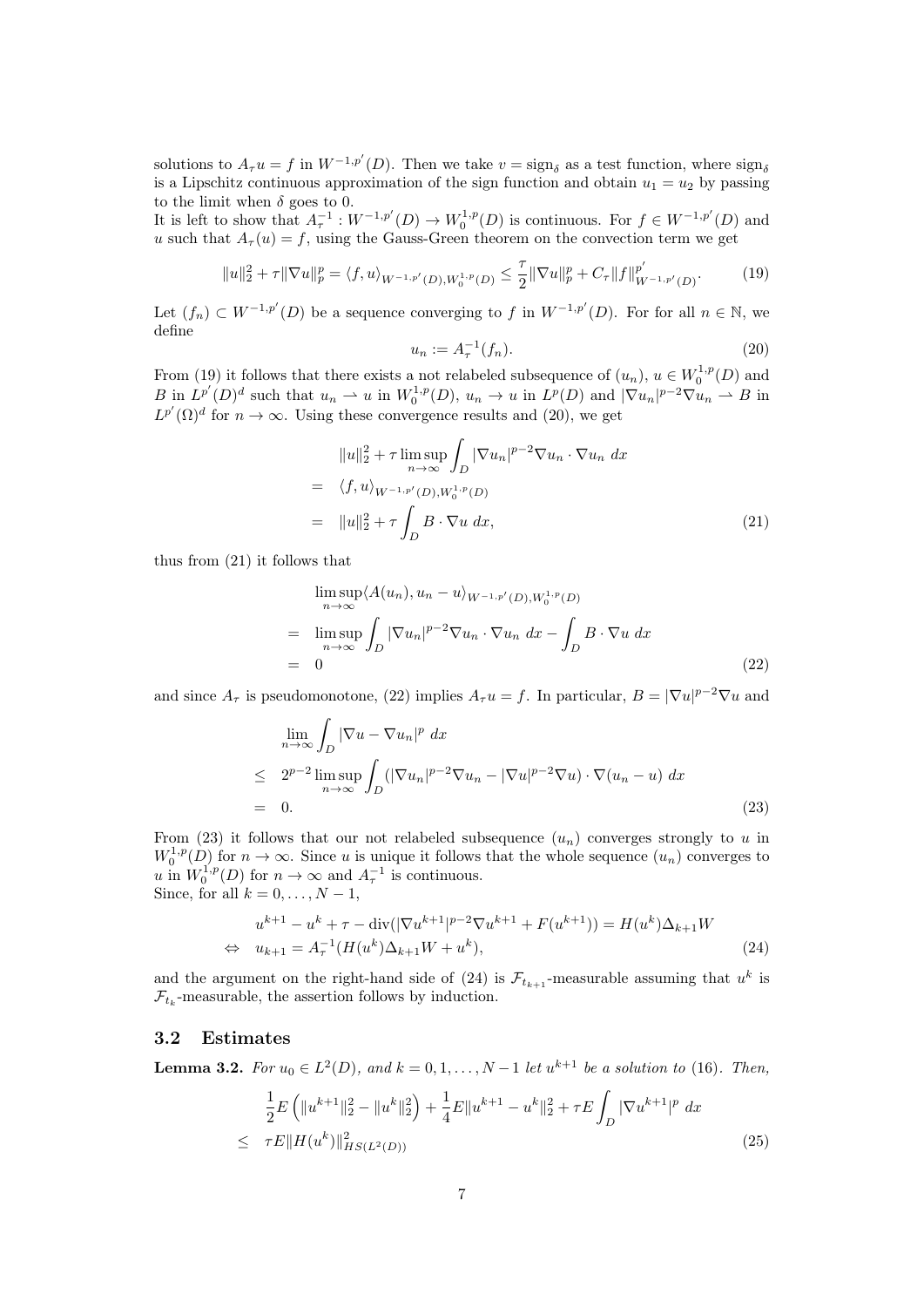Proof: Taking the  $L^2$ -scalar product with  $u^{k+1}$  in (16), we get

$$
||u^{k+1}||_2^2 - (u^k, u^{k+1})_2 - \tau(\text{div}(|\nabla u^{k+1}|^{p-2}\nabla u^{k+1} + F(u^{k+1})), u^{k+1})_2
$$
  
=  $(H(u^k)\Delta_{k+1}W, u^{k+1})_2$   
 $\Leftrightarrow I_1 + I_2 + I_3 = I_4$  (26)

where

$$
I_1 := \|u^{k+1}\|_2^2 - (u^k, u^{k+1})_2 = \frac{1}{2} \left( \|u^{k+1}\|_2^2 - \|u^k\|_2^2 + \|u^{k+1} - u^k\|_2^2 \right),
$$
  
\n
$$
I_2 := \tau \int_D |\nabla u^{k+1}|^p dx,
$$
  
\n
$$
I_3 = \tau \int_D F(u^{k+1}) \nabla u^{k+1} dx = 0,
$$
  
\n
$$
I_4 := (H(u^k) \Delta_{k+1} W, u^{k+1} - u^k)_2 + (H(u^k) \Delta_{k+1} W, u^k)_2.
$$

Taking expectation on both sides of (26) we arrive at

$$
\frac{1}{2}E\left(\|u^{k+1}\|_{2}^{2}-\|u^{k}\|_{2}^{2}+\|u^{k+1}-u^{k}\|_{2}^{2}\right)+\tau E\int_{D}|\nabla u^{k+1}|^{p} dx
$$
\n
$$
= E(H(u^{k})\Delta_{k+1}W, u^{k+1}-u^{k})_{2}+E(H(u^{k})\Delta_{k+1}W, u^{k})_{2}.
$$
\n(27)

Since  $u_k$  is  $\mathcal{F}_{t_k}$ -measurable and  $W(t_{k+1}) - W(t_k)$  is  $\mathcal{F}_{t_k}$ -independent, we have

$$
E(H(u^k)\Delta_{k+1}W, u^k)_2 = EE\left[\left(H(u^k) \circ Q^{1/2}(W(t_{k+1}) - W(t_k)), u^k\right)_2 | \mathcal{F}_{t_k}\right]
$$
  
= 
$$
E\left(u^k, E\left[\int_{t_k}^{t_{k+1}} H(u^k) dW | \mathcal{F}_{t_k}\right]\right)_2 = 0.
$$
 (28)

Using Hölder and Young inequality it follows that for any  $\alpha>0$ 

$$
E(H(u^k)\Delta_{k+1}W, u^{k+1} - u^k)_2 \le E(\|\Phi_k \Delta_{k+1}W\|_2 \cdot \|u^{k+1} - u^k\|_2)
$$
  

$$
\le \frac{1}{2} \left( \frac{1}{\alpha} E \left\| \int_{t_k}^{t_{k+1}} H(u^k) dW \right\|_2^2 + \alpha E \|u^{k+1} - u^k\|_2^2 \right)
$$
(29)

By Itô isometry and for  $\alpha = \frac{1}{2}$  from (29) it follows that

$$
E(H(u^k)\Delta_{k+1}W, u^{k+1} - u^k)
$$
  
\n
$$
\leq E \int_{t_k}^{t_{k+1}} \|H(u^k)\|_{HS(L^2(D))}^2 dt + \frac{1}{4}E \|u^{k+1} - u^k\|_2^2
$$
  
\n
$$
= \tau E \|H(u^k)\|_{HS(L^2(D))}^2 + \frac{1}{4}E \|u^{k+1} - u^k\|_2^2
$$
\n(30)

and therefore we arrive at

$$
\frac{1}{2}E\left(\|u^{k+1}\|_{2}^{2}-\|u^{k}\|_{2}^{2}+\|u^{k+1}-u^{k}\|_{2}^{2}\right)+\tau E\int_{D}|\nabla u^{k+1}|^{p} dx
$$
\n
$$
\leq \tau E\|H(u^{k})\|_{HS(L^{2}(D))}^{2}+\frac{1}{4}E\|u^{k+1}-u^{k}\|_{2}^{2},
$$
\n(31)

hence (25) holds.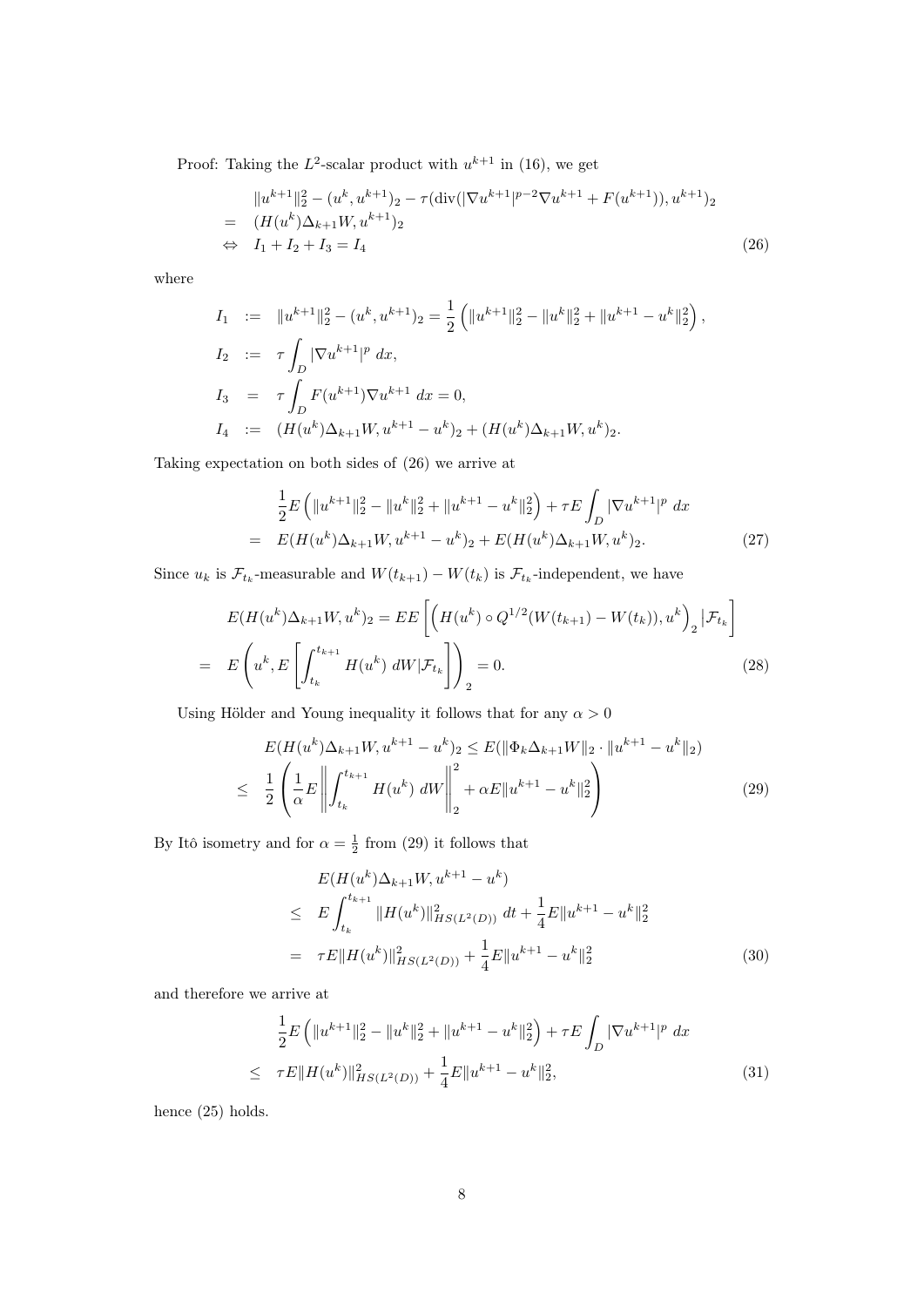**Definition 3.1.** For  $N \in \mathbb{N}$ ,  $\tau > 0$  we introduce the right-continuous step function

$$
u_N(t) = \sum_{k=0}^{N-1} u^{k+1} \chi_{[t_k, t_{k+1})}(t), \ t \in [0, T],
$$

the left-continuous,  $\mathcal{F}_t$ -adapted step function

$$
u_{\tau}(t) = \sum_{k=0}^{N-1} u^k \chi_{(t_k, t_{k+1}]}(t), \ t \in (0, T], \ u_{\tau}(0) = u_0,
$$

the continuous, square-integrable  $\mathcal{F}_t$ -martingale

$$
B_N(t) = \int_0^t H(u_\tau) dW, \ t \in [0, T]
$$

and the piecewise affine functions

$$
\widetilde{u}_N(t) := \sum_{k=0}^{N-1} \left( \frac{u^{k+1} - u^k}{\tau} (t - t_k) + u^k \right) \chi_{[t_k, t_{k+1})}(t), \ t \in [0, T), \ \widetilde{u}_N(T) = u^N,
$$
\n
$$
\widetilde{B}_N(t) = \sum_{k=0}^{N-1} \left( \frac{B_N(t_{k+1}) - B_N(t_k)}{\tau} (t - t_k) + B_N(t_k) \right) \chi_{[t_k, t_{k+1})}(t), \ t \in [0, T].
$$

**Lemma 3.3.** There exists a constant  $K \geq 0$  not depending on the discretization parameters such that

$$
\max_{n=1,\dots,N} \|u^n\|_2^2 \le K,\tag{32}
$$

$$
\sum_{k=0}^{N-1} E||u^{k+1} - u^k||_2^2 \le 4K + 2||u_0||_2^2.
$$
\n(33)

In particular, by (H1) there exists  $K(C_1, C_2, ||u_0||, T) > 0$  such that

$$
E\int_0^T \|H(u_\tau)\|_{HS(L^2(D))}^2 \ dt \le K(C_1, C_2, \|u_0\|, T). \tag{34}
$$

Moreover we have

$$
E \sup_{t \in [0,T]} \|\tilde{u}_N\|_2^2 = E \sup_{t \in [0,T]} \|u_N\|_2^2 \le K,\tag{35}
$$

$$
E\int_{0}^{T}\int_{D}|\nabla u_{N}|^{p} dx dt \leq K + \frac{1}{2}||u_{0}||_{2}^{2}.
$$
 (36)

Proof: We fix  $n \in \{1, ..., N\}$ , take the sum over  $0, ..., n - 1$  in (25) to get

$$
\frac{1}{2}E\|u^n\|_2^2 - \frac{1}{2}E\|u_0\|_2^2 + \frac{1}{4}\sum_{k=0}^{n-1}E\|u^{k+1} - u^k\|_2^2 + \sum_{k=0}^{n-1}\tau E\int_D|\nabla u^{k+1}|^p dx
$$
\n
$$
\leq \sum_{k=0}^{n-1}\tau E\|H(u^k)\|_{HS(L^2(D))}^2 ds \tag{37}
$$

Discarding nonnegative terms by  $(H1)$  it follows that

$$
\frac{1}{2}E\|u^n\|_2^2 \le \frac{1}{2}E\|u_0\|_2^2 + \sum_{k=0}^{n-1} C_1 \tau E\|u^k\|_2^2
$$
\n(38)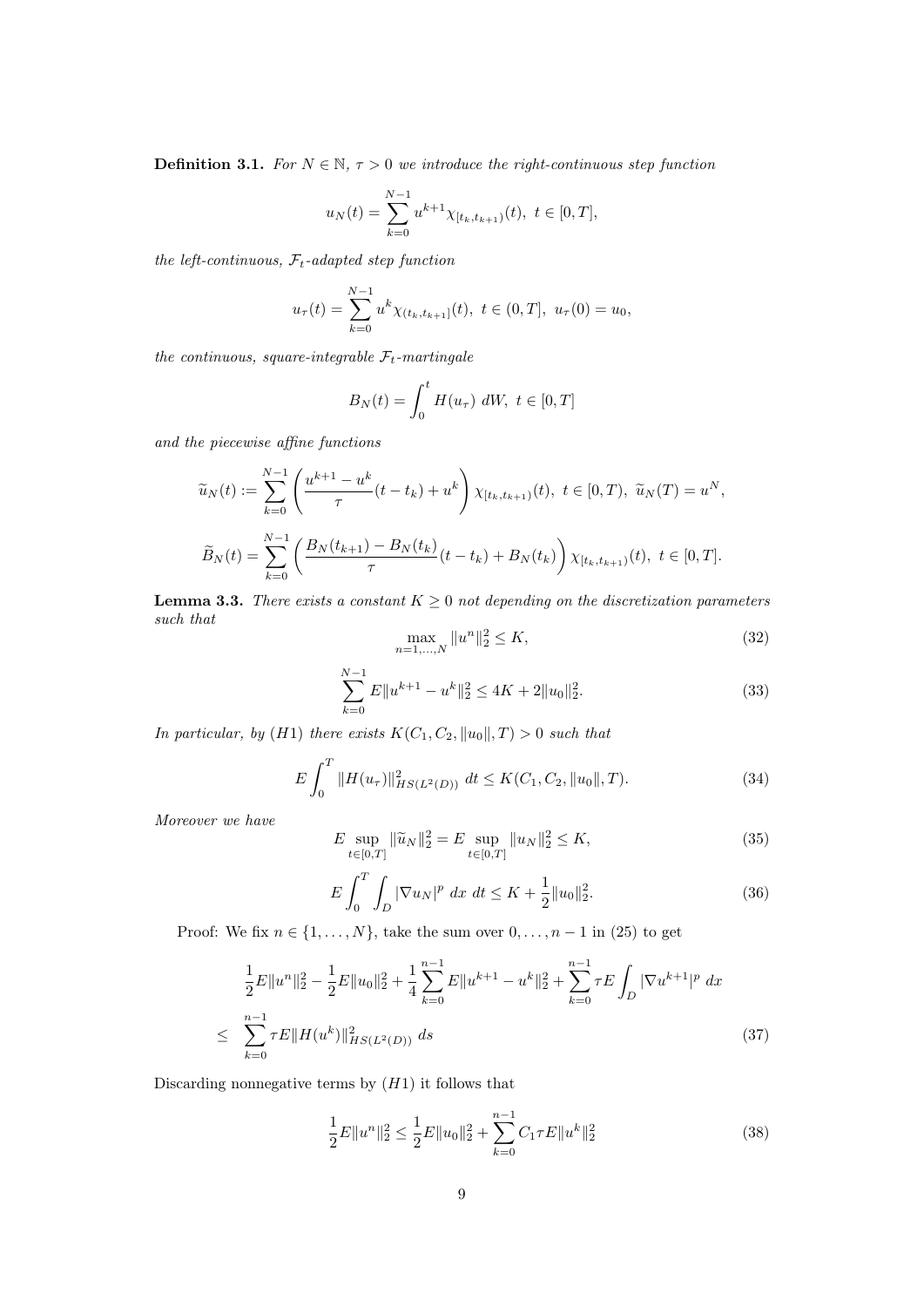Applying the discrete Gronwall inequality in (38) yields

$$
E||u^n||_2^2 \le ||u_0||_2^2 e^{2C_1 T}
$$
\n(39)

and (32) follows from (39) with  $K := ||u_0||_2^2 e^{2C_1T}$ . Now (33) follows from (32) and (37) by taking  $n = N$  and keeping the nonnegative term

$$
\frac{1}{4} \sum_{k=0}^{n-1} E||u^{k+1} - u^k||_2^2.
$$

 $(34)$  is a direct consequence of  $(H1)$  and  $(32)$ . Moreover,

$$
E \sup_{t \in [0,T]} \|\tilde{u}_N\|_2^2 = E \sup_{t \in [0,T]} \|u_N\|_2^2 \le E \max_{k=1,\dots,N} \|u^k\|_2^2 \le K. \tag{40}
$$

Finally, (36) follows now from (37) and (32) by keeping the nonnegative term  $\sum_{k=0}^{n-1} \tau E \int_D |\nabla u^{k+1}|^p dx$ and taking  $n = N$ .

**Lemma 3.4.** There exists  $C \geq 0$  not depending on  $N \in \mathbb{N}$  such that

$$
E\int_{0}^{T} \|\frac{d}{dt}(\widetilde{u}_{N} - \widetilde{B}_{N})\|_{W^{-1,p'}(D)}^{p'} dt
$$
  
 
$$
\leq C\left(E\int_{0}^{T} \|u_{N}\|_{2}^{2} + \|\nabla u_{N}\|_{p}^{p} dt + 1\right).
$$
 (41)

Proof: For all  $t \in (t_k, t_{k+1})$ , and all  $k = 0, \ldots, N-1$ 

$$
\frac{d}{dt}(\widetilde{u}_N - \widetilde{B}_N) = \frac{u^{k+1} - u^k - H(u^k)\Delta_{k+1}W}{\tau}
$$
\n
$$
= \operatorname{div}(|\nabla u^{k+1}|^{p-2}\nabla u^{k+1} + F(u^{k+1})).
$$
\n(42)

Since  $p \geq 2$ , there exists a constant  $C \geq 0$  not depending on  $N \in \mathbb{N}$  that may change from line to line such that

$$
\|\frac{d}{dt}(\widetilde{u}_{N} - \widetilde{B}_{N})\|_{W^{-1,p'}(D)}
$$
\n
$$
= \sup_{\|\varphi\|_{W_{0}^{1,p}(D)} \le 1} \int_{D} \left[ |\nabla u^{k+1}|^{p-2} \nabla u^{k+1} + F(u^{k+1}) \right] \nabla \varphi \, dx
$$
\n
$$
\le \sup_{\|\varphi\|_{W_{0}^{1,p}(D)} \le 1} \left( \|\nabla u^{k+1}\|_{p}^{p-1} \|\nabla \varphi\|_{p} + \|F(u^{k+1})\|_{2} \|\nabla \varphi\|_{2} \right)
$$
\n
$$
\le \sup_{\|\varphi\|_{W_{0}^{1,p}(D)} \le 1} \left( \|\nabla u^{k+1}\|_{p}^{p-1} + C \|F(u^{k+1})\|_{2} \|\nabla \varphi\|_{p} \right)
$$
\n
$$
\le \|\nabla u^{k+1}\|_{p}^{p-1} + \|F(u^{k+1})\|_{2} . \tag{43}
$$

Therefore, for  $p' \leq 2$ ,  $L > 0$  the Lipschitz constant of F

$$
\begin{array}{rcl}\n\|\frac{d}{dt}(\widetilde{u}_N - \widetilde{B}_N)\|_{W^{-1,p'}(D)}^{p'} & \leq & \left(\|\nabla u^{k+1}\|_p^{p-1} + C \|F(u^{k+1})\|_2\right)^{p'} \\
& \leq & 2^{p'} (\|\nabla u^{k+1}\|_p^p + CL \|u^{k+1}\|_2^{p'}) \\
& \leq & 2^{p'} \|\nabla u^{k+1}\|_p^p + C(1 + \|u^{k+1}\|_2^2).\n\end{array}
$$

Hence

$$
\int_0^T \|\frac{d}{dt}(\widetilde{u}_N - \widetilde{B}_N)\|_{W^{-1,p'}(D)}^{p'} dt
$$
  
\n
$$
\leq 2^{p'}\tau \sum_{k=0}^{N-1} \|\nabla u^{k+1}\|_{p}^{p} + C \left(1 + \tau \sum_{k=0}^{N-1} \|u^{k+1}\|_{2}^{2}\right),
$$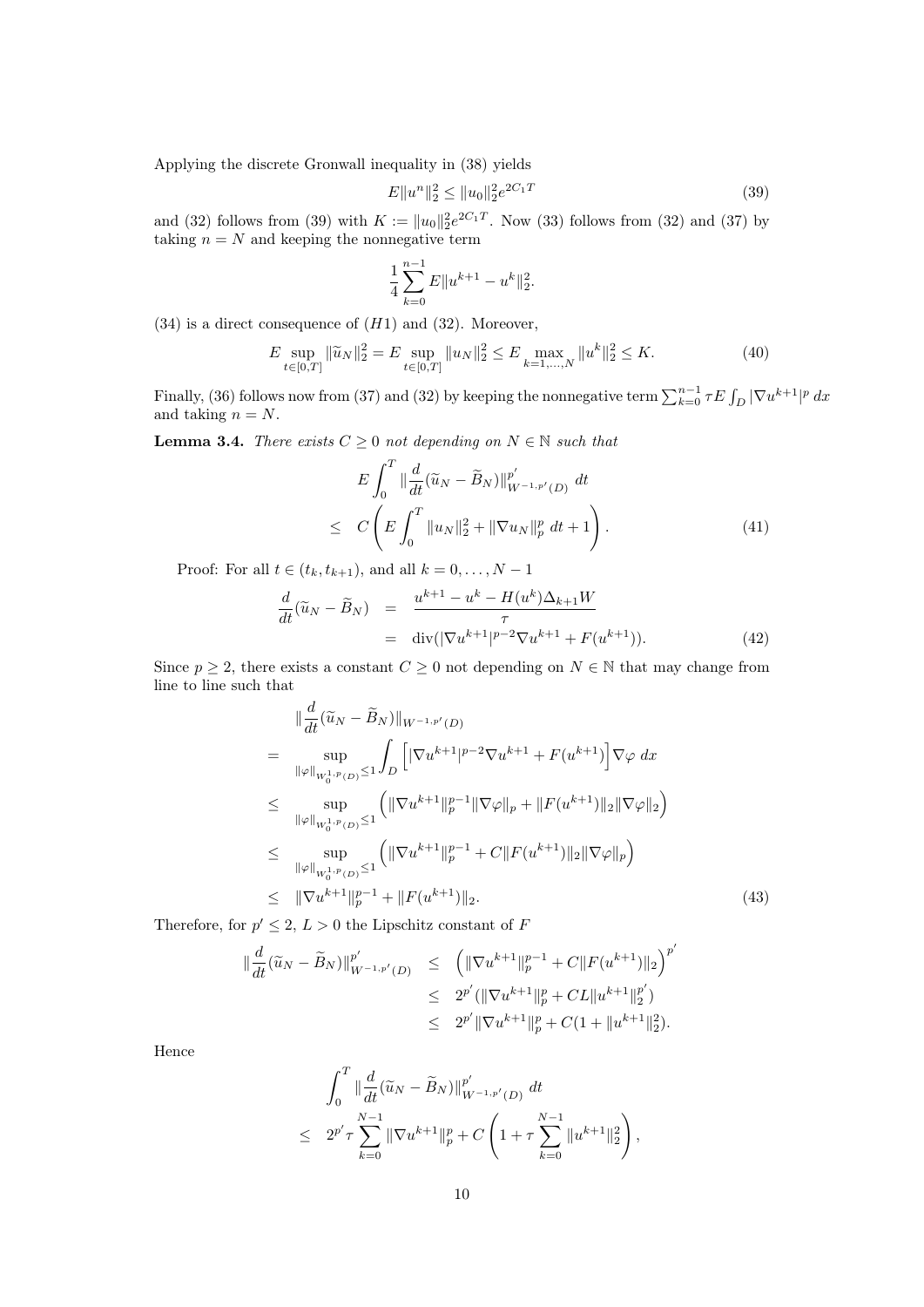and

$$
E\int_0^T \|\frac{d}{dt}(\widetilde{u}_N - \widetilde{B}_N)\|_{W^{-1,p'}(D)}^{p'} dt
$$
  
\n
$$
\leq 2^{p'}\tau \sum_{k=0}^{N-1} E\|\nabla u^{k+1}\|_p^p + C(1+\tau \sum_{k=0}^{N-1} E\|u^{k+1}\|_2^2)
$$
  
\n
$$
\leq C\left(E\int_0^T \|u_N\|_2^2 + \|\nabla u_N\|_p^p dt + 1\right).
$$

From Lemma 3.3 and Lemma 3.4 we get

**Lemma 3.5.** There exists a constant  $C \geq 0$  not depending on  $N \in \mathbb{N}$  such that

$$
E\int_{0}^{T} \|\frac{d}{dt}(\widetilde{u}_{N} - \widetilde{B}_{N})\|_{W^{-1,p'}(D)}^{p'} \le C.
$$
\n(44)

**Lemma 3.6.** For  $T > 0$ ,  $N \in \mathbb{N}$  we define an equidistant subdivision of  $[0, T]$  by

$$
0=t_0
$$

with  $\tau = \frac{T}{N} = t_{k+1} - t_k$  for  $k = 0, \ldots, N-1$ . Let K, H be separable Hilbert spaces and W be a Wiener process in K with covariance operator Q. For a  $\mathcal{F}_{t_k}$ -measurable random variable  $\Phi_k$  with values in  $HS(Q^{1/2}(\mathcal{K}), \mathcal{H})$  we define the left-continuous,  $\mathcal{F}_t$ -adapted process

$$
\Phi_{\tau} := \sum_{k=0}^{N-1} \Phi_k \chi_{(t_k, t_{k+1}]}.
$$

For any  $p > 2$ , there exists constants  $\gamma > 0$  and  $C_{\gamma} \geq 0$  not depending on  $N \in \mathbb{N}$  and an integrable, real-valued random variable X such that

$$
\sup_{k \in \{0, ..., N-1\}} \sup_{s \in [t_k, t_{k+1}]} \| \int_{t_k}^s \Phi_{\tau} dW \|_{\mathcal{H}}
$$
  

$$
\leq C_{\gamma} \tau^{\gamma} \left( \sup_{k \in \{0, ..., N-1\}} \tau \| \Phi_k \|_{HS(\mathcal{K}, \mathcal{H})}^p + 1 + X \right).
$$

Moreover, there exists a constant  $C \geq 0$  such that

$$
E(X) \leq C \text{tr}(Q). \tag{45}
$$

Proof: Let us fix  $s \in [t_k, t_{k+1}]$  and  $k \in \{0, \ldots, N-1\}$ . Then we have

$$
\|\int_{t_k}^s \Phi_{\tau} dW\|_{\mathcal{H}} \leq \|\Phi_k\|_{HS(\mathcal{K},\mathcal{H})} \|W(s) - W(t_k)\|_{\mathcal{K}}.
$$

Now, from [13], [23, Ex. 2.4.1] (see Lemma 5.6 in the Appendix) for any  $q \ge 1$  and  $\alpha > \frac{1}{q}$ it follows that

$$
\|W(s) - W(t_k)\|_{\mathcal{K}}
$$
\n
$$
\leq C_{\alpha,q}^{1/q} \tau^{\alpha - 1/q} \left( \int_{t_k}^{t_{k+1}} \int_{t_k}^{t_{k+1}} \frac{\|W(t) - W(r)\|_{\mathcal{K}}^q}{|t - r|^{\alpha q + 1}} dt dr \right)^{1/q}
$$
\n
$$
\leq C_{\alpha,q}^{1/q} \tau^{\alpha - 1/q} \left( \int_0^T \int_0^T \frac{\|W(t) - W(r)\|_{\mathcal{K}}^q}{|t - r|^{\alpha q + 1}} dt dr \right)^{1/q}
$$
\n
$$
= C_{\alpha,q}^{1/q} \tau^{\alpha - 1/q} X^{1/q} \tag{46}
$$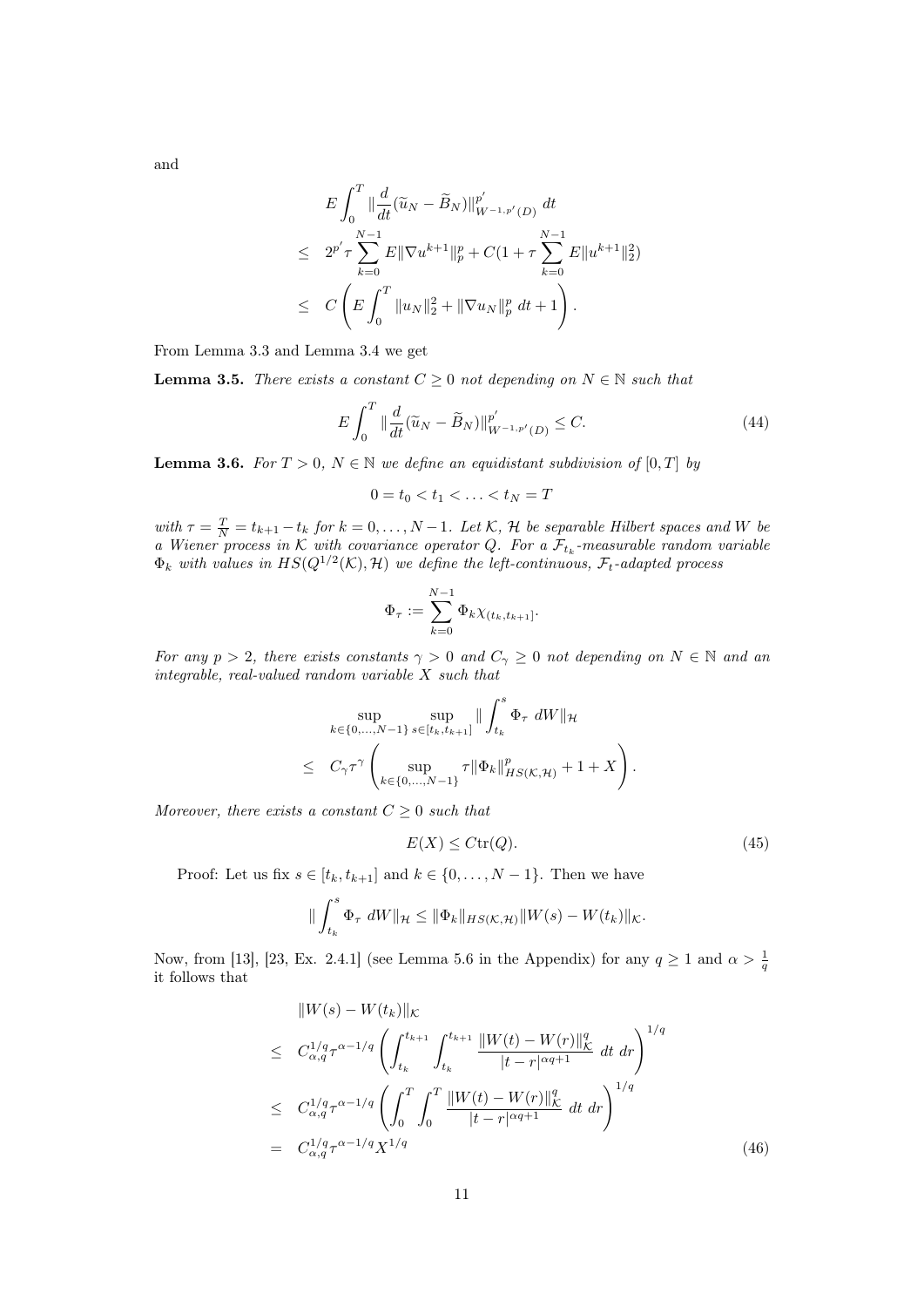where

$$
X := \int_0^T \int_0^T \frac{||W(t) - W(r)||_K^q}{|t - r|^{\alpha q + 1}} dt \, dr
$$

is a real-valued random variable. Thus,

$$
\sup_{k \in \{0, ..., N-1\}} \sup_{s \in [t_k, t_{k+1}]} \| \int_{t_k}^s \Phi_{\tau} dW \|_{\mathcal{H}}
$$
\n
$$
\leq \sup_{k \in \{0, ..., N-1\}} \sup_{s \in [t_k, t_{k+1}]} \| \Phi_k \|_{HS(\mathcal{K}, \mathcal{H})} \| W(s) - W(t_k) \|_{\mathcal{K}}
$$
\n
$$
\leq \left( \sup_{k \in \{0, ..., N-1\}} \| \Phi_k \|_{HS(\mathcal{K}, \mathcal{H})} \right) \sup_{k \in \{0, ..., N-1\}} \sup_{s \in [t_k, t_{k+1}]} \| W(s) - W(t_k) \|_{\mathcal{K}}
$$

and from (46) it follows that

$$
\sup_{k \in \{0, ..., N-1\}} \sup_{s \in [t_k, t_{k+1}]} \| \int_{t_k}^s \Phi_{\tau} dW \|_{\mathcal{H}}
$$
\n
$$
\leq C_{\alpha, q}^{1/q} \tau^{\alpha - 1/q} X^{1/q} \sup_{k \in \{0, ..., N-1\}} \| \Phi_k \|_{HS(\mathcal{K}, \mathcal{H})}
$$
\n
$$
= C_{\alpha, q}^{1/q} \tau^{\alpha - 1/q - 1/p} \left( \sup_{k \in \{0, ..., N-1\}} \tau^{1/p} \| \Phi_k \|_{HS(\mathcal{K}, \mathcal{H})} X^{1/q} \right)
$$
\n
$$
\leq C_{\alpha, q}^{1/q} \tau^{\alpha - 1/q - 1/p} \left( \sup_{k \in \{0, ..., N-1\}} \tau \| \Phi_k \|_{HS(\mathcal{K}, \mathcal{H})}^p + X^{p'/q} \right)
$$
\n
$$
\leq C_{\alpha, q}^{1/q} \tau^{\alpha - 1/q - 1/p} \left( \sup_{k \in \{0, ..., N-1\}} \tau \| \Phi_k \|_{HS(\mathcal{K}, \mathcal{H})}^p + 1 + X \right)
$$

where  $q \geq 1$  is such that

$$
\gamma := \alpha - 1/q - 1/p > 0, \quad p'/q \le 1.
$$

Moreover,

$$
E(X) = \int_0^T \int_0^T \frac{E\|W(t) - W(r)\|_{K}^q}{|t - r|^{\alpha q + 1}} dt \, dr.
$$

Since

$$
W(t) - W(s) \sim \mathcal{N}(0, Q(t - s)),
$$

it follows that there exists  $C_q \geq 0$  such that

$$
E||W(t) - W(r)||_{\mathcal{K}}^{q} \leq C_q \text{tr}(Q)|t - r|^{q/2},
$$

and one gets, choosing q such that  $q > p > 2$  and  $\alpha \in \left(\frac{1}{p} + \frac{1}{q}, \frac{1}{2}\right)$ 

$$
E(X) \le C_q \text{tr}(Q) \int_0^T \int_0^T |t - r|^{q/2 - \alpha q - 1} dt \, dr =: C \text{tr}(Q).
$$

## 3.3 Regularity of approximate solutions

**Lemma 3.7.** There exists a constant  $K_1 > 0$  not depending on the discretization parameters such that

$$
E\int_{0}^{T} \|H(u_{\tau})\|_{HS(L^{2}(D);H_{0}^{1}(D))}^{p} \, dt \leq K_{1}.
$$
\n<sup>(47)</sup>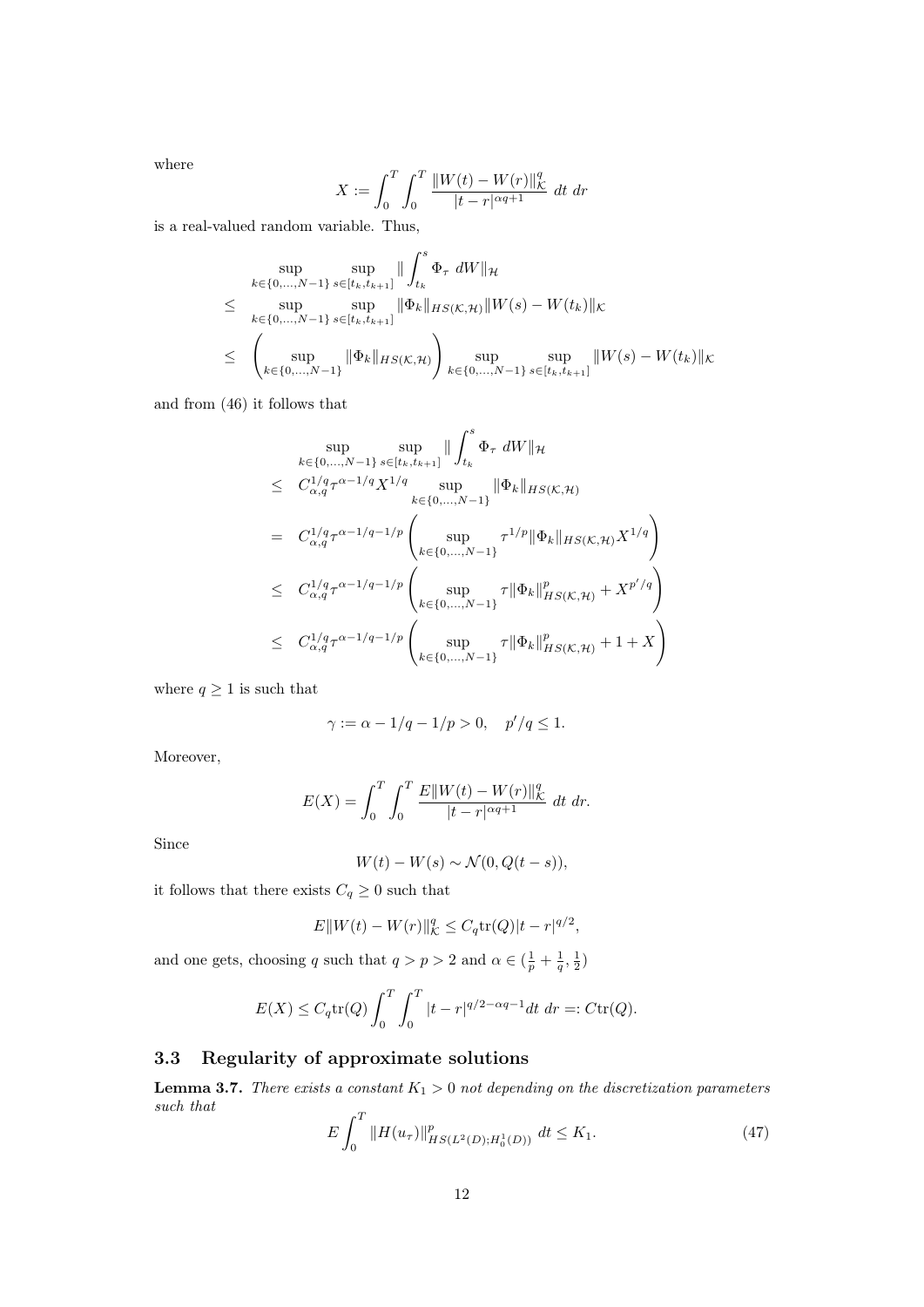Proof: We fix an orthonormal basis  $(e_n) \subset L^2(D)$ . Then,

$$
E\int_{0}^{T} \|H(u_{\tau})\|_{HS(L^{2}(D);H_{0}^{1}(D))}^{p} dt = E\sum_{k=0}^{N-1} \tau \|H(u^{k})\|_{HS(L^{2}(D);H_{0}^{1}(D))}^{p}
$$

$$
= E\tau \sum_{k=0}^{N-1} \left(\sum_{n=1}^{\infty} \|H(u^{k})(e_{n})\|_{H_{0}^{1}(D)}^{2}\right)^{p/2}.
$$
(48)

Since, for all  $n \in \mathbb{N}$ ,

$$
||H(u^k)(e_n)||_{H_0^1(D)}^2 = ||\nabla h_n(u^k)||_2^2 \le ||h'_n||_{\infty}^2 ||\nabla h_n(u^k)||_2^2,
$$
\n(49)

we can use  $(H2)$  to estimate

$$
E\tau \sum_{k=0}^{N-1} \left( \sum_{n=1}^{\infty} \|H(u^k)(e_n)\|_{H_0^1(D)}^2 \right)^{p/2} \leq EC_2^{p/2} \tau \sum_{k=0}^{N-1} \|\nabla u^k\|_2^p
$$
  
\n
$$
\leq C_2^{p/2} \tau E \left( \sum_{k=0}^{N-1} \|\nabla u^{k+1}\|_2^p + \|\nabla u_0\|_2^p \right)
$$
  
\n
$$
\leq C_2^{p/2} C_p E \int_0^T \|\nabla u_N\|_p^p + \|\nabla u_0\|_p^p dt
$$
  
\n
$$
= C_2^{p/2} C_p E \int_0^T \|\nabla u_N\|_p^p dt + T \|\nabla u_0\|_p^p dt
$$
 (50)

where  $C_p \geq 0$  is a constant not depending on the discretization parameters. According to Lemma  $3.3, (36)$ , from  $(50)$  it follows that

$$
E\int_{0}^{T} \|H(u_{\tau})\|_{HS(L^{2}(D);H_{0}^{1}(D))}^{p} \, dt \le K_{1}
$$
\n<sup>(51)</sup>

with  $K_1 := \max(C_2^{p/2} C_p(K + \|u_0\|_2^2), C_2^{p/2} C_p \|\nabla u_0\|_p^p)$ .

**Definition 3.2.** For a Banach space V,  $T > 0$ ,  $0 < \alpha < 1$  and  $1 \le p < \infty$  we recall the definition of the fractional Sobolev space (see also [1], p.111, [22] for more information):

$$
W^{\alpha,p}(0,T;V) := \{ f \in L^p(0,T;V) \mid ||f||_{W^{\alpha,p}(0,T;V)} < +\infty \},
$$

where

$$
||f||_{W^{\alpha,p}(0,T;V)} = \left(\int_0^T \int_0^T \frac{||f(r) - f(t)||_V^p}{|t - r|^{\alpha p + 1}} dr dt\right)^{1/p}.
$$

**Lemma 3.8.** For any  $\alpha \in (0, \frac{1}{2})$  there exists a constant  $C(\alpha, p) \geq 0$  such that

$$
E\|\int_0^{\cdot} H(u_\tau) \, dW\|_{W^{\alpha,p}(0,T;H_0^1(D))}^p \le C(\alpha, p)K_1,\tag{52}
$$

where  $K_1 \geq 0$  is defined in Lemma 3.7. In particular,  $\int_0^{\cdot} H(u_\tau) dW$  is bounded in  $L^p(\Omega; W^{\alpha, p}(0,T; H_0^1(D)))$ .

Proof: We recall that  $u_{\tau}$  is a left-continuous,  $\mathcal{F}_{t}^{W}$ -adapted process with values in  $W_{0}^{1,p}(D)$ and  $H: W_0^{1,p}(D) \to HS(L^2(D); H_0^1(D))$  is continuous. Thus,  $H(u_\tau)$  is a left-continuous,  $\mathcal{F}_t^W$ -adapted process and therefore it is progressively measurable. From [11], Lemma 2.1., p.369 (Lemma 5.7 in the Appendix) it follows that there exists  $C(\alpha, p) \geq 0$  such that

$$
E\| \int_0^{\cdot} H(u_\tau) \, dW \|_{W^{\alpha,p}(0,T;H_0^1(D))}^p
$$
  
\n
$$
\leq C(\alpha, p) E \int_0^T \| H(u_\tau) \|_{HS(L^2(D);H_0^1(D))}^p \, dt. \tag{53}
$$

Now, the assertion is a direct consequence of Lemma 3.7.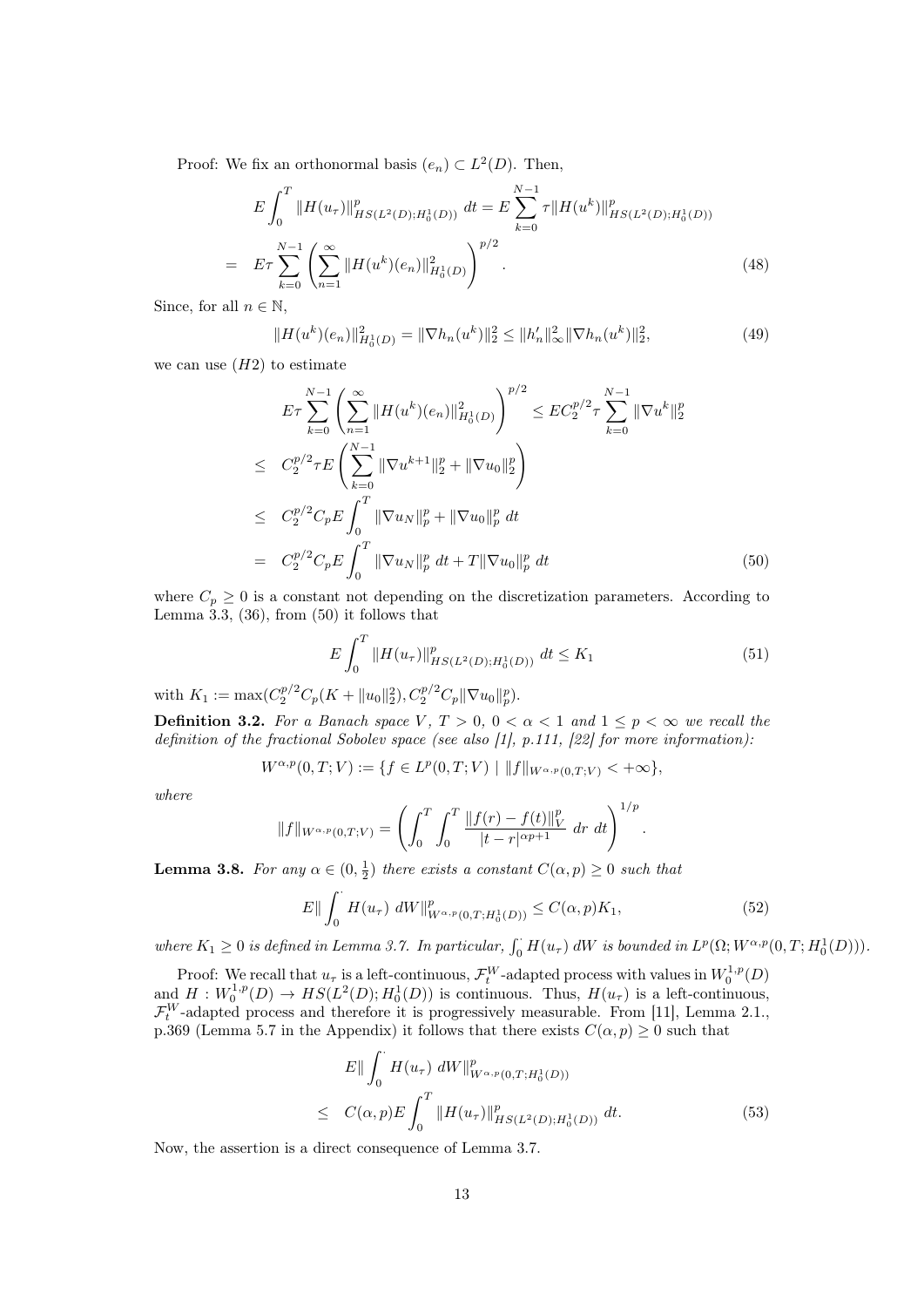**Lemma 3.9.**  $(\widetilde{B}_N)$  is uniformly bounded in  $L^p(\Omega; W^{\alpha,p}(0,T; H_0^1(D)))$  for any  $\alpha \in (0,\gamma)$ and  $\gamma = \frac{1}{2} - \frac{1}{p}$ .

Proof: We have to verify the assumptions of Lemma [2], Lemma 3.2 (Lemma 5.8 in the Appendix) for  $\mathcal{G} = \tilde{B}_N$ : For any  $l \in \{0, ..., N\}$  we have

$$
\tau \sum_{k=0}^{N-l} \|\widetilde{B}_N(t_{k+l}) - \widetilde{B}_N(t_k)\|_{L^p(\Omega; H_0^1(D))}^p
$$
\n
$$
= \tau \sum_{k=0}^{N-l} E\| \int_{t_k}^{t_{k+l}} H(u_\tau) dW\|_{H_0^1(D)}^p
$$
\n
$$
= \tau \sum_{k=0}^{N-l} E\| \int_0^{t_{k+l}} H(u_\tau) \chi_{(t_k, t_{k+l}]} dW\|_{H_0^1(D)}^p.
$$
\n(54)

We use the Burkholder-Davies-Gundy and the Hölder inequality to get

$$
\tau \sum_{k=0}^{N-l} \|\widetilde{B}_{N}(t_{k+l}) - \widetilde{B}_{N}(t_{k})\|_{L^{p}(\Omega;H_{0}^{1}(D))}^{p}
$$
\n
$$
\leq \tau \sum_{k=0}^{N-l} E\left(\int_{t_{k}}^{t_{k+l}} \|H(u_{\tau})\|_{HS(L^{2}(D);H_{0}^{1}(D))}^{2} dt\right)^{p/2}
$$
\n
$$
\leq E\tau \sum_{k=0}^{N-l} (t_{k+l} - t_{k})^{\frac{p}{2}-1} \left(\int_{0}^{T} \|H(u_{\tau})\|_{HS(L^{2}(D);H_{0}^{1}(D))}^{p} dt\right).
$$
\n(55)

From (54) and Lemma 3.7 it follows that there exists a constant  $K_1 > 0$  not depending on the discretization parameters such that

$$
\tau \sum_{k=0}^{N-l} \|\widetilde{B}_N(t_{k+l}) - \widetilde{B}_N(t_k)\|_{L^2(\Omega; H_0^1(D))}^p
$$
\n
$$
\leq \tau (N-l) t_l^{\frac{p}{2}-1} E \int_0^T \|H(u_\tau)\|_{HS(L^2(D); H_0^1(D))}^p dt
$$
\n
$$
\leq (T+t_l) t_l^{\frac{p}{2}-1} K_1 \leq 2TK_1 t_l^{\frac{p-2}{2}} \tag{56}
$$

For  $\gamma := \frac{1}{2} - \frac{1}{p} > 0$ , and  $C := (2TK_1)^{1/p}$  from (56) it follows that

$$
\tau \sum_{k=0}^{N-l} \|\widetilde{B}_N(t_{k+l}) - \widetilde{B}_N(t_k)\|_{L^p(\Omega; H_0^1(D))}^p \le C^p t_l^{\gamma p}.
$$
\n(57)

According to Lemma [2], Lemma 3.2 (Lemma 5.8 in the Appendix), from (57) it follows that  $(\widetilde{B}_N)$  is uniformly bounded in the Nikolskii space

$$
N^{\gamma,p}(0,T;L^p(\Omega;H^1_0(D))) \hookrightarrow W^{\alpha,p}(0,T;L^p(\Omega \times H^1_0(D)))
$$

with continuous imbedding for any  $\alpha \in (0, \gamma)$  (see [1], p.111, [22]). Thanks to the Fubini theorem this implies

$$
||B_N||_{L^p(\Omega;W^{\alpha,p}(0,T;H^1_0(D)))} \leq C
$$

for all  $N \in \mathbb{N}$  and a constant  $C \geq 0$  not depending on  $N \in \mathbb{N}$ .

Remark 3.2. It is well-known (see, e.g. [20], Lemma 7.1, p.202 and Lemma 7.7, p.208) that the space

$$
\mathcal{W} := \{ v \in L^p(0, T; H_0^1(D)) \mid \frac{d}{dt} v \in L^{p'}(0, T; W^{-1, p'}(D)) \}
$$

is continuously embedded into  $\mathcal{C}([0,T];W^{-1,p'}(D))$  and compactly embedded into  $L^2(0,T;L^2(D))$ .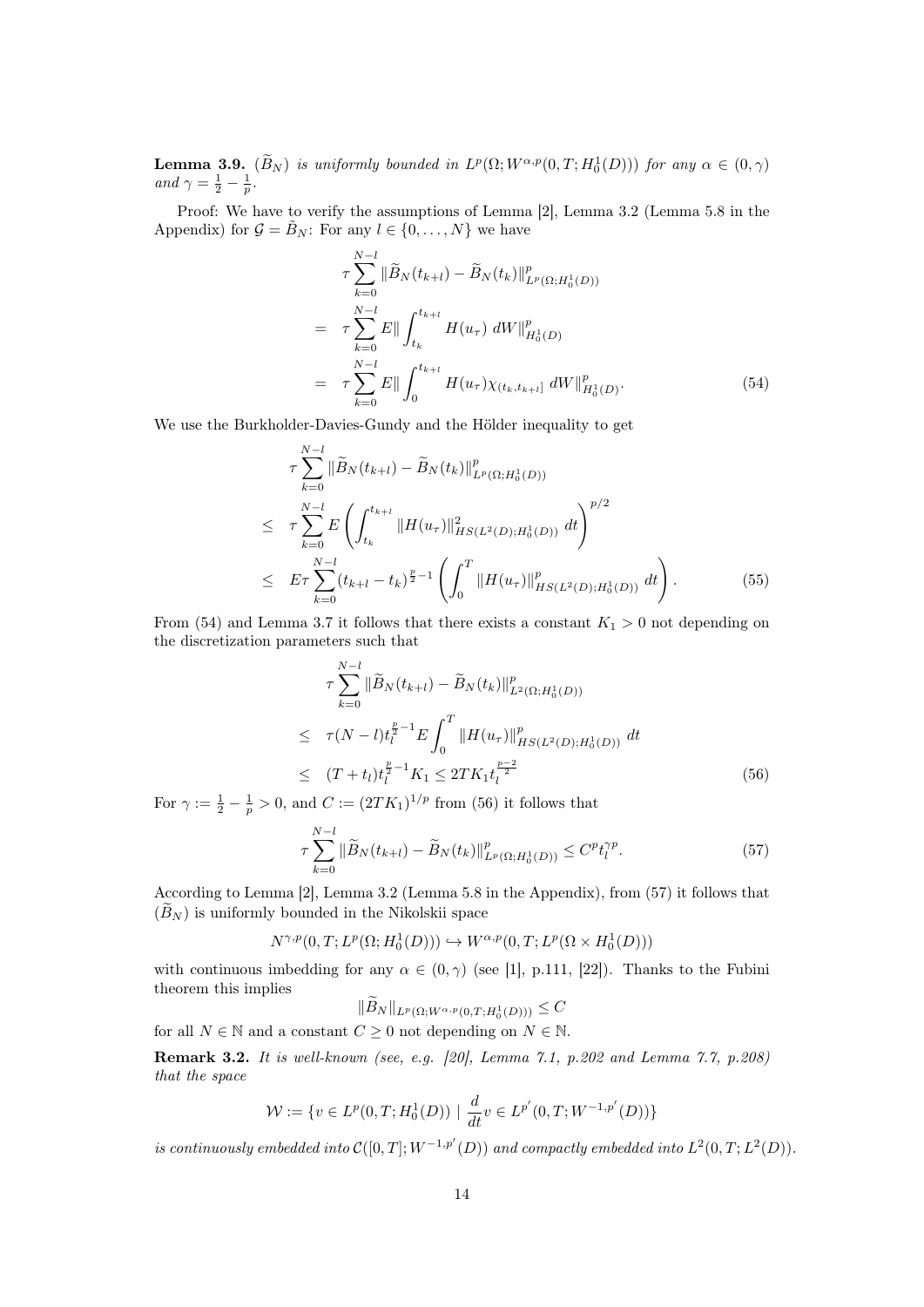**Lemma 3.10.** There exists a constant  $C \geq 0$  such that

$$
\|\widetilde{u}_N\|_{L^p(\Omega; L^p(0,T; W_0^{1,p}(D)))} + \|\widetilde{u}_N - B_N\|_{L^{p'}(\Omega; \mathcal{W})} \le C \tag{58}
$$

for all  $N \in \mathbb{N}$ .

Proof: Elementary calculations yield that there exists a constant  $\tilde{C} > 0$  not depending on the discretization parameters such that

$$
E \|\widetilde{u}_N\|_{L^p(0,T;W_0^{1,p}(D))}^p \leq \tilde{C} E \tau \sum_{k=0}^N \|u^k\|_{W_0^{1,p}(D)}^p
$$
  

$$
\leq \tilde{C} E \left( \int_0^T \|\nabla u_N\|_p^p dt + \|\nabla u_0\|_p^p \right) \tag{59}
$$

and by Lemma 3.3 the right-hand side of (59) is bounded. From Lemma 3.9 it follows that  $(\widetilde{B}_N)$  is bounded in  $L^p(\Omega; W^{\alpha,p}(0,T; H_0^1(D)))$  for  $\alpha \in (0, \frac{1}{2} - \frac{1}{p})$ . Thus,  $(\widetilde{u}_N - \widetilde{B}_N)$  is bounded in  $L^p(\Omega; L^p(0,T; H_0^1(D)))$ . Now, the assertion is a direct consequence of Lemma 3.5.

## 3.4 Tightness

Next, we set

$$
\mathcal{X} := \mathcal{C}([0,T]; L^2(D)) \times L^2(0,T; L^2(D)).
$$

For  $N \in \mathbb{N}$ , we denote the law  $P \circ (\tilde{u}_N)^{-1}$  of  $\tilde{u}_N$  on  $L^2(0,T; L^2(D))$  by  $\mu_{\tilde{u}_N}$  and the law  $P \circ (B_N)^{-1}$  of  $B_N$  on  $\mathcal{C}([0,T]; L^2(D))$  by  $\mu_{B_N}$ . Their joint law on  $\mathcal X$  is denoted by  $\mu_N = (\mu_{B_N}, \mu_{\widetilde{u}_N}).$ 

**Proposition 3.11.** The sequence  $(\mu_{\widetilde{u}_N})$  is tight on  $L^2(0,T;L^2(D))$  and the sequence  $(\mu_{B_N})$ is tight on  $\mathcal{C}([0,T];L^2(D))$ . In particular, the sequence of their joint laws  $(\mu_N)$  is tight on  $\mathcal{X}.$ 

Proof: For  $\alpha \in (0, \frac{1}{2})$ , the linear space

$$
\mathcal{V} := \{ u = v + w, \ v \in \mathcal{W}, \ w \in W^{\alpha, p}(0, T; H_0^1(D)) \}
$$

endowed with the norm

$$
||u||_{\mathcal{V}} := \inf_{\substack{v \in \mathcal{W}, \\ w \in W^{\alpha, p}(0, T; H_0^1(D)), \\ u = v + w}} \max(||v||_{\mathcal{W}}, ||w||_{W^{\alpha, 2}})
$$

is a Banach space which is compactly embedded into  $L^2(0,T; L^2(D))$  (see Lemma 5.9 in the Appendix). Since

$$
\widetilde{u}_N = (\widetilde{u}_N - \widetilde{B}_N) + \widetilde{B}_N
$$

for all  $N \in \mathbb{N}$ , it follows from Lemma 3.9 and Lemma 3.10 that  $(\widetilde{u}_N)$  is bounded in  $L^{p'}(\Omega; \mathcal{V})$ . Now, let us fix  $\varepsilon > 0$ . For any  $R > 0$  the set

$$
B_{\mathcal{V}}(R,0) := \{ u \in \mathcal{V} \mid ||u||_{\mathcal{V}} \le R \}
$$

is compact in  $L^2(0,T;L^2(D))$ . There exists a constant  $C>0$  not depending  $R>0$ , such that for any  $R > 0$ , and any  $N \in \mathbb{N}$ 

$$
\mu_{\widetilde{u}_N}(B_{\mathcal{V}}(R,0)) = 1 - \mu_{\widetilde{u}_N}(B_{\mathcal{V}}^c(R,0)) \n= 1 - \int_{\{\omega \in \Omega \; | \; \|\widetilde{u}_N\|_{\mathcal{V}} > R\}} 1 \, dP \n\geq 1 - \frac{1}{R^{p'}} \int_{\{\omega \in \Omega \; | \; \|\widetilde{u}_N\|_{\mathcal{V}} > R\}} \|\widetilde{u}_N\|_{\mathcal{V}}^{p'} \, dP \n\geq 1 - \frac{1}{R^{p'}} E(\|\widetilde{u}_N\|_{\mathcal{V}}^{p'}) = 1 - \frac{C}{R^{p'}} \tag{60}
$$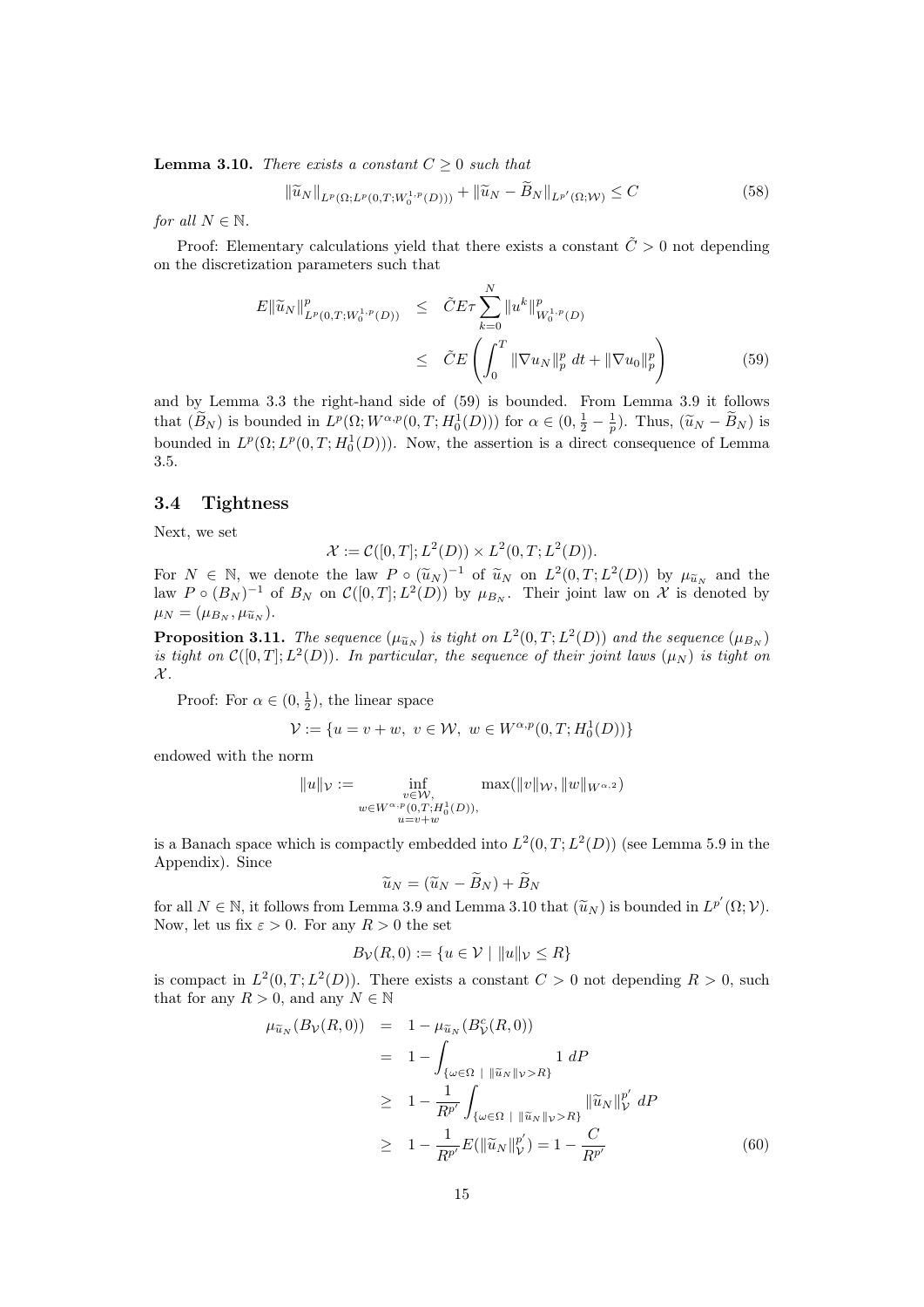and from (60) it follows that we can find  $R_{\varepsilon} > 0$  such that

$$
\mu_{\widetilde{u}_N}(B_{\mathcal{V}}(R_{\varepsilon},0)) \geq 1-\varepsilon
$$

for all  $N \in \mathbb{N}$ . According to [21], p.82, Corollary 2,

$$
W^{\alpha,p}(0,T;H^1_0(D))\hookrightarrow \mathcal{C}([0,T];L^2(D))
$$

with compact imbedding for all  $\alpha \in (\frac{1}{p}, \frac{1}{2})$ . Thus, for any  $R > 0$  and any  $\alpha \in (\frac{1}{p}, \frac{1}{2})$ 

$$
B_{W^{\alpha,p}}(R,0) := \{ u \in W^{\alpha,p}(0,T;H_0^1(D)) \mid ||u||_{W^{\alpha,p}(0,T;H_0^1(D))} \le R \}
$$

is compact in  $\mathcal{C}([0,T];L^2(D))$ . By Lemma 3.8  $(B_N)$  is uniformly bounded in  $L^p(\Omega;W^{\alpha,p}(0,T;H^1_0(D)))$ for  $\alpha \in (0, \frac{1}{2})$ , hence there exists a constant  $C > 0$  not depending  $R > 0$  such that

$$
\mu_{B_N}(B_{W^{\alpha,p}}(R,0)) = 1 - \mu_{B_N}(B_{W^{\alpha,p}}^c(R,0))
$$
  
\n
$$
\geq 1 - \frac{1}{R^p} E(||B_N||_{W^{\alpha,p}(0,T;H_0^1(D))}^p) = 1 - \frac{C}{R^p}
$$
\n(61)

Thanks to (61), for any  $\varepsilon > 0$  we can find  $R_{\varepsilon} > 0$  such that

$$
\mu_{B_N}(B_{W^{\alpha,p}}(R_{\varepsilon},0)) \geq 1-\varepsilon.
$$

Remark 3.3. From Prokhorov theorem (see Theorem 5.1 and 5.3 in the Appendix for references) and Proposition 3.11 it follows that the sequence  $(\mu_N) = (\mu_{B_N}, \mu_{\tilde{u}_N})$  is relatively compact, i.e. there exists a (not relabeled) subsequence of  $(\mu_N)$  and a probability measure  $\mu_{\infty} = (\mu_{\infty}^1, \mu_{\infty}^2)$  on X, such that

$$
\lim_{N \to \infty} \int_{\mathcal{C}([0,T];L^2(D))} \psi \, d\mu_{B_N} = \int_{\mathcal{C}([0,T];L^2(D))} \psi \, d\mu_{\infty}^1 \tag{62}
$$

for all bounded, continuous functions  $\psi : \mathcal{C}([0,T]; L^2(D)) \to \mathbb{R}$ ,

$$
\lim_{N \to \infty} \int_{L^2(0,T;L^2(D))} \varphi \, d\mu_{\tilde{u}_N} = \int_{L^2(0,T;L^2(D))} \varphi \, d\mu_{\infty}^2 \tag{63}
$$

for all bounded, continuous functions  $\varphi : L^2(0,T; L^2(D)) \to \mathbb{R}$ . In particular,

$$
\int_{L^2(0,T;L^2(D))} \varphi \, d\mu_{\widetilde{u}_N} = \int_{\Omega} \varphi(\widetilde{u}_N) \, dP = E[\varphi(\widetilde{u}_N)],
$$

$$
\int_{\mathcal{C}([0,T];L^2(D))} \psi \, d\mu_{B_N} = \int_{\Omega} \psi(B_N) \, dP = E[\psi(B_N)],
$$

hence (62) implies  $B_N \mathcal{L}_{\gamma} \mu_{\infty}^1$  and (63) implies  $\widetilde{u}_N \mathcal{L}_{\gamma} \mu_{\infty}^2$ .

#### 3.5 Existence of martingale solutions

Now, we use the following version of the theorem of Skorokhod (see [25], Theorem 1.10.4 and Addendum 1.10.5, p.59 and [1], Theorem 2.3, p.119-120), which can be found in the Appendix, to conclude:

There exists a probalility space  $(\hat{\Omega}, \hat{\mathcal{F}}, \hat{P})$ , a sequence of measurable functions

$$
\phi_N : (\hat{\Omega}, \hat{\mathcal{F}}) \to (\Omega, \mathcal{F}), N \in \mathbb{N}
$$

such that  $P = \hat{P} \circ \phi_N^{-1}$  for all  $N \in \mathbb{N}$  and measurable functions

$$
(B_{\infty}, u_{\infty}): (\hat{\Omega}, \hat{\mathcal{F}}, \hat{P}) \to \mathcal{X},
$$

having the following properties: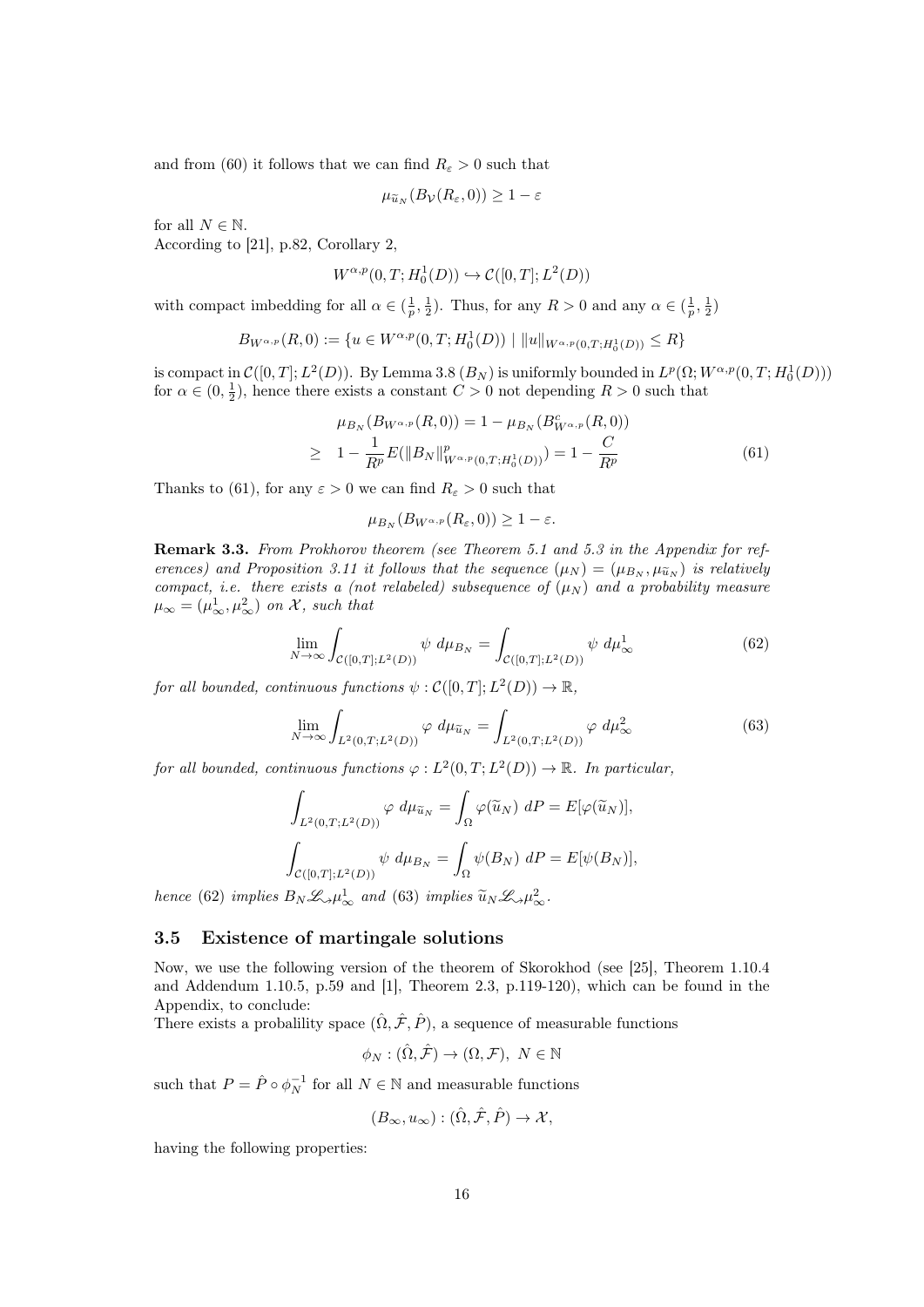- *i*.)  $\hat{u}_N := \tilde{u}_N \circ \phi_N \to u_\infty$  in  $L^2(0,T;L^2(D))$  for  $N \to \infty$  a.s. in  $\hat{\Omega}$ ,
- *ii.*)  $\hat{B}_N := B_N \circ \phi_N \to B_\infty$  in  $\mathcal{C}([0,T]; L^2(D))$  for  $N \to \infty$  a.s. in  $\hat{\Omega}$
- iii.)  $\mathcal{L}(B_{\infty}, u_{\infty}) = \mu_{\infty}$ .

**Definition 3.3.** For  $N \in \mathbb{N}$  we define  $W_N := W \circ \phi_N$  and

$$
v^k := u^k \circ \phi_N, \ k = 0, \dots, N.
$$

For all  $t \in [0, T]$ , we introduce the left-continuous function

$$
v_{\tau}(t) := \sum_{k=0}^{N-1} v^k \chi_{(t_k, t_{k+1}]}(t), \ t \in (0, T], \ v_{\tau}(0) = u_0,
$$

the right-continuous function

$$
v_N(t) := \sum_{k=0}^{N-1} v^{k+1} \chi_{[t_k, t_{k+1})}(t), \ t \in [0, T]
$$

and the piecewise affine function

$$
b_N(t) := \sum_{k=0}^{N-1} \left( \frac{\hat{B}_N(t_{k+1}) - \hat{B}_N(t_k)}{\tau} (t - t_k) + \hat{B}_N(t_k) \right) \chi_{[t_k, t_{k+1})}(t), \ t \in [0, T].
$$

**Lemma 3.12.** For any  $N \in \mathbb{N}$ ,  $W_N$  is a Q-Wiener process in U with  $Q = \text{diag}(\frac{1}{n^2})$ , thus a cylindrical Wiener process in  $L^2(D) = Q^{1/2}(U)$  adapted to the filtration  $(\mathcal{F}_t^{W_N}) :=$  $\sigma(W \circ \Phi_N(s))_{0 \leq s \leq t}.$ 

Proof: For all  $t \in [0,T]$  and all  $N \in \mathbb{N}$ ,  $W_N(t)$  is  $\hat{\mathcal{F}}/\mathcal{B}(L^2(D))$ -measurable as the composition of the  $\hat{\mathcal{F}}/\mathcal{F}$ -measurable function  $\phi_N$  with the  $\hat{\mathcal{F}}/\mathcal{B}(L^2(D))$ -measurable function  $Q^{1/2} \circ W(t)$ . Thus,  $W_N : \hat{\Omega} \times [0,T] \to L^2(D)$  is a stochastic process. For an orthonormal basis  $(e_n)$  of  $L^2(D)$  we have the representation

$$
W_N(\hat{\omega}, t) = \sum_{n=1}^{\infty} \frac{1}{n} (ne_n) \beta_n^N(t)
$$

with  $\beta_n^N(t) := (\beta_n \circ \Phi_N)(t)$  for all  $n, N \in \mathbb{N}$  and  $t \in [0, T]$ , where  $(\beta_n(t))$  is a sequence of real-valued  $\mathcal{F}_t$ -Brownian motions on  $(\Omega, \mathcal{F}, P)$ . Since

$$
\hat{P} \circ (\beta_n^N(t) - \beta_n^N(s))^{-1} = P \circ (\beta_n(t) - \beta_n(s))^{-1}
$$

for all  $N, n \in \mathbb{N}$ , all  $t \in [0, T]$  and all  $0 \leq s \leq t$ , it follows that  $(\beta_n^N(t))$  is a sequence of  $\mathcal{F}^{W_N}_t$ -Brownian motions on  $(\hat{\Omega}, \hat{\mathcal{F}}, \hat{P})$ .

**Lemma 3.13.** For any  $N \in \mathbb{N}$  and any  $k = 0, \ldots, N-1$  we have

$$
v^{k+1} - v^k - \tau \operatorname{div}(|\nabla v^{k+1}|^{p-2} \nabla v^{k+1} + F(v^{k+1})) - H(v^k) \Delta_{k+1} W_N = 0 \tag{64}
$$

a.s. in  $\hat{\Omega}$ .

Proof: Since  $P = \hat{P} \circ \phi_N^{-1}$ , by definition of the image measure for any  $\hat{A} \in \hat{\mathcal{F}}$  we have

$$
\int_{\hat{A}} v^{k+1} - v^k - \tau \operatorname{div}(|\nabla v^{k+1}|^{p-2} \nabla v^{k+1} + F(v^{k+1})) - H(v^k) \Delta_{k+1} W_N \, d\hat{P}
$$
\n
$$
= \int_{\phi_N(\hat{A})} u^{k+1} - u^k - \tau \operatorname{div}(|\nabla u^{k+1}|^{p-2} \nabla u^{k+1} + F(u^{k+1})) - H(u^k) \Delta_{k+1} W \, dP
$$
\n
$$
= 0
$$
\n(65)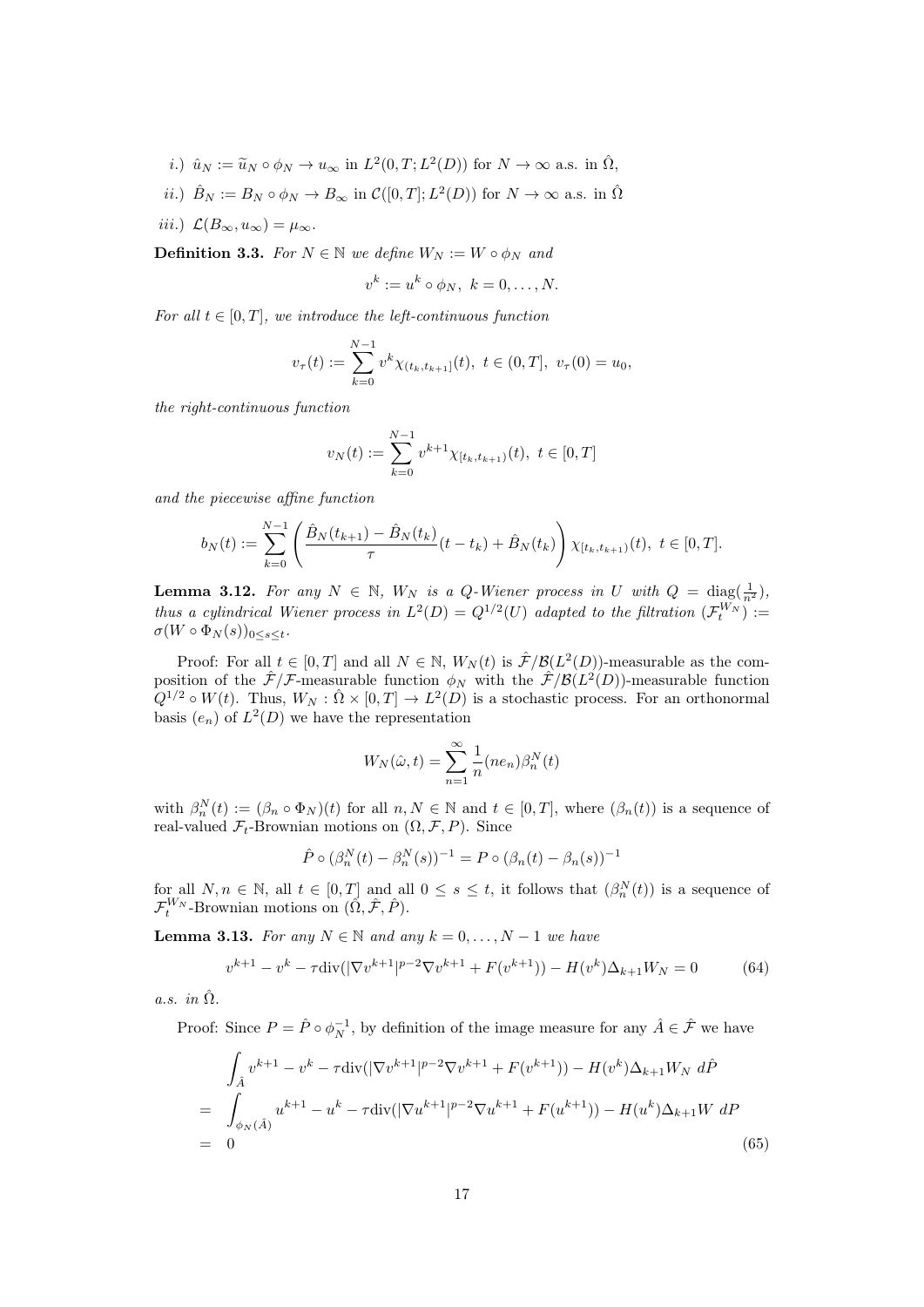Lemma 3.14. We have

$$
\hat{B}_N(t) = \int_0^t H(v_\tau) dW_N,
$$
\n(66)

for all  $t \in [0, T]$ , a.s. in  $\hat{\Omega}$ ,

$$
\hat{u}_N(t) = \frac{v^{k+1} - v^k}{\tau} (t - t_k) + v^k,
$$
\n(67)

for all  $t \in [t_k, t_{k+1}), k = 0, \ldots, N-1$  and  $\hat{u}_N(T) = v^N$  a.s. in  $\hat{\Omega}$ . Moreover, there exist constants  $\hat{K}$ ,  $\hat{K_1} \geq 0$  such that

$$
E \sup_{t \in [0,T]} \|\hat{u}_N(t)\|_2^2 = E \sup_{t \in [0,T]} \|v_N(t)\|_2^2 \le \hat{K},
$$
\n(68)

$$
E\int_{0}^{T} \int_{D} |\nabla v_{N}|^{p} dx dt \leq \hat{K} + \frac{1}{2} \|u_{0}\|_{2}^{2}.
$$
 (69)

$$
E\int_{0}^{T} \|H(v_{\tau})\|_{H_{0}^{1}(D)}^{p} \, dt \leq \hat{K_{1}} \tag{70}
$$

for all  $N \in \mathbb{N}$ .

Proof: For any  $t \in [t_k, t_{k+1})$  and  $k = 0, \ldots, N-1$  we have

$$
\hat{B}_{N}(t) = (B_{N} \circ \phi_{N})(t)
$$
\n
$$
= \sum_{l=0}^{k-1} H(u^{l} \circ \phi_{N}) \circ Q^{1/2}(W(t_{l+1}) \circ \phi_{N} - W(t_{l}) \circ \phi_{N})
$$
\n
$$
+ H(u^{k} \circ \phi_{N}) \circ Q^{1/2}(W(t) \circ \phi_{N} - W(t_{k}) \circ \phi_{N})
$$
\n
$$
= \sum_{l=0}^{k-1} H(v^{l}) \circ Q^{1/2}(W_{N}(t_{l+1}) - W_{N}(t_{l}))
$$
\n
$$
+ H(v^{k}) \circ Q^{1/2}(W_{N}(t) - W_{N}(t_{k}))
$$
\n
$$
= \int_{0}^{t} H(v_{\tau}) dW_{N}.
$$
\n(71)

(67) follows since

$$
\hat{u}_N(\hat{\omega},t) = \tilde{u}_N(\phi_N(\hat{\omega}),t)
$$
\n
$$
= \frac{u^{k+1}(\phi_N(\hat{\omega})) - u^k(\phi_N(\hat{\omega}))}{\tau} (t - t_k) + u^k(\phi_N(\hat{\omega}))
$$
\n(72)

for a.e.  $\hat{\omega} \in \hat{\Omega}$  all  $t \in [t_k, t_{k+1}), k = 0, \ldots N-1$ . Moreover

$$
\hat{u}_N(\hat{\omega},T) = \widetilde{u}_N(\phi_N(\hat{\omega}),T) = u^N(\phi_N(\hat{\omega})) = v^N.
$$

Thanks to (64), (68) and (69) follow repeating the arguments in the proof of Lemma 3.3 with recpect to  $v^{k+1}$ . Then, (70) follows repeating the arguments in the proof of Lemma 3.7 with respect to  $v_{\tau}$ .

**Lemma 3.15.** For  $N \to \infty$ , we have the following convergence results:

- 1.)  $\hat{B}_N \to B_\infty$  in  $L^q(\hat{\Omega}; \mathcal{C}([0,T]; L^2(D)))$  for all  $1 \leq q < p$ ,
- 2.)  $\hat{B}_N \rightharpoonup B_{\infty}$  in  $L^p(\hat{\Omega}; W^{\alpha, p}(0, T; H_0^1(D))),$
- 3.)  $\hat{u}_N \to u_\infty$  in  $L^q(\hat{\Omega}; L^2(0,T; L^2(D)))$  for all  $1 \le q < p$ ,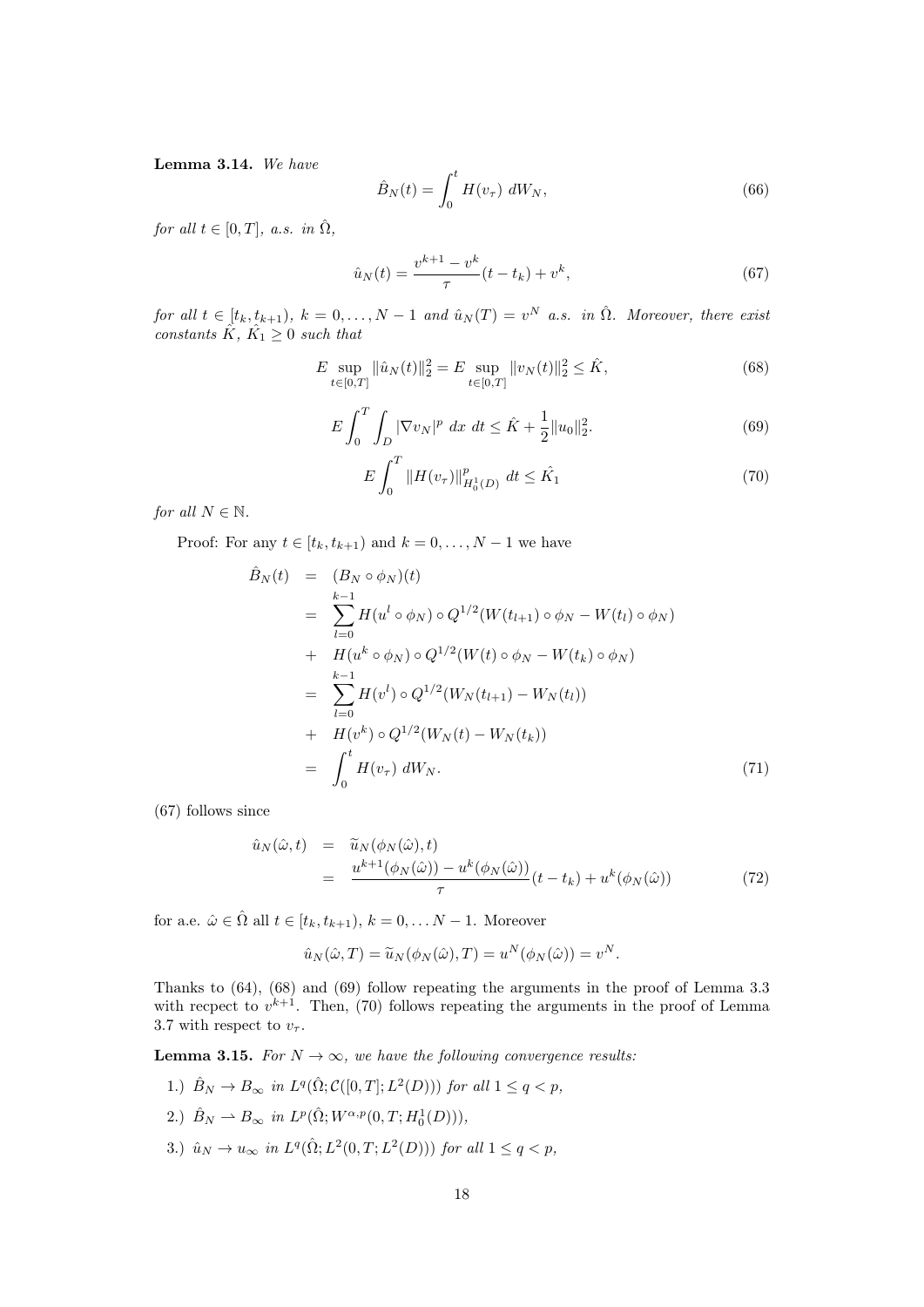- 4.)  $v_N \to u_\infty$  in  $L^2(\hat{\Omega} \times Q_T)$ ,
- 5.)  $v_{\tau} \to u_{\infty}$  in  $L^2(\hat{\Omega} \times Q_T)$ .
- 6.)  $\hat{u}_N \stackrel{*}{\rightharpoonup} u_\infty$  in  $L^2_w(\hat{\Omega}; L^\infty(0,T; L^2(D))),$  where

$$
L^2_w(\hat{\Omega};L^\infty(0,T;L^2(D)))\simeq \Big(L^2(\hat{\Omega};L^1(0,T;L^2(D)))\Big)^*
$$

and the space on the left-hand side contains all weak-∗ measurable mappings

$$
u : \hat{\Omega} \to L^{\infty}(0,T; L^2(D)), E||u||_{L^{\infty}(0,T;L^2(D))} < \infty
$$

(see [10], Th. 8.20.3, p.606).

Proof: For  $\alpha \in (\frac{1}{p}, \frac{1}{2}),$ 

$$
L^p(\hat{\Omega}; W^{\alpha, p}(0,T; H_0^1(D))) \hookrightarrow L^p(\hat{\Omega}; \mathcal{C}([0,T]; L^2(D)))
$$

with continuous imbedding. Thus, using Lemma 3.14, (70) and [11], Lemma 2.1., p.369 (Lemma 5.7 in the Appendix) it follows that there exists  $C \geq 0$  such that

$$
\|\hat{B}_N\|_{L^p(\hat{\Omega};\mathcal{C}([0,T];L^2(D)))} + \|\hat{B}_N\|_{L^p(\hat{\Omega};W^{\alpha,p}(0,T;H^1_0(D)))} \leq C \tag{73}
$$

for all  $N \in \mathbb{N}$  and therefore  $(\hat{B}_N)$  is equi-integrable in  $L^q(\hat{\Omega}; \mathcal{C}([0,T]; L^2(D)))$  for all  $1 \leq q$ p. Since  $\hat{B}_N \to B_\infty$  in  $\mathcal{C}([0,T]; L^2(D))$  for  $N \to \infty$  a.s. in  $\hat{\Omega}$ , 1.) follows from the Vitali theorem. Passing to a not relabeled subsequence, from (73) also follows that there exists  $g \in L^p(\hat{\Omega}; W^{\alpha, p}(0,T; H_0^1(D))),$  such that

$$
\hat{B}_N \rightharpoonup g \text{ in } L^p(\hat{\Omega}; W^{\alpha, p}(0,T; H_0^1(D)))
$$

for  $N \to \infty$ . Since

$$
L^p(\hat{\Omega};W^{\alpha,p}(0,T;H^1_0(D)))\hookrightarrow L^2(\hat{\Omega};L^2(Q))
$$

with continuous imbedding and  $\hat{B}_N \to B_\infty$  in  $L^2(\hat{\Omega} \times Q)$  for  $N \to \infty$ , it follows that  $g = B_{\infty}$  a.s. in  $\hat{\Omega} \times Q$ . Thus, the whole sequence  $(\hat{B}_N)$  converges weakly to  $B_{\infty}$  in  $L^p(\hat{\Omega}; W^{\alpha,p}(0,T; H^1_0(D)))$  and we have shown 2.).

There exists a constant  $\hat{C} \geq 0$  not depending on  $N \in \mathbb{N}$  such that

$$
E \|\hat{u}_N\|_{L^p(0,T;W_0^{1,p}(D))}^p \leq \hat{C}E \left( \int_0^T \|\nabla v_N\|_p^p dt + \|\nabla u_0\|_p^p \right). \tag{74}
$$

By Lemma (69) and the Poincaré inequality it follows that  $(\hat{u}_N)$  is bounded in  $L^p(\hat{\Omega}; L^2(Q))$ and therefore equi-integrable in  $L^q(\hat{\Omega}; L^2(Q))$  for all  $1 \leq q \leq p$ . Together with the a.s. convergence of  $(\hat{u}_N)$  to  $u_\infty$  in  $L^2(Q)$  for  $N \to \infty$ , 2.) follows from the Vitali theorem.

From Lemma 3.13 and Lemma 3.14 it follows with similar arguments as in Lemma 3.3 that there exists a constant  $C \geq 0$  such that

$$
\sum_{k=0}^{N-1} E||v^{k+1} - v^k||_2^2 \le C.
$$
\n(75)

For any  $N \in \mathbb{N}$  we have

$$
E\int_{0}^{T} \|\hat{u}_{N}(t) - v_{N}(t)\|_{2}^{2} dt
$$
  
\n
$$
= E\sum_{k=0}^{N-1} \int_{t_{k}}^{t_{k+1}} \left\| \frac{v^{k+1} - v^{k}}{\tau} (t - t_{k}) + v^{k} - v^{k+1} \right\|_{2}^{2} dt
$$
  
\n
$$
= E\sum_{k=0}^{N-1} \|v^{k+1} - v^{k}\|_{2}^{2} \int_{t_{k}}^{t_{k+1}} \left(\frac{t - t_{k}}{\tau} - 1\right)^{2} dt
$$
  
\n
$$
= \frac{\tau}{3} \sum_{k=0}^{N-1} E\|v^{k+1} - v^{k}\|_{2}^{2} \leq \tau \frac{C}{3}
$$
(76)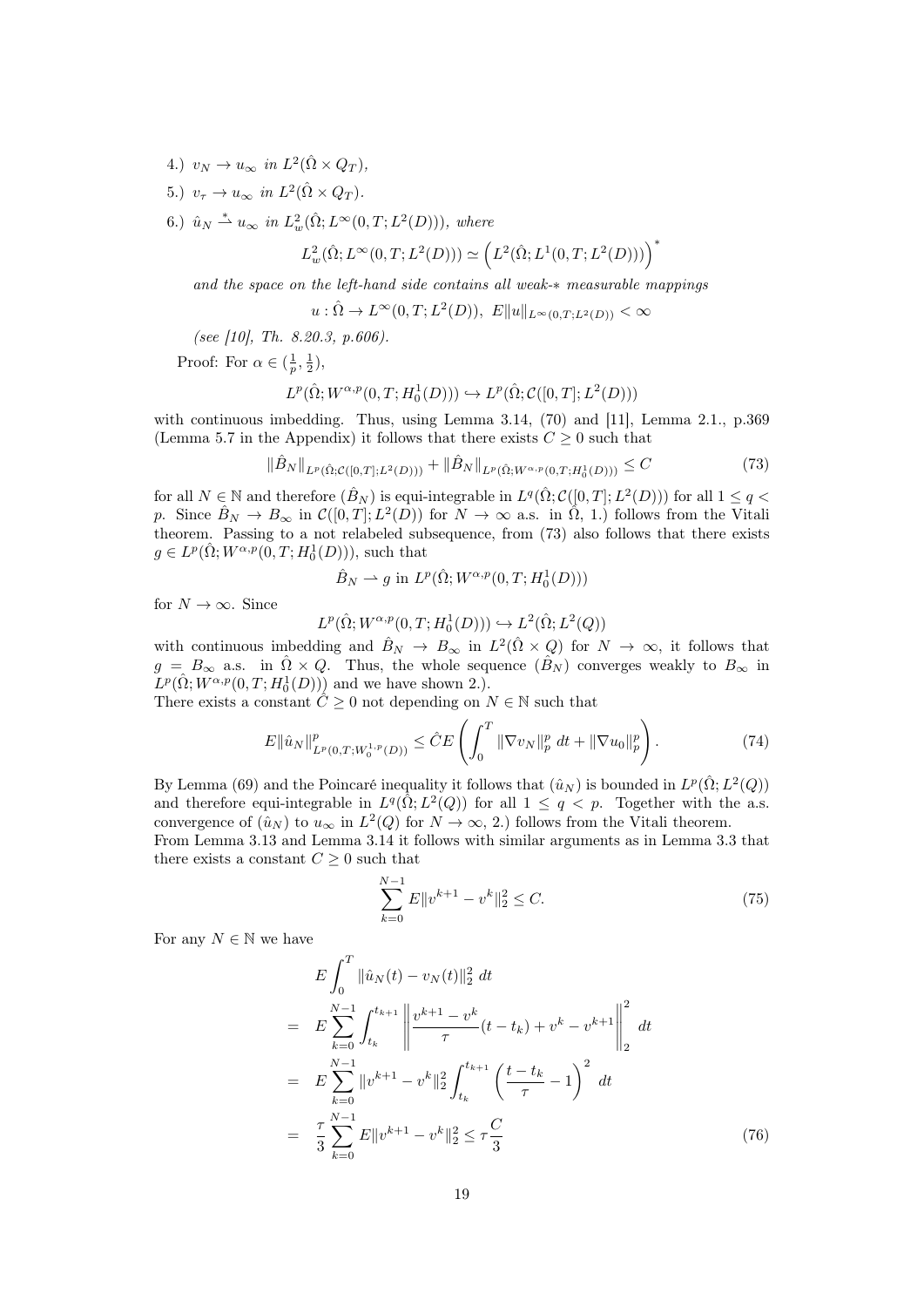therefore 3.) follows. Finally, from (75) we also have

$$
E\int_0^T \|v_\tau - v_N\|_2^2 dt = E\sum_{k=0}^{N-1} \int_{t_k}^{t_{k+1}} \|v^{k+1} - v^k\|_2^2 dt
$$
  

$$
= E\tau \sum_{k=0}^{N-1} \|v^{k+1} - v^k\|_2^2 \le C\tau
$$
 (77)

and 4.) follows from (77).

Using Lemma 3.14, (68), from the Banach-Alaouglu theorem it follows that there exists  $f \in L^2_w(\hat{\Omega}; L^{\infty}(0,T; L^2(D)))$  such that, passing to a not relabeled subsequence,  $\hat{u}_N \stackrel{*}{\rightharpoonup} f$  in  $L^2_w(\hat{\Omega}, L^{\infty}(0,T; L^2(D)))$  for  $N \to \infty$ . Now, taking test functions  $\chi_A \psi$  with  $\psi \in \mathcal{D}(Q_T)$  and  $A \in \hat{\mathcal{F}}$ , it follows that  $f = u_{\infty}$  a.s. in  $\hat{\Omega} \times Q_T$ .

**Lemma 3.16.**  $u_{\infty} \in L^{\infty}(0,T; L^2(D))$  a.s. in  $\hat{\Omega}$ .

Proof: Since  $u_{\infty} \in L^2_w(\hat{\Omega}; L^{\infty}(0,T; L^2(D)))$ , the mapping

$$
\hat{\Omega} \ni \hat{\omega} \mapsto ||u(\hat{\omega})||_{L^{\infty}(0,T;L^2(D))} \in \mathbb{R}
$$

is  $\hat{\mathcal{F}}\text{-measurable}$  and therefore the assertion follows.

The next lemma is a direct consequence of Lemma 3.14, (69):

**Lemma 3.17.** There exists a not relabeled subsequence of  $(v_N)$  such that

$$
\nabla v_N \rightharpoonup \nabla u_\infty \text{ in } L^p(\hat{\Omega} \times Q_T)^d \tag{78}
$$

for  $N \to \infty$ . Moreover, there exists  $G \in L^{p'}(\hat{\Omega} \times Q_T)^d$  such that

$$
|\nabla v_N|^{p-2} \nabla v_N \rightharpoonup G \text{ in } L^{p'}(\hat{\Omega} \times Q_T)^d \tag{79}
$$

for the same subsequence and  $N \to \infty$ .

**Lemma 3.18.** There exist constants  $\gamma > 0$ ,  $C_{\gamma} \geq 0$ ,  $C \geq 0$  such that

$$
E \sup_{t \in [0,T]} \|\hat{B}_N(t) - b_N(t)\|_{H_0^1(D)} \leq C_\gamma \tau^\gamma \left( E \int_0^T \|H(v_\tau)\|_{HS(L^2(D);H_0^1(D))}^p dt + 1 + C \text{tr}(Q) \right),
$$
\n(80)

for all  $N \in \mathbb{N}$ , where  $Q = \text{diag}(\frac{1}{n^2})$ .

Proof: We fix  $N \in \mathbb{N}$ . For  $k \in \{0, ..., N-1\}$  and  $t \in [t_k, t_{k+1})$  we have a.s. in  $\hat{\Omega}$ 

$$
\|\hat{B}_{N}(t) - b_{N}(t)\|_{H_{0}^{1}(D)}\n= \|\int_{0}^{t} H(v_{\tau}) dW_{N} - \frac{\hat{B}_{N}(t_{k+1}) - \hat{B}_{N}(t_{k})}{\tau} (t - t_{k}) - \hat{B}_{N}(t_{k})\|_{H_{0}^{1}(D)}\n= \|\int_{t_{k}}^{t} H(v_{\tau}) dW_{N} - \frac{t - t_{k}}{\tau} \int_{t_{k}}^{t_{k+1}} H(v_{\tau}) dW_{N}\|_{H_{0}^{1}(D)}\n\leq \|\int_{t_{k}}^{t} H(v_{\tau}) dW_{N}\|_{H_{0}^{1}(D)} + \|\int_{t_{k}}^{t_{k+1}} H(v_{\tau}) dW_{N}\|_{H_{0}^{1}(D)}
$$
\n(81)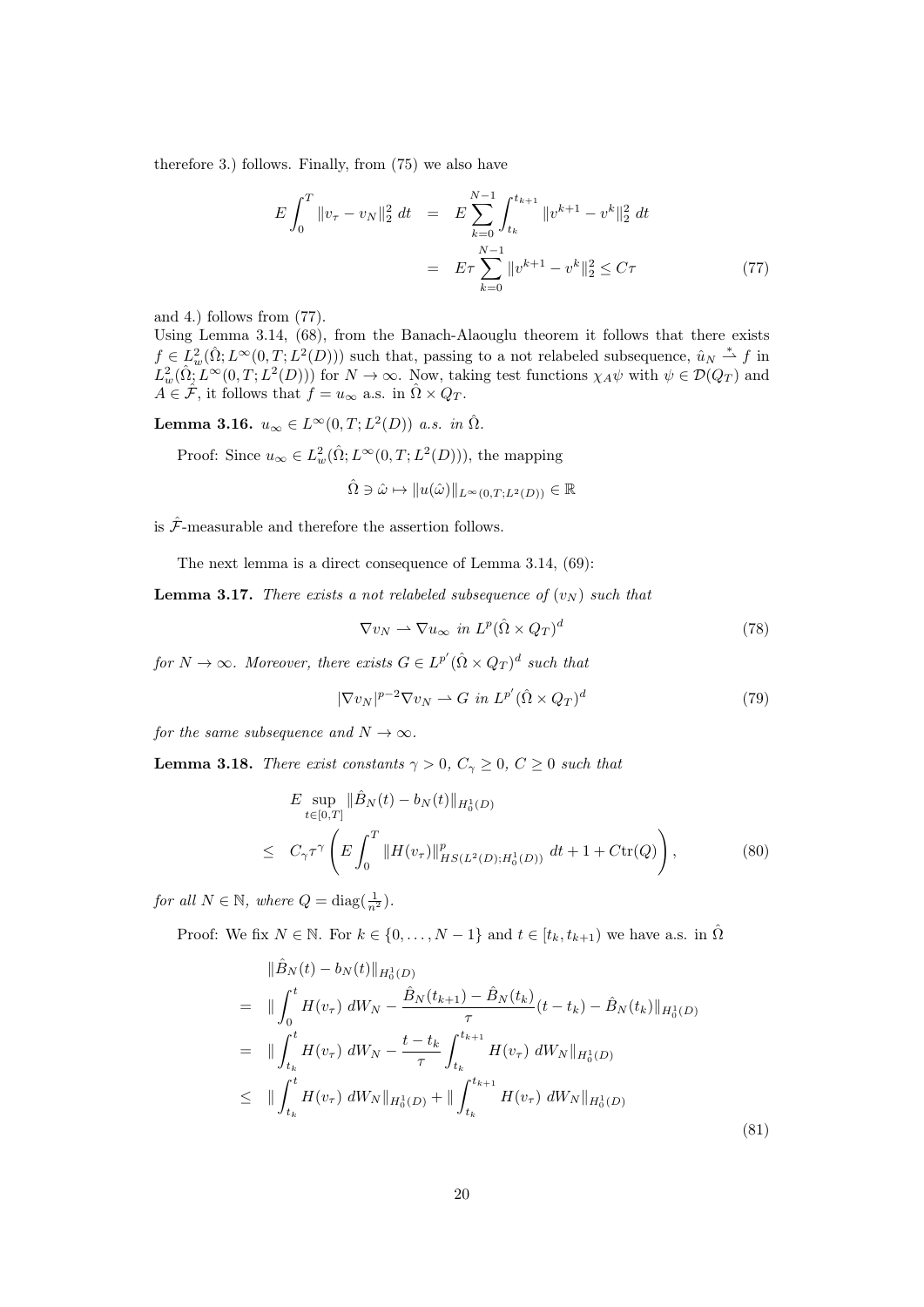and therefore

$$
\sup_{t \in [0,T]} \|\hat{B}_N(t) - b_N(t)\|_{H_0^1(D)} \n= \sup_{k=0,...,N-1} \sup_{t \in [t_k, t_{k+1})} \|\hat{B}_N(t) - b_N(t)\|_{H_0^1(D)} \n\le 2 \sup_{k=0,...,N-1} \sup_{t \in [t_k, t_{k+1})} \|\int_{t_k}^t H(v_\tau) dW_N\|_{H_0^1(D)} \tag{82}
$$

By Lemma 3.12,  $W_N$  is a  $Q$ -Wiener process on  $U$ , thus according to Lemma 3.6, there exists  $\gamma>0,\,C_\gamma\geq 0$  not depending on  $N\in\mathbb{N}$  such that

$$
E \sup_{t \in [0,T]} \|\hat{B}_N(t) - b_N(t)\|_{H_0^1(D)}
$$
  
\n
$$
\leq 2C_{\gamma} \tau^{\gamma} \left( E \sup_{k=0,\dots,N-1} \tau \|H(v^k)\|_{HS(L^2(D);H_0^1(D))}^p + 1 + C \text{tr}(Q) \right)
$$
  
\n
$$
\leq 2C_{\gamma} \tau^{\gamma} \left( E \int_0^T \|H(v_\tau)\|_{HS(L^2(D);H_0^1(D))}^p dt + 1 + C \text{tr}(Q) \right). \tag{83}
$$

Corollary 3.19. From Lemma 3.14, (70) and Lemma 3.18 it follows that

$$
E \sup_{t \in [0,T]} \|\hat{B}_N(t) - b_N(t)\|_{H_0^1(D)} \le C_\gamma \tau^\gamma (\hat{K}_1 + 1 + C \text{tr}(Q))
$$

for all  $N \in \mathbb{N}$ .

**Proposition 3.20.**  $u_{\infty} : \hat{\Omega} \times [0,T] \to L^2(D)$  is a stochastic process with  $u_{\infty}(0) = u_0$  such that

$$
u_{\infty}(t) = B_{\infty}(t) + u_0 + \int_0^t \operatorname{div}(G + F(u_{\infty})) ds
$$
\n(84)

holds in  $L^2(D)$  a.s. in  $\hat{\Omega}$  for all  $t \in [0, T]$ .

Proof: For all  $k = 0, \ldots, N - 1$  from (64) it follows that

$$
\frac{v^{k+1} - v^k - (\hat{B}_N(t_{k+1}) - \hat{B}_N(t_k))}{\tau} = \text{div}(|\nabla v^{k+1}|^{p-2} \nabla v^{k+1} + F(v^{k+1}))\tag{85}
$$

Multiplying (85) with  $\chi_A$  for  $A \in \hat{\mathcal{F}}$ ,  $\psi \in W_0^{1,p}(D)$ ,  $\xi \in \mathcal{D}(0,T)$ , integrating over  $\hat{\Omega} \times$  $[t_k, t_{k+1}] \times D$  and summing over  $k = 1, ..., N - 1$  it follows that

$$
\int_{A} \int_{0}^{T} \int_{D} (\hat{u}_{N} - b_{N}) \xi_{t} \psi \, dx \, dt \, d\hat{P}
$$
\n
$$
= \int_{A} \int_{0}^{T} \int_{D} (|\nabla v_{N}|^{p-2} \nabla v_{N} + F(v^{N})) \cdot \nabla \psi \xi \, dx \, dt \, d\hat{P}
$$
\n(86)

Let us write (86) as

$$
I_1 + I_2 = I_3 + I_4,\t\t(87)
$$

where

$$
I_1 = \int_A \int_0^T \int_D (\hat{u}_N - \hat{B}_N) \xi_t \psi(x) dx dt d\hat{P},
$$
  
\n
$$
I_2 = \int_A \int_0^T \int_D (\hat{B}_N - b_N) \xi_t \psi(x) dx dt d\hat{P}
$$
  
\n
$$
I_3 = \int_A \int_0^T \int_D |\nabla v_N|^{p-2} \nabla v_N \cdot \nabla \psi \xi dx dt d\hat{P}
$$
  
\n
$$
I_4 = \int_A \int_0^T \int_D F(v_N) \cdot \nabla \psi \xi dx dt d\hat{P}
$$
\n(88)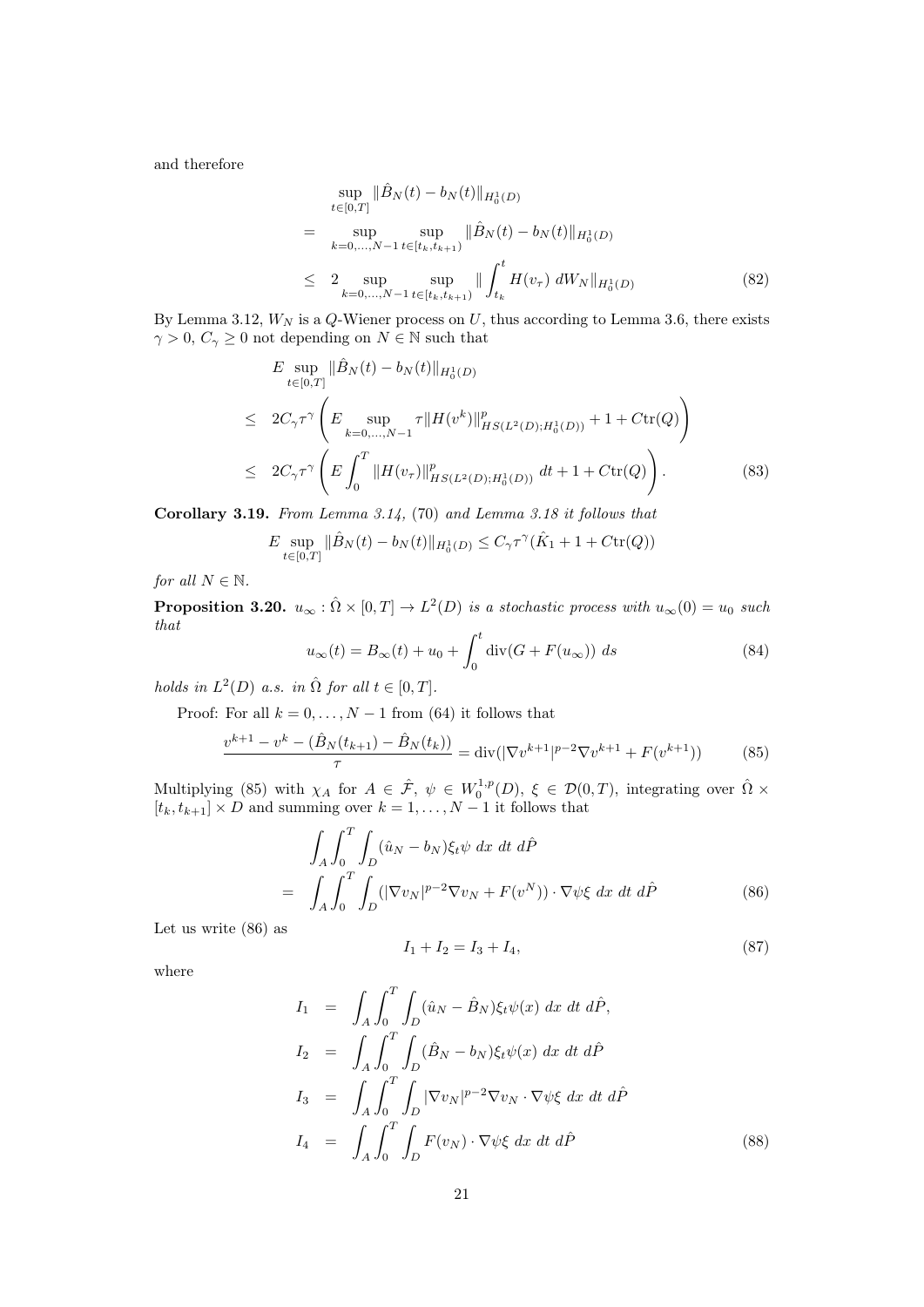Since  $\hat{B}_N - \hat{u}_N \to B_\infty - u_\infty$  in  $L^2(\hat{\Omega} \times Q_T)$  for  $N \to \infty$ , it follows that

$$
\lim_{N \to \infty} I_1 = \int_A \int_0^T \int_D (u_\infty - B_\infty) \xi_t \psi(x) \, dx \, dt \, d\hat{P}.
$$
 (89)

Moreover, by Hölder inequality,

$$
|I_2| \leq \int_A \int_0^T \|\xi_t \psi\|_2 \|\hat{B}_N - b_N\|_2 dt d\hat{P}
$$
  
\n
$$
\leq \int_{\hat{\Omega}} \sup_{t \in [0,T]} \|\hat{B}(t)_N - b_N(t)\|_2 d\hat{P} \int_0^T \|\xi_t \psi\|_2 dt
$$
  
\n
$$
\leq C_DE \sup_{t \in [0,T]} \|\hat{B}_N(t) - b_N(t)\|_{H_0^1(D)} \int_0^T \|\xi_t \psi\|_2 dt
$$
 (90)

where  $C_D \geq 0$  is a constant not depending on  $N \in \mathbb{N}$ . From Corollary 3.19 it now follows that

$$
|I_2| \le C_D C_\gamma \tau^\gamma (\hat{K}_1 + 1 + C \text{tr}(Q)) \int_0^T ||\xi_t \psi||_2 dt,
$$
\n(91)

therefore  $\lim_{N\to\infty} I_2 = 0$ . Since

$$
|\nabla v_N|^{p-2} \nabla v_N \rightharpoonup G \text{ in } L^{p'}(\hat{\Omega} \times Q_T)^d
$$

for  $N \to \infty$  (see Lemma 3.18), we get

$$
\lim_{N \to \infty} I_3 = \int_A \int_0^T \int_D G \cdot \nabla \psi \xi \, dx \, dt \, d\hat{P}.
$$
\n(92)

From Lemma 3.15 it follows that  $v_N \to u_\infty$  in  $L^2(\hat{\Omega} \times Q_T)$  for  $N \to \infty$ , thus we can extract a not relabeled subsequence such that

$$
v_N \to u_\infty
$$
 a.e. in  $\hat{\Omega} \times Q_T$ 

and there exists  $g \in L^2(\hat{\Omega} \times Q_T)$  such that  $|v_N| \leq g$  for all  $N \in \mathbb{N}$  a.e. in  $\hat{\Omega} \times Q_T$ . Since F is Lipschitz continuous, it follows by Lebesgue dominated convergence theorem that

$$
\lim_{N \to \infty} F(v_N) = F(u_{\infty}).
$$
\n(93)

in  $L^2(\hat{\Omega} \times Q_T)^d$ . Since this argument can be repeated with any arbitrary subsequence of  $(v_N)$ , (93) holds for the whole sequence and therefore

$$
\lim_{N \to \infty} I_4 = \int_A \int_0^T \int_D F(u_\infty) \cdot \nabla \psi \xi \, dx \, dt \, d\hat{P}.\tag{94}
$$

Now from (89)-(94) it follows that

$$
-\int_{A}\int_{0}^{T}\int_{D}(u_{\infty}-B_{\infty})\xi_{t}\psi+(G+F(u_{\infty}))\cdot\nabla\psi\xi dx dt d\hat{P}=0
$$
\n(95)

for all  $A \in \hat{\mathcal{F}}, \xi \in \mathcal{D}(0,T)$  and all  $\psi \in W_0^{1,p}(D)$ . (95) implies that

$$
\frac{d}{dt}(u_{\infty} - B_{\infty}) = \text{div}(G + F(u_{\infty}))
$$
\n(96)

in  $L^{p'}(\hat{\Omega}; L^{p'}(0,T; W^{-1,p'}(D)))$ . Moreover, from Lemma 3.18, (78) and Lemma 3.15, 2.) it follows that

$$
u_{\infty} - B_{\infty} \in L^p(\hat{\Omega}; L^p(0,T; H_0^1(D))),
$$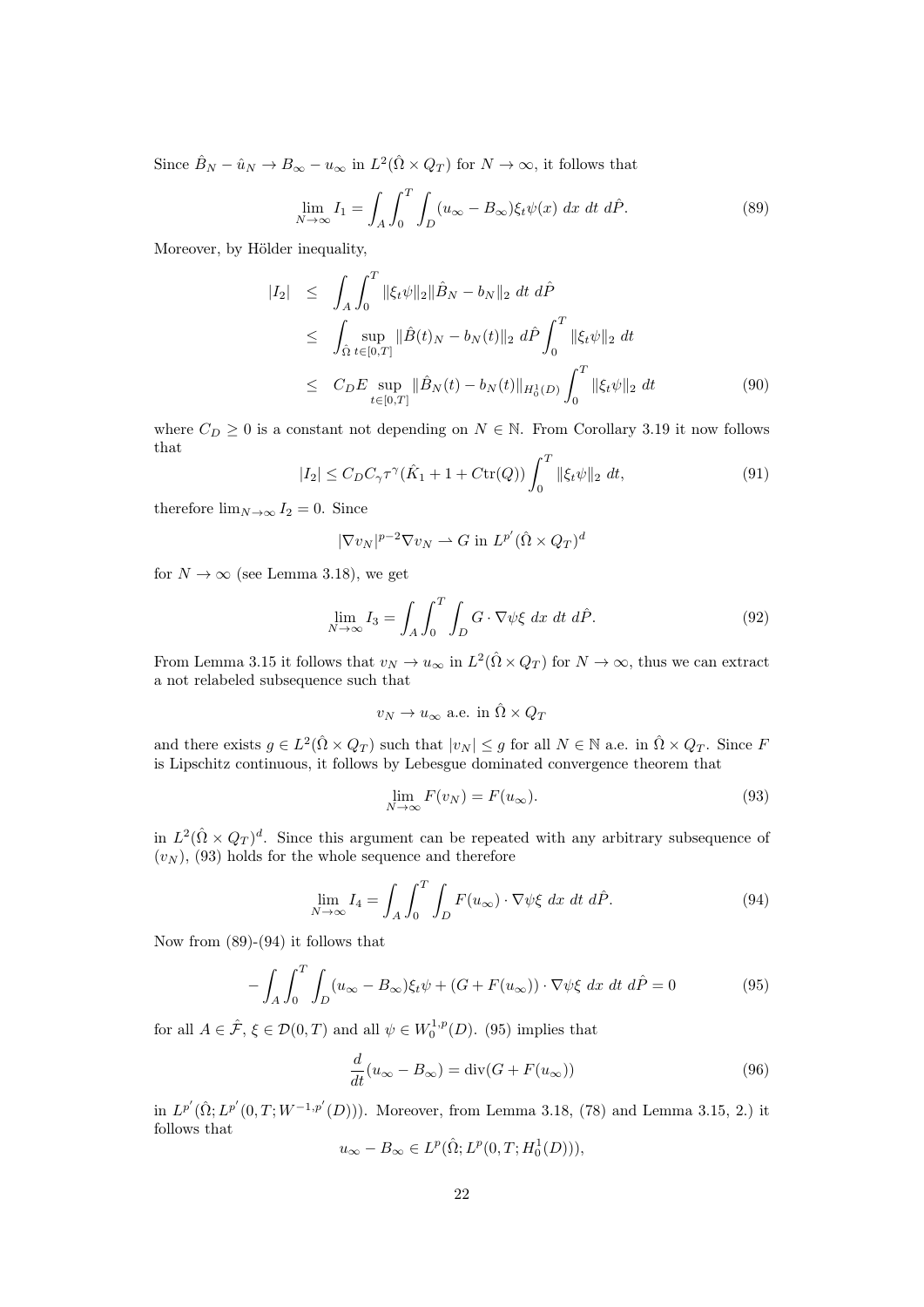thus  $u_{\infty} - B_{\infty} \in L^{p'}(\hat{\Omega}; C([0, T]; W^{-1,p'}(D)))$  and, since

$$
B_{\infty} \in L^2(\hat{\Omega}; \mathcal{C}([0,T]; L^2(D)))
$$

(see Lemma 3.15), it follows that  $u_{\infty}$  is in  $L^{p'}(\hat{\Omega}; C([0,T]; W^{-1,p'}(D)))$ . Thanks to Lemma 3.16 and [24], Lemma 1.4, p.263, it follows that  $u_{\infty}$  is weakly continuous with values in  $L^2(D)$  a.s. in  $\hat{\Omega}$ . Consequently,

$$
(u_{\infty} - B_{\infty})(t) \in L^2(D)
$$

for all  $t \in [0, T]$ , a.s. in  $\hat{\Omega}$ , hence

$$
\langle (B_{\infty} - u_{\infty})(t), \psi \rangle_{W^{-1,p}(D), W_0^{1,p}(D)} = \int_D (u_{\infty} - B_{\infty})(t)\psi \, dx \tag{97}
$$

for all  $\psi \in W_0^{1,p}(D)$ , a.s. in  $\hat{\Omega}$  for all  $t \in [0,T]$ . With this information we may fix  $t \in [0,T)$ and choose a test function  $\xi \in \mathcal{D}([t,T))$  with  $\xi(t) = 1$ . Then, for any  $\psi \in W_0^{1,p}(D)$ , a.s. in  $\hat{\Omega}$  using (96) and (97) we get

$$
\int_{t}^{T} \int_{D} (u_{\infty} - B_{\infty}) \xi_{t} \psi \, dx \, dr
$$
\n
$$
= \int_{t}^{T} \xi_{t} \langle (B_{\infty} - u_{\infty})(r), \psi \rangle_{W^{-1,p'}(D), W_{0}^{1,p}(D)} \, dr
$$
\n
$$
= \int_{t}^{T} \xi_{t} \left\langle (u_{\infty} - B_{\infty})(t) + \int_{t}^{r} \text{div}(G + F(u_{\infty}))(s) \, ds, \psi \right\rangle_{W^{-1,p'}(D), W_{0}^{1,p}(D)} \, dr,
$$

and using Fubini theorem we get

$$
\int_{t}^{T} \int_{D} (u_{\infty} - B_{\infty}) \xi_{t} \psi \, dx \, dr + \int_{D} (u_{\infty} - B_{\infty})(t) \psi \, dx
$$
\n
$$
= \int_{t}^{T} \int_{t}^{r} \xi_{t}(r) \langle \operatorname{div}(G + F(u_{\infty}))(s), \psi \rangle_{W^{-1,p'}(D), W_{0}^{1,p}(D)} \, ds \, dr
$$
\n
$$
= \int_{t}^{T} \langle \operatorname{div}(G + F(u_{\infty}))(s), \psi \rangle_{W^{-1,p'}(D), W_{0}^{1,p}(D)} \int_{s}^{T} \xi_{t}(r) \, dr \, ds
$$
\n
$$
= \int_{t}^{T} \int_{D} (G + F(u_{\infty})) \cdot \nabla \psi \xi \, dr. \tag{98}
$$

From (98) it follows that

$$
-\int_{A} \int_{t}^{T} \int_{D} (\hat{u}_{N} - b_{N})\xi_{t} \psi \, dx \, dt \, d\hat{P} - \int_{A} \int_{D} (\hat{u}_{N} - b_{N})(t) \psi \, dx \, d\hat{P}
$$

$$
+ \int_{A} \int_{t}^{T} \int_{D} (|\nabla v_{N}|^{p-2} \nabla v_{N} + F(v_{N})) \cdot \nabla \psi \xi \, dx \, dt \, d\hat{P} = 0
$$

$$
= - \int_{A} \int_{t}^{T} \int_{D} (u_{\infty} - B_{\infty})\xi_{t} \psi \, dx \, dr \, d\hat{P} - \int_{A} \int_{D} (u_{\infty} - B_{\infty})(t) \psi \, dx \, d\hat{P}
$$

$$
+ \int_{A} \int_{t}^{T} \int_{D} (G + F(u_{\infty})) \cdot \nabla \psi \xi \, dx \, dr \, d\hat{P}.
$$
(99)

From Lemma 3.14, (68) it follows that there exists a subsequence  $(\hat{u}_{N_t}(t))$  of  $(\hat{u}_N(t))$  converging weakly some  $\chi(t)$  in  $L^2(\hat{\Omega} \times D)$ . With respect to this subsequence we have

$$
\int_{A} \int_{D} (\hat{u}_{N_t} - b_{N_t})(t) \psi \, dx \, d\hat{P} = I_1 + I_2 \tag{100}
$$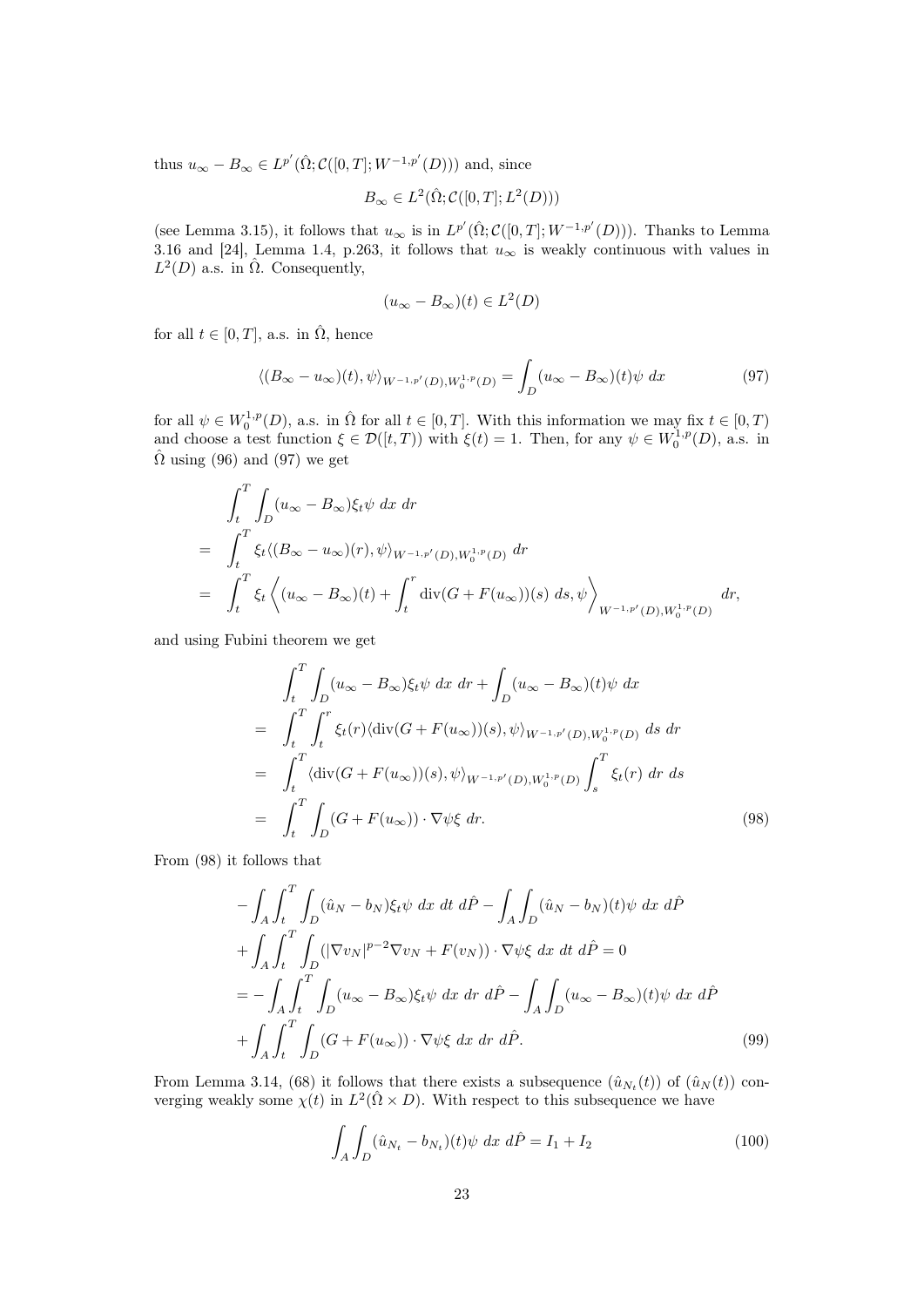where, for  $N \to \infty$ ,

$$
I_1 = \int_A \int_D (\hat{u}_{N_t} - \hat{B}_{N_t})(t) \psi \, dx \, d\hat{P} \to \int_A \int_D (\chi(t) - B_{\infty}(t)) \psi \, dx \, d\hat{P}
$$

and, using Corollary 3.19,

$$
|I_2| \leq \int_A \|\hat{B}_{N_t}(t) - b_{N_t}(t)\|_2 \|\psi\|_2 \, d\hat{P}
$$
  
\n
$$
\leq \|\psi\|_2 C_D E \sup_{s \in [0,T]} \|\hat{B}_{N_t}(s) - b_{N_t}(s)\|_{H_0^1(D)}
$$
  
\n
$$
\leq C_D C_\gamma \tau^\gamma (\hat{K}_1 + 1 + C \text{tr}(Q)) \to 0.
$$

Passing to the subsequence  $N_t$ , we can pass to the limit with  $N_t \to \infty$  in (99) and it follows that

$$
\int_{D} \chi(t)\psi \ dx = \int_{D} u_{\infty}(t)\psi \ dx \tag{101}
$$

a.s. in  $\hat{\Omega}$ , thus  $\chi(t) = u_{\infty}(t)$  for all  $t \in [0, T]$ . In particular, for  $t = 0$ , we get  $u_{\infty}(0) = u_0$  in  $L^2(D)$  and equation (84) holds true. Moreover, for any  $t \in [0, T)$  the weak convergence to  $\chi(t)$  holds for the whole sequence  $(u_N(t))$ . With this information, using the weak continuity of  $u_{\infty}$  and  $\hat{u}_N$  we can prove that  $\chi(T) = u_{\infty}(T)$  a.s. in  $\hat{\Omega} \times D$  and we have

**Corollary 3.21.** For all  $t \in [0, T]$ ,  $\hat{u}_N(t) \rightharpoonup u_\infty(t)$  in  $L^2(\hat{\Omega} \times D)$ .

With the proof of the following lemma the proof of Proposition 3.20 is completed:

**Lemma 3.22.**  $u_{\infty}$  is a stochastic process with values in  $L^2(D)$ .

Proof: Since  $u_{\infty}$  is weakly continuous with values in  $L^2(D)$  a.s. in  $\hat{\Omega}$ , it follows that

$$
\hat{\Omega} \ni \hat{\omega} \mapsto u_{\infty}(\hat{\omega})(t) \in L^2(D)
$$

for all  $t \in [0, T]$ . We fix  $t \in [0, T]$  and prove that  $u_{\infty}(t)$  is a random variable: By Pettis theorem,  $u_{\infty}(t)$  is measurable, if it is weakly measurable, i.e. the mapping

$$
\hat{\Omega} \ni \hat{\omega} \mapsto (u(t)(\hat{\omega}), h)_2
$$

is measurable for all  $h \in L^2(D)$ . Recall that

$$
B_{\infty} \in L^2(\hat{\Omega}; \mathcal{C}([0, T]; L^2(D)))
$$

and

$$
B_{\infty} - u_{\infty} \in L^{p'}(\hat{\Omega}; \mathcal{C}([0, T]; W^{-1, p'}(D))),
$$

hence it follows that  $u_{\infty} \in L^{p'}(\hat{\Omega}; \mathcal{C}([0,T]; W^{-1,p'}(D))),$  thus for all  $h \in W_0^{1,p}(D)$ 

$$
\hat{\Omega} \ni \hat{\omega} \mapsto (u(t)(\hat{\omega}), h)_2 = \langle u(t)(\hat{\omega}), h \rangle_{W^{-1,p'}(D), W_0^{1,p}(D)}
$$

is measurable. Now, the assertion follows since any  $h \in L^2(D)$  can be approximated by a sequence  $(h_n) \subset W_0^{1,p}(D)$  in  $L^2(D)$ .

**Proposition 3.23.**  $B_{\infty}$  is a  $\mathcal{F}_t^{\infty}$ -martingale with respect to the augmentation  $(\mathcal{F}_t^{\infty})$  of the filtration  $\hat{\mathcal{F}}_t^{\infty} := \sigma(B_{\infty}(s), u_{\infty}(s))_{0 \leq s \leq t}$ ,  $t \in [0, T]$  (i.e. the smallest complete, rightcontinuous filtration containing  $(\hat{\mathcal{F}}_t^{\infty})$ ) with quadratic variation process

$$
\ll B_{\infty} \gg_t = \int_0^t H(u_{\infty}) \circ H^*(u_{\infty}) ds \tag{102}
$$

for all  $t \in [0, T]$ , where we use the formal notation

$$
H(u) \circ H^*(u) := (H(u) \circ Q^{1/2}) \circ (H(u) \circ Q^{1/2})^*, \ u \in L^2(D).
$$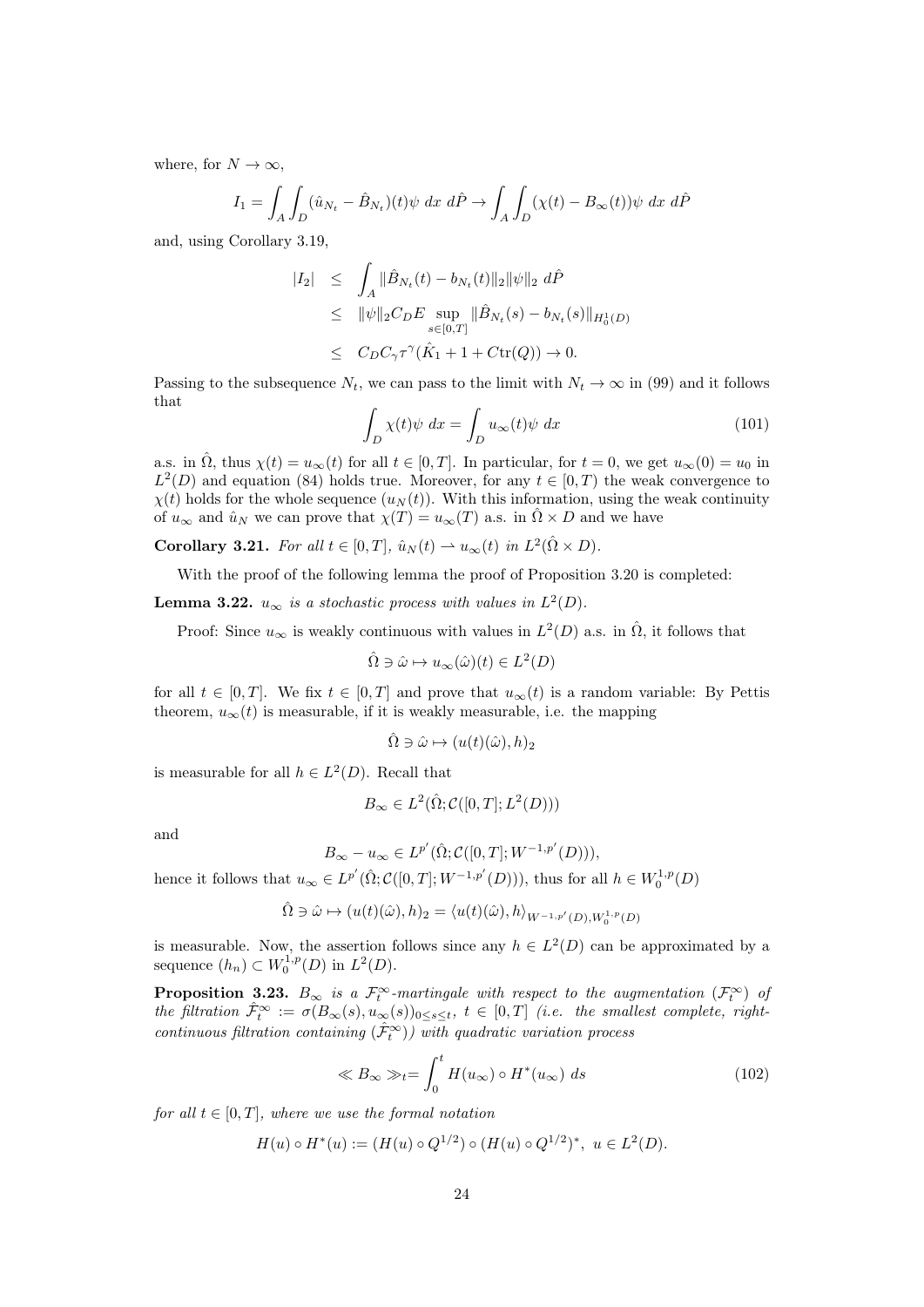Proof: To show that  $B_{\infty}$  is a  $\mathcal{F}_t^{\infty}$ -martingale, it is enough to show that it is a  $\hat{\mathcal{F}}_t^{\infty}$ martingale (see [7], p.75). By definition,  $B_{\infty}$  is adapted to  $(\tilde{\mathcal{F}}_t^{\infty})$ . Thus we have to prove that

$$
E((B_{\infty}(t) - B_{\infty}(s))\chi_A) = 0
$$
\n(103)

for all  $A \in \hat{\mathcal{F}}_s^{\infty}$  and all  $0 \leq s \leq t$ . (103) is equivalent to

$$
E[(B_{\infty}(t) - B_{\infty}(s), h)_2 \psi(B_{\infty}, u_{\infty})] = 0
$$
\n(104)

for all  $t \in [0, T]$ ,  $0 \le s \le t$ ,  $\psi \in C_b(\mathcal{C}([0, s]; L^2(D)) \times L^2(0, s; L^2(D)))$  and all  $h \in L^2(D)$ . By Lemma 3.15, 4.), we may pass to a not relabeled subsequence of  $(v_\tau)$ , such that  $v_\tau \to u_\infty$ for  $N \to \infty$  in  $\dot{L}^2(\hat{\Omega}; L^2(Q_T))$  and a.s. in  $L^2(Q_T)$ . We will show that

$$
E[(B_{\infty}(t) - B_{\infty}(s), h)_2 \psi(B_{\infty}, u_{\infty})]
$$
  
= 
$$
\lim_{N \to \infty} E[(\hat{B}_N(t) - \hat{B}_N(s), h)_2 \psi(\hat{B}_N, v_\tau)] = 0.
$$
 (105)

for all  $t \in [0, T]$ ,  $0 \le s \le t$ ,  $\psi \in C_b(\mathcal{C}([0, s]; L^2(D)) \times L^2(0, s; L^2(D)))$  and all  $h \in L^2(D)$ . For any  $N \in \mathbb{N}$ , for  $t \in [0, T]$  the process

$$
\hat{B}_N(t) = \int_0^t H(v_\tau) dW_N \tag{106}
$$

is a continuous, square-integrable martingale with respect to  $(\mathcal{F}_t^{W_N})$ . Moreover,  $\hat{B}_N$  is  $\mathcal{F}_t^{\tau} := \sigma(\hat{B}_N(s), v_{\tau}(s))_{0 \le s \le t} \subset \mathcal{F}_t^{W_N}$ -adapted and for all  $t \in [0, T]$ , for all  $A \in \mathcal{F}_s^{\tau}$  we have

$$
E[(\hat{B}_{N}(t) - \hat{B}_{N}(s))\chi_{A}] = E[E((\hat{B}_{N}(t) - \hat{B}_{N}(s))\chi_{A}|\mathcal{F}_{s}^{T})]
$$
  
\n
$$
= E[\chi_{A}E((\hat{B}_{N}(t) - \hat{B}_{N}(s))|\mathcal{F}_{s}^{T})]
$$
  
\n
$$
= E[\chi_{A}E(E((\hat{B}_{N}(t) - \hat{B}_{N}(s))|\mathcal{F}_{s}^{W_{N}})|\mathcal{F}_{s}^{T})]
$$
  
\n
$$
= 0.
$$
 (107)

Thus  $\hat{B}_N$  is also a  $\mathcal{F}_t^{\tau}$ -martingale with

$$
\ll \hat{B}_N \gg_t = \int_0^t H(v_\tau) \circ H^*(v_\tau) ds. \tag{108}
$$

For any  $N \in \mathbb{N}$ , (107) is equivalent to

$$
E[(\hat{B}_N(t) - \hat{B}_N(s), h)_2 \psi(\hat{B}_N, v_\tau)] = 0
$$
\n(109)

for any  $t \in [0, T], 0 \le s \le t, \psi \in C_b(\mathcal{C}([0, s]; L^2(D)) \times L^2(0, s; L^2(D))), h \in L^2(D).$ We fix  $t \in [0, T]$ ,  $0 \le s \le t$ ,  $\psi \in C_b(\mathcal{C}([0, s]; L^2(D)) \times L^2(0, s; L^2(D)))$  and  $h \in L^2(D)$ . Our aim is to pass to the limit with  $N \to \infty$  on the left-hand side of

$$
E[(\hat{B}_N(t) - \hat{B}_N(s), h)_2 \psi(\hat{B}_N, v_\tau)] = 0.
$$
\n(110)

To this end, we will show that

- i.)  $(\hat{B}_N(t) \hat{B}_N(s), h)_2 \to (B_\infty(t) B_\infty(s), h)_2$  in  $L^2(\hat{\Omega}),$
- *ii.*)  $\psi(\hat{B}_N, v_\tau) \to \psi(B_\infty, u_\infty)$  in  $L^2(\hat{\Omega})$ .

For all  $t \in [0,T], 0 \le s \le t$ ,  $\delta_{t-s} : L^2(\hat{\Omega}; C([0,T]; L^2(D))) \to L^2(\hat{\Omega} \times D)$  defined by  $\delta_{t-s}(f) = f(t) - f(s)$  is a continuous, linear mapping. We recall hat by Lemma 3.15, 1.),  $\hat{B}_N \to B_\infty$  in  $L^2(\hat{\Omega}; \mathcal{C}([0,T]; L^2(D)))$  for  $N \to \infty$ , thus

$$
\hat{B}_N(t) - \hat{B}_N(s) = \delta_{t-s}(\hat{B}_N) \to \delta_{t-s}(B_\infty) = B_\infty(t) - B_\infty(s)
$$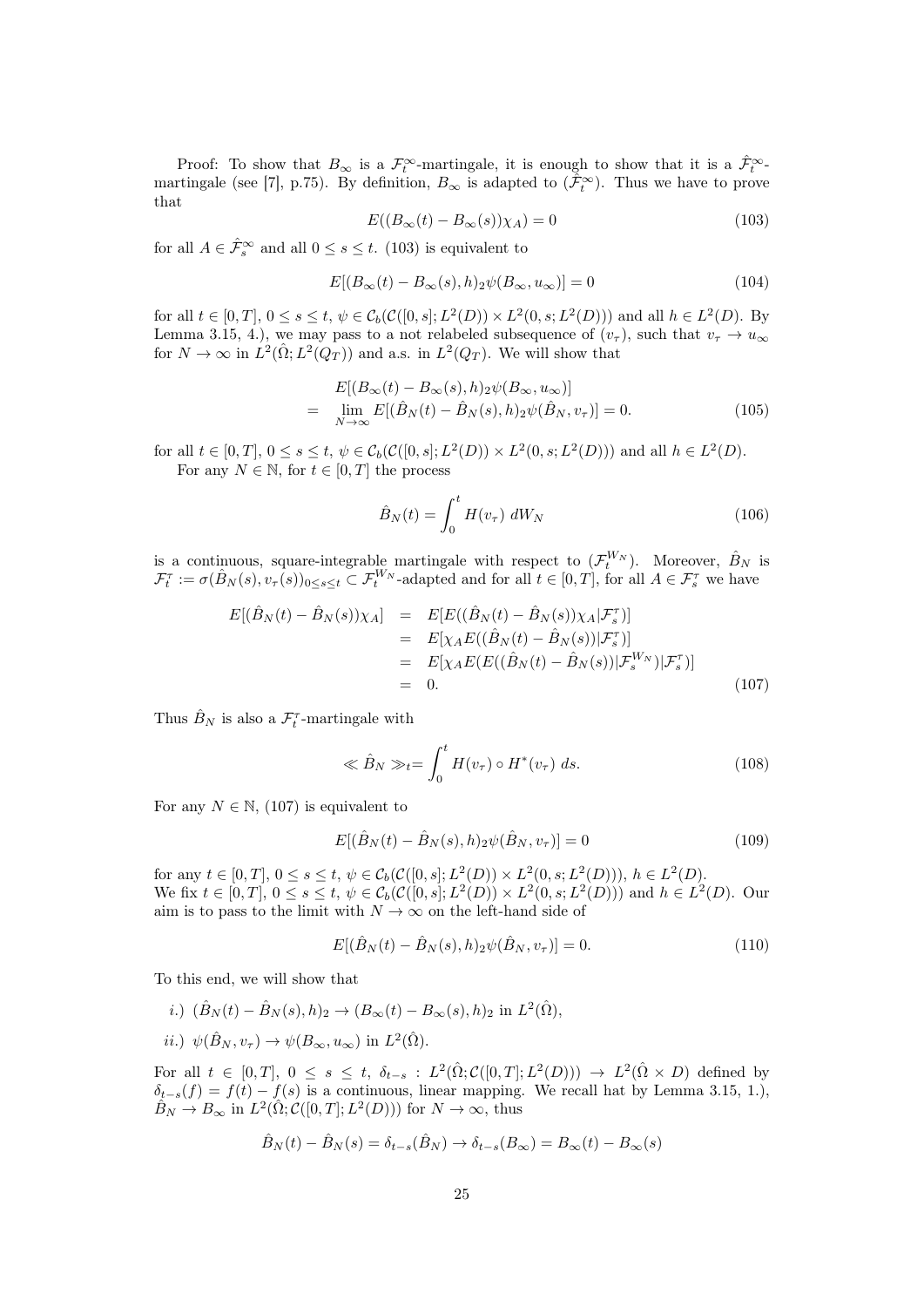for  $N \to \infty$  in  $L^2(\hat{\Omega} \times D)$  and we have shown *i*.). To show ii.), we recall that  $\psi(\hat{B}_N, v_\tau) \to \psi(B_\infty, u_\infty)$  a.s. in  $\hat{\Omega}$  for  $N \to \infty$ . With Lebesgue's dominated convergence theorem it follows that

$$
\lim_{N \to \infty} \psi(\hat{B}_N, v_\tau) \to \psi(B_\infty, u_\infty)
$$

in  $L^2(\hat{\Omega})$ . The convergences in i.) and ii.) are sufficient to pass to the limit with  $N \to \infty$  in (110) and we obtain (105). In particular, (105) implies that  $B_{\infty}$  is a martingale with respect to  $(\hat{\mathcal{F}}_t^{\infty})$ .

Now let us calculate the quadratic variation process of  $B_{\infty}$ : Let  $(e_n)$  be an orthonormal basis of  $L^2(D)$ . To prove (102), we recall that for any  $N \in \mathbb{N}$  (108) is equivalent to

$$
0 = E[((\hat{B}_N, e_k, e_l)(t) - (\hat{B}_N, e_k, e_l)(s) - \Lambda(s, t, v_\tau, e_k, e_j))\psi(\hat{B}_N, v_\tau)]
$$
(111)

for all  $k, j \in \mathbb{N}, t \in [0, T], 0 \le s \le t, \psi \in C_b(\mathcal{C}([0, s]; L^2(D))) \times L^2(0, s; L^2(D)),$  where

$$
(\hat{B}_N, e_k, e_l)(r) := (\hat{B}_N(r), e_k)_2(\hat{B}_N(r), e_j)_2, r \in [0, T]
$$

and

$$
\Lambda(s,t,u,e_k,e_j) := \left( \left[ \int_s^t H(u) \circ H^*(u) \, dr \right] (e_k), e_j \right)_2 \tag{112}
$$

for  $u \in L^2(D)$ . We show that

$$
\lim_{N \to \infty} E[\left((\hat{B}_N, e_k, e_l)(t) - (\hat{B}_N, e_k, e_l)(s) - \Lambda(s, t, v_\tau, e_k, e_j)\right) \psi(\hat{B}_N, v_\tau)]
$$
\n
$$
= E[\left((B_\infty, e_k, e_l)(t) - (B_\infty, e_k, e_l)(s) - \Lambda(s, t, u_\infty, e_k, e_j)\right) \psi(\hat{B}_\infty, u_\infty)]
$$
\n(113)

for all  $k, j \in \mathbb{N}, t \in [0,T], 0 \le s \le t, \psi \in C_b(\mathcal{C}([0,s];L^2(D)) \times L^2(0,s;L^2(D)))$  for a suitable, not relabeled subsequence. To this end, we fix  $k, j \in \mathbb{N}, t \in [0,T], 0 \le s \le t$ ,  $\psi \in C_b(\mathcal{C}([0, s]; L^2(D)) \times L^2(0, s; L^2(D)))$  and pass to a not relabeled subsequence of  $(v_\tau)$ , such that  $v_\tau \to u_\infty$  for  $N \to \infty$  in  $L^2(\hat{\Omega}; L^2(Q_T))$  and a.s. in  $L^2(Q_T)$ . Since  $\psi(\hat{B}_N, v_\tau)$  is uniformly bounded in  $L^{\infty}(\hat{\Omega})$  and  $\psi(\hat{B}_N, v_{\tau}) \to \psi(B_{\infty}, u_{\infty})$  a.s. in  $\hat{\Omega}$ ,

$$
\psi(\hat{B}_N, v_\tau) \stackrel{*}{\rightharpoonup} \psi(B_\infty, u_\infty) \tag{114}
$$

for  $N \to \infty$  in  $L^{\infty}(\hat{\Omega})$ . We will show

$$
(\hat{B}_N(t), e_k)_2(\hat{B}_N(t), e_j)_2 - (\hat{B}_N(s), e_k)_2(\hat{B}_N(s), e_j)_2 - \Lambda(s, t, v_\tau, e_k, e_j) \n\to (B_\infty(t), e_k)_2(B_\infty(t), e_j)_2 - (B_\infty(s), e_k)_2(B_\infty(s), e_j)_2 - \Lambda(s, t, u_\infty, e_k, e_j)
$$
\n(115)

for  $N \to \infty$  in  $L^1(\hat{\Omega})$ . For any  $n \in \mathbb{N}$ , the mapping

$$
L^2(\hat{\Omega} \times D) \ni u \mapsto (u, e_n)_2 \in L^2(\hat{\Omega})
$$

is continuous. Since  $\hat{B}_N(r) \to B_\infty(r)$  for  $N \to \infty$  in  $L^2(\hat{\Omega} \times D)$  for any  $r \in [0, T]$ , it follows that

$$
(\hat{B}_N(r),e_k)_2(\hat{B}_N(r),e_j)_2 \to (B_\infty(r),e_k)_2(B_\infty(r),e_j)_2
$$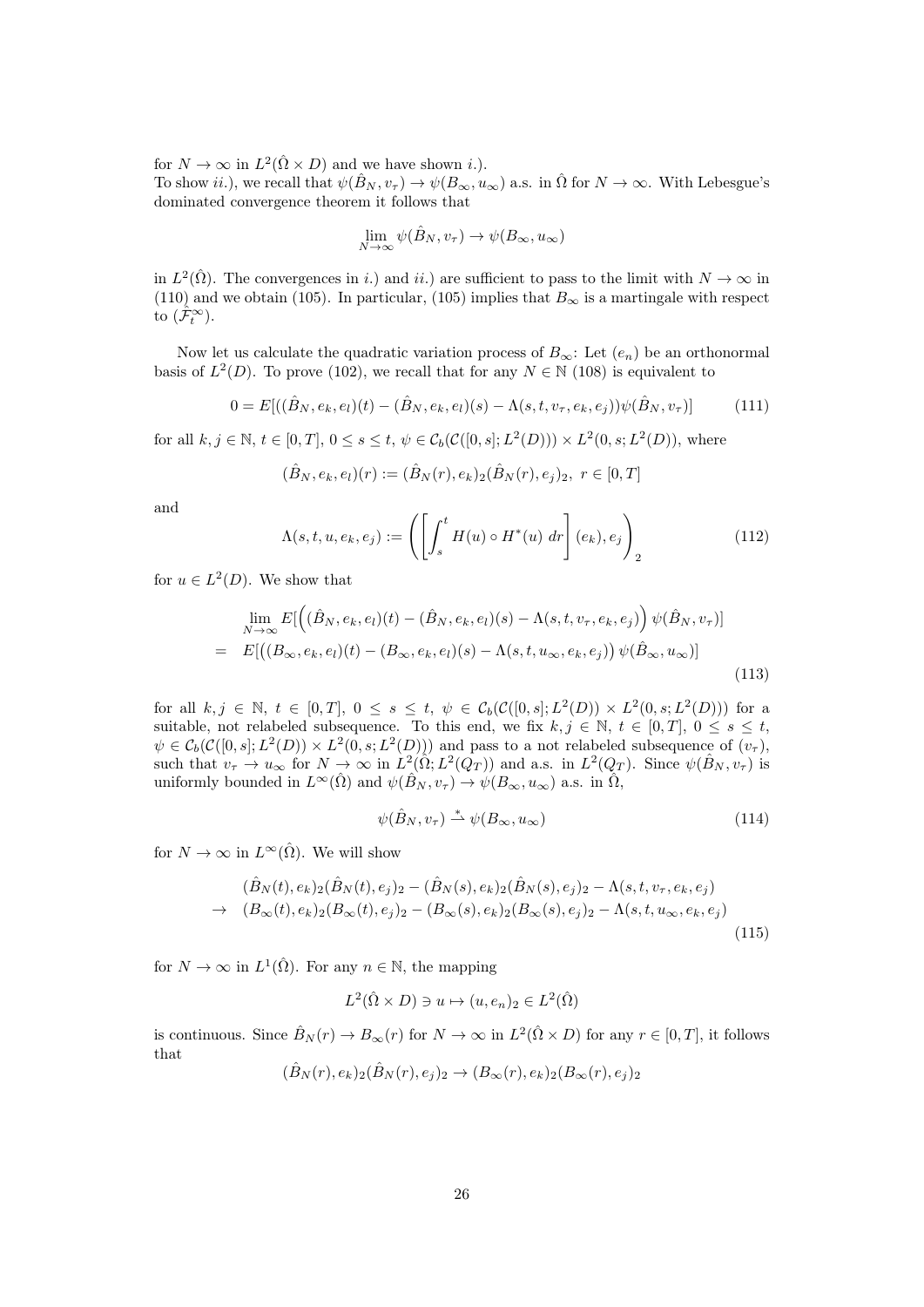for any  $r \in [0,T]$  and  $N \to \infty$  in  $L^1(\hat{\Omega})$ . Now, the term  $\Lambda(s,t,v_\tau,e_k,e_j)$  deserves our attention a.s. in  $\hat{\Omega}$ :

$$
\Lambda(s,t,v_{\tau},e_k,e_j) = \left(\left[\int_s^t H(v_{\tau}) \circ H^*(v_{\tau}) dr\right](e_k),e_j\right)_2
$$
  
= 
$$
\left(\int_s^t H(v_{\tau}) \circ H^*(v_{\tau})(e_k) dr,e_j\right)_2
$$
  
= 
$$
\int_s^t (H(v_{\tau}) \circ H^*(v_{\tau})(e_k),e_j)_2 dr.
$$
 (116)

Now from Cauchy inequality it follows that

$$
E|\Lambda(s, t, v_{\tau}, e_k, e_j) - \Lambda(s, t, u_{\infty}, e_k, e_j)|
$$
  
\n
$$
\leq E \int_s^t |([H(v_{\tau}) \circ H^*(v_{\tau}) - H(u_{\infty}) \circ H^*(u_{\infty})](e_k), e_j)_2| dr
$$
  
\n
$$
\leq E \int_s^t ||[H(v_{\tau}) \circ H^*(v_{\tau}) - H(u_{\infty}) \circ H^*(u_{\infty})](e_k)||_2 dr
$$
  
\n
$$
\leq CE \int_s^t ||H(v_{\tau}) \circ H^*(v_{\tau}) - H(u_{\infty}) \circ H^*(u_{\infty})||_{HS(L^2(D))} dr
$$
\n(117)

for a constant  $C\geq 0.$  Therefore,

$$
E|\Lambda(s, t, v_{\tau}, e_k, e_j) - \Lambda(s, t, u_{\infty}, e_k, e_j)|
$$
  
\n
$$
\leq CE \int_s^t ||H(v_{\tau}) \circ [H^*(v_{\tau}) - H^*(u_{\infty})] ||_{HS(L^2(D))} dr
$$
  
\n
$$
+ CE \int_s^t ||[H(v_{\tau}) - H(u_{\infty})] \circ H^*(u_{\infty}) ||_{HS(L^2(D))} dr
$$
  
\n
$$
\leq CE \int_s^t ||H(v_{\tau})||_{HS(L^2(D))} ||H^*(v_{\tau}) - H^*(u_{\infty})||_{HS(L^2(D))} dr
$$
  
\n
$$
+ CE \int_s^t ||H(v_{\tau}) - H(u_{\infty})||_{HS(L^2(D))} ||H^*(u_{\infty})||_{HS(L^2(D))} dr
$$
\n(118)

Using Hölder inequality, from (117) we get

$$
E|\Lambda(s, t, v_{\tau}, e_k, e_j) - \Lambda(s, t, u_{\infty}, e_k, e_j)|
$$
  
\n
$$
\leq C \left( E \int_s^t \|H(v_{\tau})\|_{HS(L^2(D))}^2 dr \right)^{1/2}
$$
  
\n
$$
\cdot \left( E \int_s^t \|H^*(v_{\tau}) - H^*(u_{\infty})\|_{HS(L^2(D))} dr \right)^{1/2}
$$
  
\n
$$
+ C \left( E \int_s^t \|H^*(u_{\infty})\|_{HS(L^2(D))}^2 dr \right)^{1/2}
$$
  
\n
$$
\cdot \left( E \int_s^t \|H(v_{\tau}) - H(u_{\infty})\|_{HS(L^2(D))} dr \right)^{1/2}
$$
(119)

By Parseval identity it follows that a.s. in  $\hat{\Omega}\times(0,T)$  we have

$$
||H^*(v_\tau) - H^*(u_\infty)||_{HS(L^2(D))} = ||H(v_\tau) - H(u_\infty)||_{HS(L^2(D))}
$$
\n(120)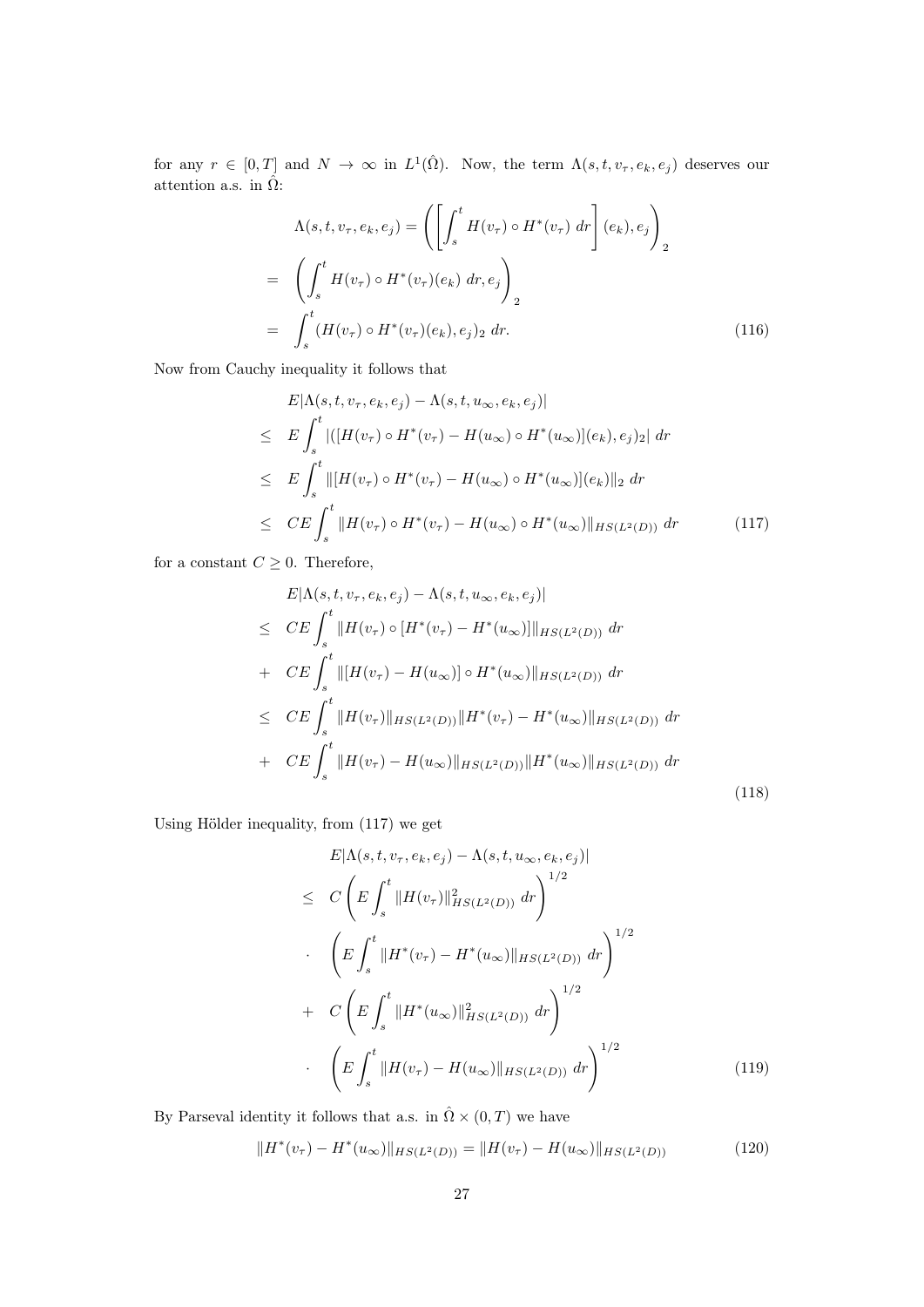and from  $(120)$  using  $(H1)$  we get

$$
E \int_{s}^{t} \|H^{*}(v_{\tau}) - H^{*}(u_{\infty})\|_{HS(L^{2}(D))}^{2} dr
$$
  
\n
$$
= E \int_{s}^{t} \|H(v_{\tau}) - H(u_{\infty})\|_{HS(L^{2}(D))}^{2} dr
$$
  
\n
$$
= E \int_{s}^{t} \sum_{n=1}^{\infty} \|h_{n}(v_{\tau}) - h_{n}(u_{\infty}))\|_{L^{2}(D)}^{2} dr
$$
  
\n
$$
\leq C_{1} E \int_{0}^{T} \|v_{\tau} - u_{\infty}\|_{2}^{2} dr.
$$
\n(121)

Since  $v_{\tau} \to u_{\infty}$  in  $L^2(\Omega \times Q)$  for  $N \to \infty$ , from (121) it follows that

$$
H^*(v_\tau) \to H^*(u_\infty) \text{ and } H(v_\tau) \to H(u_\infty)
$$
\n(122)

in  $L^2(\hat{\Omega} \times (s,t); HS(L^2(D)))$  for  $N \to \infty$ . In particular, there exists  $C \geq 0$  such that

$$
||H(v_{\tau})||_{L^{2}(\hat{\Omega}\times(s,t);HS(L^{2}(D)))}^{2} = E \int_{s}^{t} ||H(v_{\tau})||_{HS(L^{2}(D))}^{2} dr \leq C \qquad (123)
$$

for all  $N \in \mathbb{N}$ . Using (119), (122) and (123), it follows that

$$
E|\Lambda(s,t,v_{\tau},e_k,e_j) - \Lambda(s,t,u_{\infty},e_k,e_j)| \to 0 \tag{124}
$$

for  $N \to \infty$  and therefore (115) holds true. The convergences in (114) and (115) are enough to conclude (113).

**Proposition 3.24.** There exists a probability space  $(\tilde{\Omega}, \tilde{\mathcal{F}}, \tilde{P})$ , a filtration  $(\tilde{\mathcal{F}}_t)$  and a cylindrical Wiener process  $\overline{W}$  with values in  $L^2(D)$ , defined on the probability space

$$
(\overline{\Omega} := \hat{\Omega} \times \tilde{\Omega}, \ \overline{\mathcal{F}} := \hat{\mathcal{F}} \times \tilde{\mathcal{F}}, \ \overline{P} := \hat{P} \times \tilde{P})
$$

adapted to  $(\overline{F}_t) := (\mathcal{F}_t^{\infty} \times \tilde{\mathcal{F}}_t)$ , such that for the extension of  $B_{\infty}$  to  $\overline{\Omega}$  defined by

$$
B_{\infty}(t, \hat{\omega}, \tilde{\omega}) := B_{\infty}(t, \hat{\omega}) \ a.s. \ (\hat{\omega}, \tilde{\omega}) \in \overline{\Omega}
$$

we have the representation

$$
B_{\infty}(t,\overline{\omega}) = \int_0^t H(u_{\infty}(\hat{\omega})) \ d\overline{W}(s,\overline{\omega})
$$

for all  $t \in [0, T]$  and almost every  $\overline{\omega}$  in  $\overline{\Omega}$ .

Proof: According to Proposition 3.23,  $B_{\infty}$  is a  $\mathcal{F}_t^{\infty}$ -martingale with quadratic variation process

$$
\ll B_{\infty} \gg_t = \int_0^t (H(u_{\infty}) \circ Q^{1/2}) \circ (H*(u_{\infty}) \circ Q^{1/2})^* ds.
$$

Since  $u_{\infty}$  is a  $\mathcal{F}^{\infty}_{t}$ -adapted process with values in  $L^{2}(D)$  and it is a.s. weakly continuous, for any  $h \in L^2(D)$  the process  $(u_\infty, h)_2$  is  $\mathcal{F}_t^\infty$ -adapted with values in R and a.s. continuous trajectories. Therefore,  $(u_{\infty}, h)_2$  is a predictable process for all  $h \in L^2(D)$  and by Pettis theorem one gets that  $u_{\infty}$  is a predictable process with values in  $L^2(D)$ . Now, with this measurability and Proposition 3.23 in hand, we can apply the martingale representation theorem of [8], Theorem 8.2, p.220 (see Theorem 5.5 in the Appendix).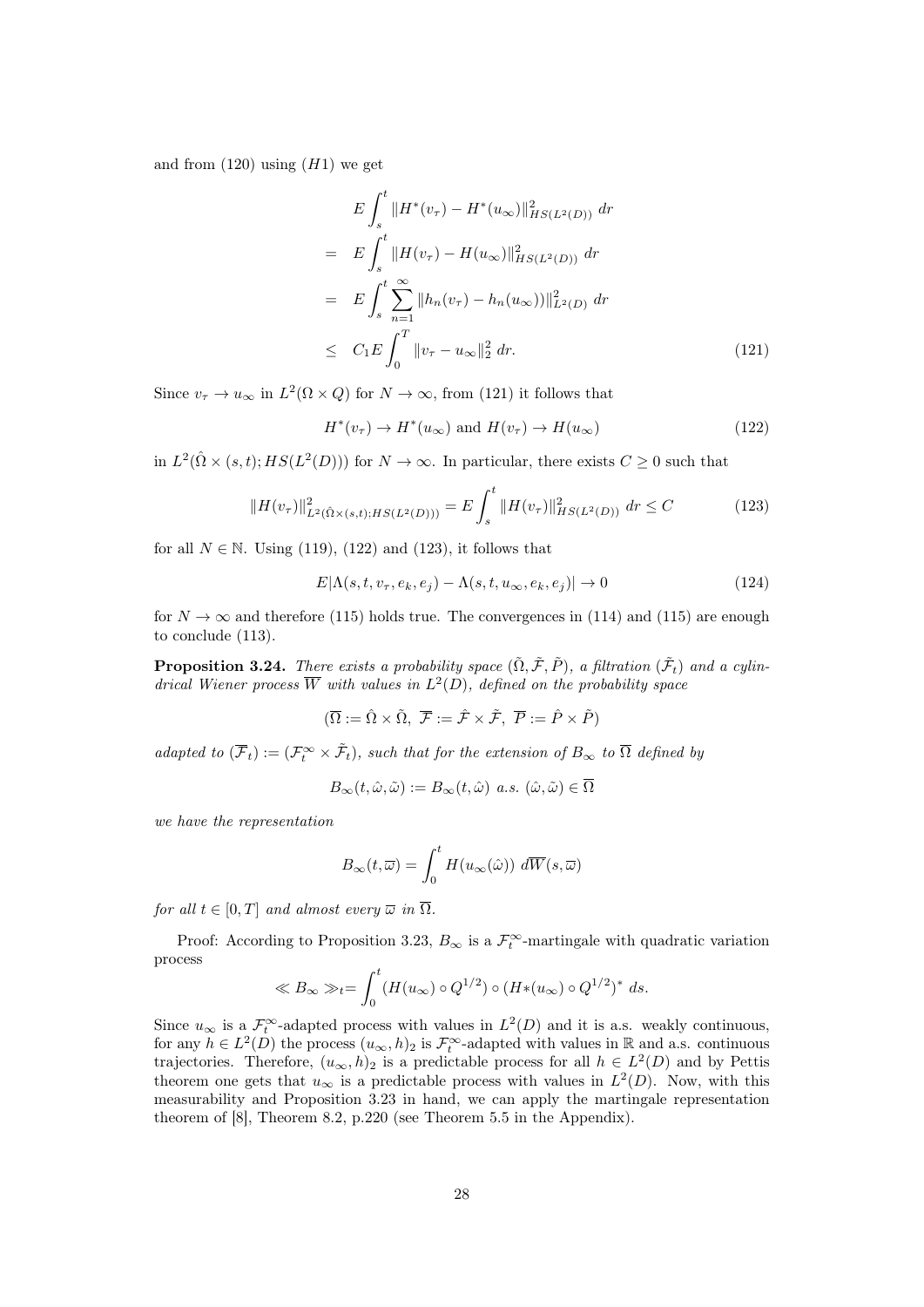**Remark 3.4.** Without changing notation, we can identify any random variable X in  $\hat{\Omega}$  to a random variable in  $\overline{\Omega}$  by setting  $X(\hat{\omega}, \tilde{\omega}) := X(\hat{\omega})$  a.s. in  $\overline{\Omega}$ . In particular, all previous estimates and convergences remain true with respect to the probability space  $\overline{\Omega}$ . Moreover,  $u_{\infty} : \overline{\Omega} \times [0,T] \to L^2(D)$  is a predictable process with a.e. paths

$$
u_{\infty}(\omega,\cdot)\in \mathcal{C}([0,T];W^{-1,p'}(D))\cap L^{\infty}(0,T;L^2(D)),
$$

such that  $u_{\infty} \in L^p(\overline{\Omega}; L^p(0,T; W_0^{1,p}(D))), u_{\infty}(0, \cdot) = u_0$  in  $L^2(D)$  and

$$
u_{\infty}(t) = u_0 + \int_0^t \operatorname{div}(G(s) + F(u_{\infty}(s))) \, ds + \int_0^t H(u_{\infty}) \, d\overline{W} \tag{125}
$$

in  $L^2(D)$  for all  $t \in [0,T]$  a.s. in  $\overline{\Omega}$ .

Lemma 3.25.  $G=|\nabla u_\infty|^{p-2}\nabla u_\infty$  in  $L^{p'}(\overline{\Omega}\times Q_T)^d$ 

Proof: Taking the scalar product with  $v^{k+1}$  in (64), we get

$$
(v^{k+1} - v^k, v^{k+1})_2 - (\hat{B}_N(t_{k+1}) - \hat{B}_N(t_k), v^{k+1})_2
$$
  
+ 
$$
\tau \int_D (|\nabla v^{k+1}|^{p-2} \nabla v^{k+1} + F(v^{k+1})) \cdot \nabla v^{k+1} dx
$$
  
= 0. (126)

Using the identity

$$
(a-b)a = \frac{1}{2}(|a|^2 - |b|^2 + |a-b|^2), \ a, b \in \mathbb{R},
$$

Gauss-Green theorem on the convection term and taking expectation we get

$$
0 = \frac{1}{2}E\left(\|v^{k+1}\|_{2}^{2} - \|v^{k}\|_{2}^{2} + \|v^{k+1} - v^{k}\|_{2}^{2}\right) - E(\hat{B}_{N}(t_{k+1}) - \hat{B}_{N}(t_{k}), v^{k+1})_{2} + \tau E \int_{D} |\nabla v^{k+1}|^{p-2} \nabla v^{k+1} \cdot \nabla v^{k+1} dx.
$$
\n(127)

Since  $v^k$  is  $\mathcal{F}_{t_k}^{W_N}$ -measurable,  $E(\hat{B}_N(t_{k+1}) - \hat{B}_N(t_k), v^k)_2 = 0$ , thus using

$$
-ab = -\frac{1}{2}(|a|^2 + |b|^2) + \frac{1}{2}|a - b|^2, \ a, b \in \mathbb{R}
$$

we can write

$$
-E(\hat{B}_N(t_{k+1}) - \hat{B}_N(t_k), v^{k+1})_2 = -E(\hat{B}_N(t_{k+1}) - \hat{B}_N(t_k), v^{k+1} - v^k)_2
$$
  

$$
= -\frac{1}{2}E\|\hat{B}_N(t_{k+1}) - \hat{B}_N(t_k)\|_2^2 - \frac{1}{2}E\|v^{k+1} - v^k\|_2^2
$$
  

$$
+ \frac{1}{2}E\|\hat{B}_N(t_{k+1}) - \hat{B}_N(t_k) - (v^{k+1} - v^k)\|_2^2
$$
(128)

and therefore

$$
0 = \frac{1}{2}E\left(\|v^{k+1}\|_{2}^{2} - \|v^{k}\|_{2}^{2} + \|v^{k+1} - v^{k}\|_{2}^{2} - \|v^{k+1} - v^{k}\|_{2}^{2}\right)
$$
  
\n
$$
- \frac{1}{2}E\|\hat{B}_{N}(t_{k+1}) - \hat{B}_{N}(t_{k})\|_{2}^{2} + \frac{1}{2}E\|\hat{B}_{N}(t_{k+1}) - \hat{B}_{N}(t_{k}) - (v^{k+1} - v^{k})\|_{2}^{2}
$$
  
\n
$$
+ \tau E\int_{D} |\nabla v^{k+1}|^{p-2} \nabla v^{k+1} \cdot \nabla v^{k+1} dx
$$
  
\n
$$
\geq \frac{1}{2}E\left(\|v^{k+1}\|_{2}^{2} - \|v^{k}\|_{2}^{2}\right) - \frac{1}{2}E\|\hat{B}_{N}(t_{k+1}) - \hat{B}_{N}(t_{k})\|_{2}^{2}
$$
  
\n
$$
+ \tau E\int_{D} |\nabla v^{k+1}|^{p-2} \nabla v^{k+1} \cdot \nabla v^{k+1} dx.
$$
\n(129)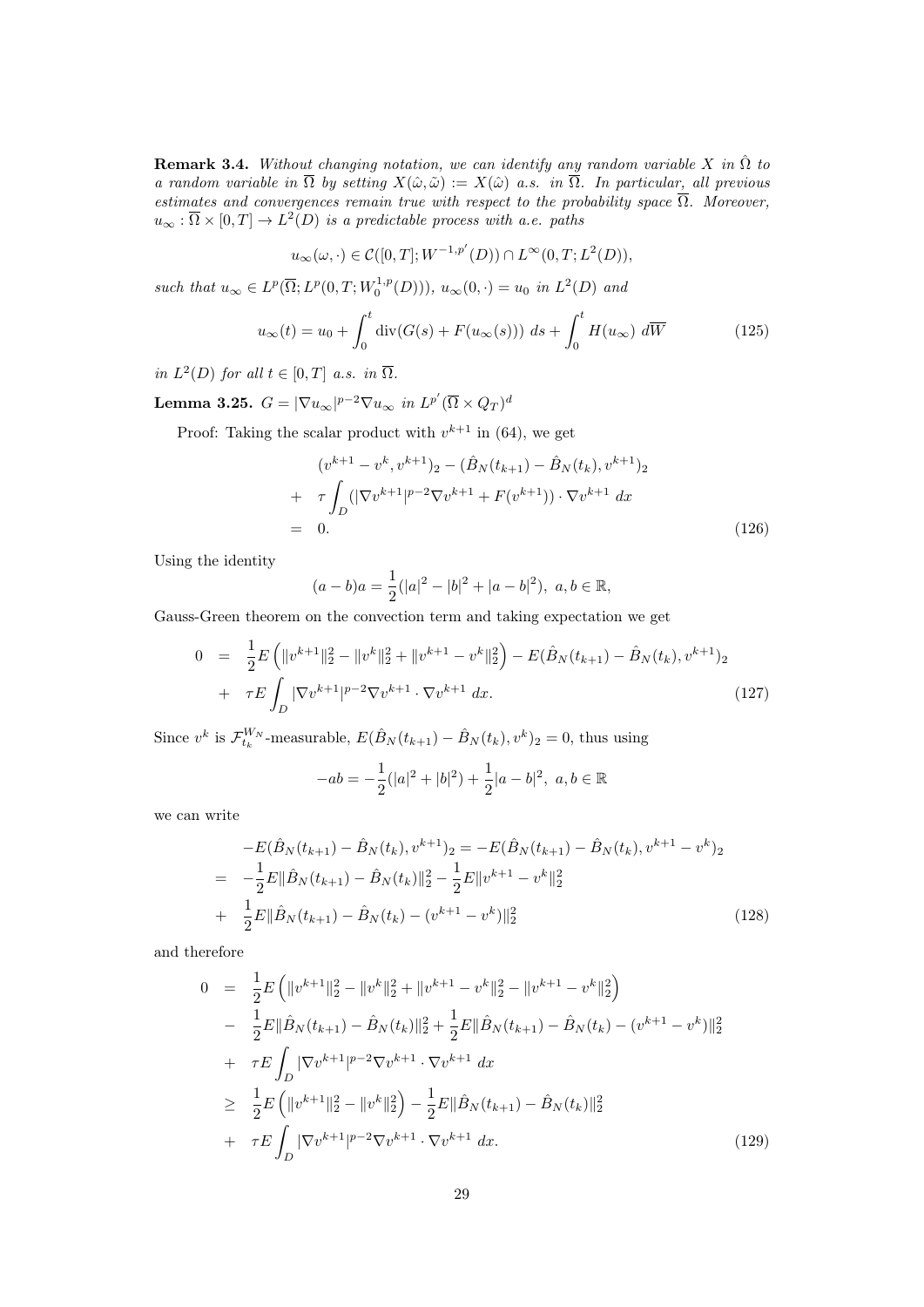Summing over  $k = 0, \ldots, N - 1$  and using that  $\hat{u}_N(T) = v^N$  a.s. in  $\hat{\Omega}$ , from (129) it follows that

$$
\frac{1}{2}||u_0||_2^2 \ge \frac{1}{2}E||\hat{u}_N(T)||_2^2 + E\int_0^T \int_D |\nabla v_N|^{p-2} \nabla v_N \cdot \nabla v_N dx dt
$$

$$
- \frac{1}{2} \sum_{k=0}^{N-1} E||\int_{t_k}^{t_{k+1}} H(v_\tau) dW_N||_2^2 \tag{130}
$$

where, by Itô isometry,

$$
\sum_{k=0}^{N-1} E\| \int_{t_k}^{t_{k+1}} H(v_\tau) \, dW_N \|_2^2 = \sum_{k=0}^{N-1} E \int_{t_k}^{t_{k+1}} \| H(v_\tau) \|_{HS(L^2(D))}^2 \, dt
$$
\n
$$
= E \int_0^T \| H(v_\tau) \|_{HS(L^2(D))}^2 \, dt. \tag{131}
$$

On the other hand, by Itô formula from (125) it follows that

$$
\frac{1}{2}||u_{\infty}(T)||_{2}^{2} = \frac{1}{2}||u_{0}||_{2}^{2} - \int_{0}^{T} \int_{D} G \cdot \nabla u_{\infty} dx dt
$$

$$
+ \frac{1}{2} \int_{0}^{T} ||H(u_{\infty})||_{HS(L^{2}(D))}^{2} dt + \int_{0}^{T} (u_{\infty}, H(u_{\infty}) d\overline{W})_{2} dt,
$$
(132)

a.s in  $\overline{\Omega}$ , therefore

$$
\frac{1}{2}E\|u_{\infty}(T)\|_{2}^{2} + E\int_{0}^{T}\int_{D}G\cdot\nabla u_{\infty} dx dt - \frac{1}{2}E\int_{0}^{T}\|H(u_{\infty})\|_{HS(L^{2}(D))}^{2} dt
$$
\n
$$
= \frac{1}{2}\|u_{0}\|_{2}^{2}
$$
\n(133)

From (130), (131) and (133) it follows that

$$
\frac{1}{2}E\|u_{\infty}(T)\|_{2}^{2} + E\int_{0}^{T}\int_{D} G \cdot \nabla u_{\infty} dx dt - \frac{1}{2}E\int_{0}^{T} \|H(u_{\infty})\|_{HS(L^{2}(D))}^{2} dt
$$
\n
$$
\geq E\frac{1}{2}\|\hat{u}_{N}(T)\|_{2}^{2} + E\int_{0}^{T}\int_{D} |\nabla v_{N}|^{p-2} \nabla v_{N} \cdot \nabla v_{N} dx dt
$$
\n
$$
- \frac{1}{2}E\int_{0}^{T} \|H(v_{\tau})\|_{HS(L^{2}(D))}^{2} dt, \qquad (134)
$$

hence

$$
E\int_{0}^{T} \int_{D} G \cdot \nabla u_{\infty} dx dt \ge \frac{1}{2} E \left( \| \hat{u}_{N}(T) \|_{2}^{2} - \| u_{\infty}(T) \|_{2}^{2} \right)
$$
  

$$
- \frac{1}{2} E \int_{0}^{T} \| H(v_{\tau}) \|_{HS(L^{2}(D))}^{2} - \| H(u_{\infty}) \|_{HS(L^{2}(D))}^{2} dt
$$
  

$$
+ E \int_{0}^{T} \int_{D} |\nabla v_{N}|^{p-2} \nabla v_{N} \cdot \nabla v_{N} dx dt.
$$
 (135)

Since the mapping  $\|\cdot\|_2^2: L^2(\overline{\Omega} \times D) \to [0, \infty)$  is continuous and convex, it is weakly l.s.c. and from Corollary 3.21 it follows that

$$
0 \le \liminf_{N \to \infty} E \|\hat{u}_N(T)\|_2^2 - E \|u_\infty(T)\|_2^2.
$$
 (136)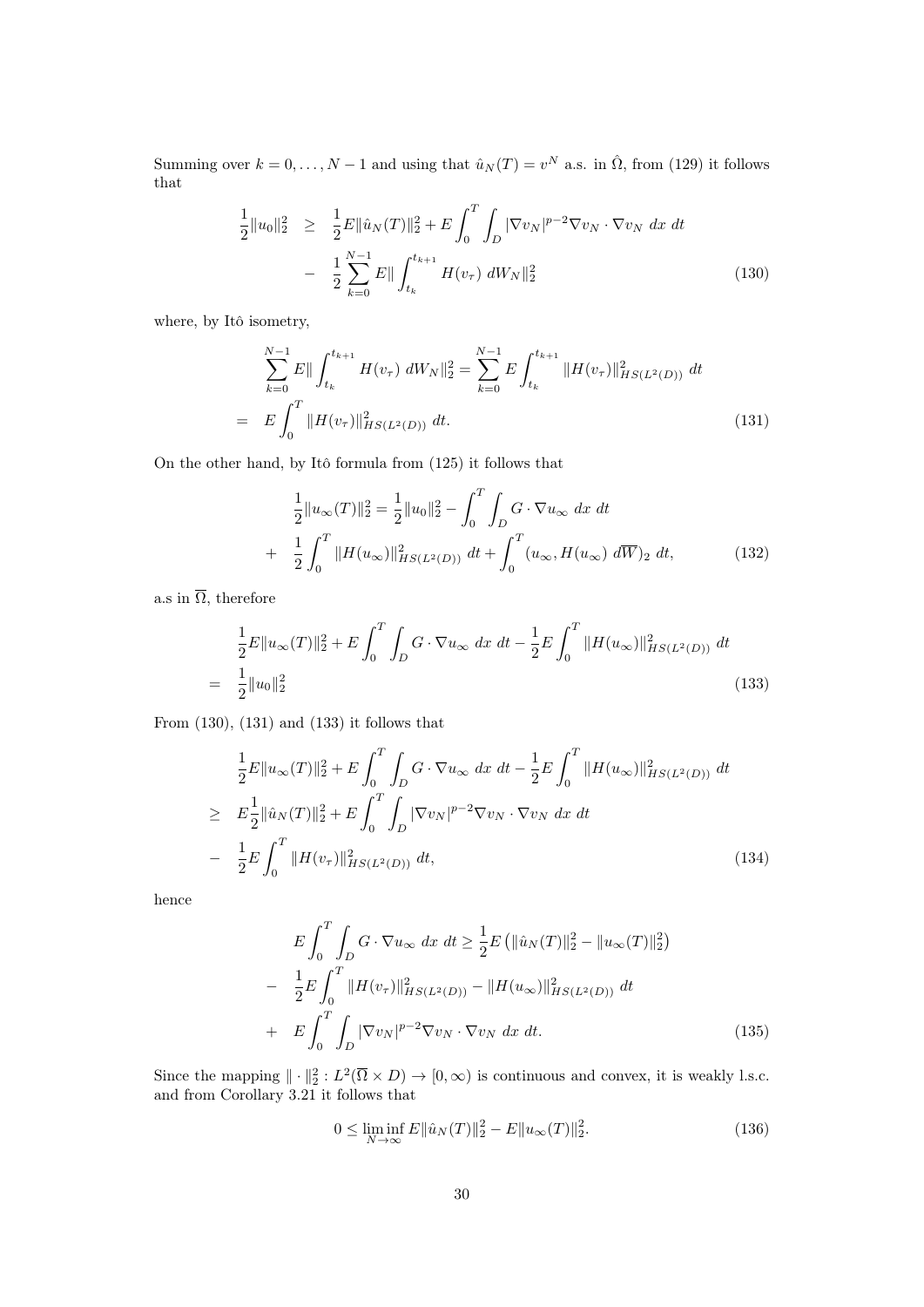Moreover, from (121) in particular it follows that

$$
\lim_{N \to \infty} H(v_{\tau}) \to H(u_{\infty}) \text{ in } L^2(\overline{\Omega} \times (0,T); HS(L^2(D))),
$$

thus

$$
E \int_0^T \|H(v_\tau)\|_{HS(L^2(D)}^2 \, dt \to E \int_0^T \|H(u_\infty)\|_{HS(L^2(D)}^2 \, dt \tag{137}
$$

for  $N \to \infty$ . Therefore from (135) and (137) it follows that

$$
E \int_{0}^{T} \int_{D} G \cdot \nabla u_{\infty} dx dt \geq \frac{1}{2} \left( \liminf_{N \to \infty} E \|\hat{u}_{N}(T)\|_{2}^{2} - E \|u_{\infty}(T)\|_{2}^{2} \right) + \limsup_{N \to \infty} E \int_{0}^{T} \int_{D} |\nabla v_{N}|^{p-2} \nabla v_{N} \cdot \nabla v_{N} dx dt - \frac{1}{2} \lim_{N \to \infty} E \left( \int_{0}^{T} \|H(v_{\tau})\|_{HS(L^{2}(D))}^{2} - \|H(u_{\infty})\|_{HS(L^{2}(D))}^{2} dt \right) \geq \limsup_{N \to \infty} E \int_{0}^{T} \int_{D} |\nabla v_{N}|^{p-2} \nabla v_{N} \cdot \nabla v_{N} dx dt.
$$
 (138)

Since  $p > 2$ , there exists a constant  $C \geq 0$  not depending on  $N \in \mathbb{N}$  such that

$$
C \limsup_{N \to \infty} E \int_0^T \int_D |\nabla v_N - \nabla u_\infty|^p dx dt
$$
  
\n
$$
\leq \limsup_{N \to \infty} E \int_0^T \int_D (|\nabla v_N|^{p-2} \nabla v_N - |\nabla u_\infty|^{p-2} \nabla u_\infty) \cdot \nabla (v_N - u_\infty) dx dt
$$
  
\n
$$
\leq \limsup_{N \to \infty} E \int_0^T \int_D |\nabla v_N|^{p-2} \nabla v_N \cdot \nabla v_N dx dt - E \int_0^T \int_D G \cdot \nabla u_\infty dx dt
$$
  
\n
$$
\leq 0,
$$
\n(139)

where the last inequality is a consequence of (138). From (139) it now follows that  $\nabla v_N \rightarrow$  $\nabla u_{\infty}$  in  $L^p(\overline{\Omega} \times Q_T)^d$  for  $N \to \infty$  and therefore

$$
|\nabla v_N|^{p-2} \nabla v_N \to |\nabla u_\infty|^{p-2} \nabla u_\infty \text{ in } L^{p'}(\overline{\Omega} \times Q_T)^d.
$$

#### 4 Existence of strong solutions and uniqueness

In this section, we show existence of strong solutions by adapting the argument of [14] in the spirit of [17], [6], [5] (see also [15], [16], [3]), which makes it possible to avoid the application of the martingale representation theorem. To this end we first show uniqueness of two martingale solutions with respect to the same stochastic basis:

**Proposition 4.1.** Assume that W is a cylindrical Wiener process with values in  $L^2(D)$ on the stochastic basis  $(\Omega, \mathcal{F}, (\mathcal{F}_t), P)$  and  $u_1, u_2$  are two martingale solutions to (1) with respect to  $(\Omega, \mathcal{F}, (\mathcal{F}_t), P)$ . Then,  $u_1 = u_2$ .

Proof: For  $\delta > 0$ , let  $\eta_{\delta}$  be an approximation of the absolute value, i.e.

$$
\eta_{\delta}(r) = \begin{cases}\n-r & \text{if } r < -2\delta, \\
\frac{r^2}{2\delta} & \text{if } -2\delta \le r \le 2\delta, \\
r & \text{if } r > 2\delta.\n\end{cases}
$$

Using the Itô formula, it follows that

$$
I_1 = I_2 + I_3 + I_4 + I_5,\tag{140}
$$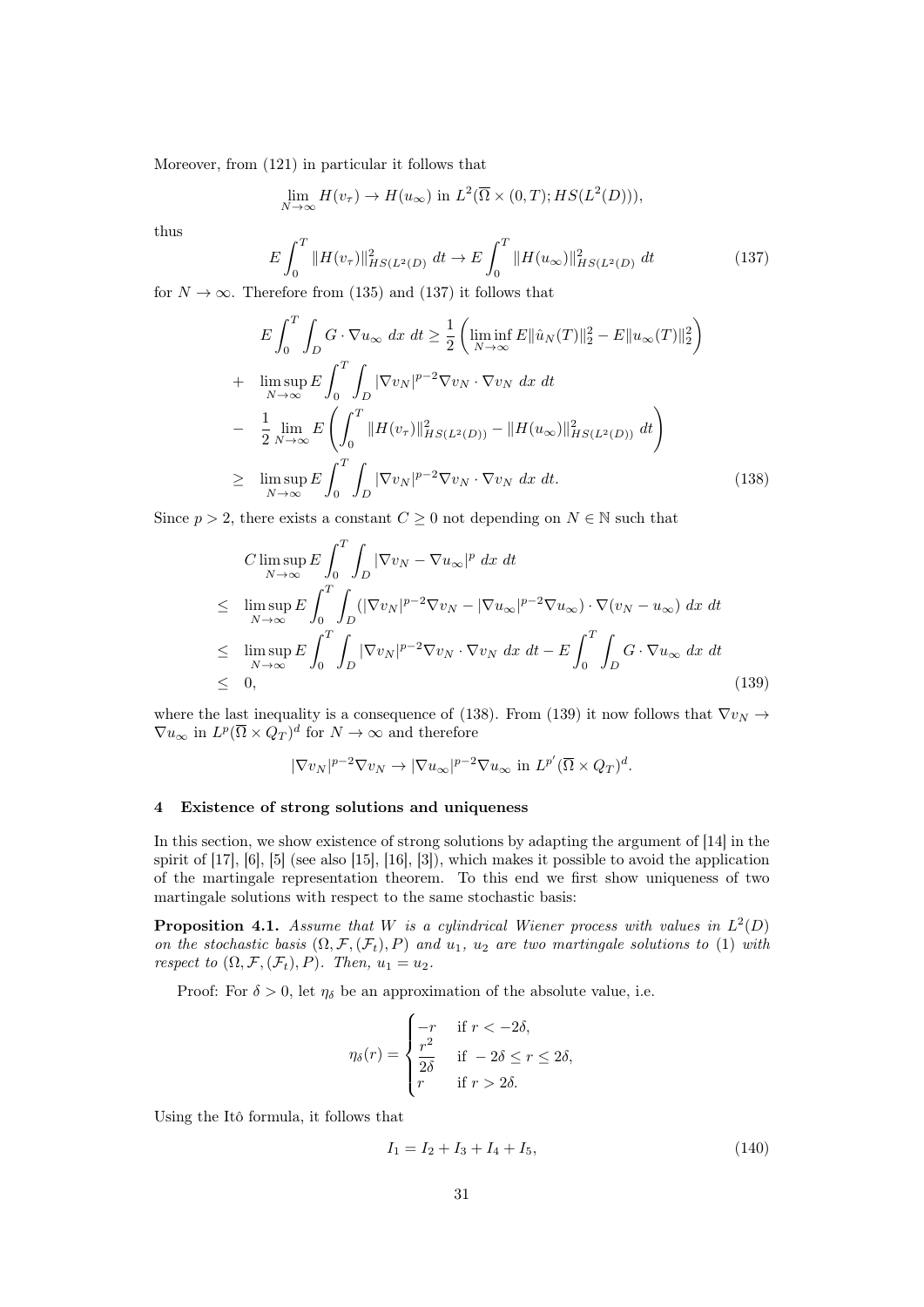for all  $t \in [0, T]$  a.s. in  $\Omega$ , where

$$
I_1 = \int_D \eta_\delta(u_1 - u_2)(t) dx,
$$
  
\n
$$
I_2 = \int_0^t \int_D (|\nabla u_1|^{p-2} \nabla u_1 - |\nabla u_2|^{p-2} \nabla u_2) \cdot \nabla (u_1 - u_2) \eta''_\delta(u_1 - u_2) dx ds,
$$
  
\n
$$
I_3 = \int_0^t \int_D (F(u_1) - F(u_2)) \cdot \nabla (u_1 - u_2) \eta''_\delta(u_1 - u_2) dx ds,
$$
  
\n
$$
I_4 = \int_0^t (\eta'_\delta(u_1 - u_2), H(u_1) - H(u_2) dW)_2,
$$
  
\n
$$
I_5 = \frac{1}{2} \int_0^t \eta''_\delta(u_1 - u_2) ||H(u_1) - H(u_2)||^2_{HS(L^2(D))} ds.
$$
\n(141)

For all  $t \in [0, T]$ , a.s. in  $\Omega$ ,  $I_2 \geq 0$ . Moreover,  $E[I_4] = 0$  for all  $t \in [0, T]$ . Therefore, from (141) it follows that

$$
E[I_1] \le E[I_3] + E[I_5].\tag{142}
$$

Since, for any  $t \in [0,T]$ ,  $\eta_{\delta}(u_1 - u_2)$  converges to  $|(u_1 - u_2)(t)|$  for  $\delta \to 0^+$  a.e. in  $\Omega \times D$ , and  $|\eta_{\delta}(u_1 - u_2)(t)| \leq |(u_1 - u_2)(t)|$  for all  $\delta > 0$  a.s. in  $\Omega \times D$ , it follows that

$$
\lim_{\delta \to 0^+} E[I_1] = E \int_D |(u_1 - u_2)(t)| \, dx \tag{143}
$$

for any  $t \in [0, T]$ . For any  $\delta > 0$  we have

$$
\eta''(u_1 - u_2) = \frac{1}{2\delta} \chi_{\{|u_1 - u_2| \le 2\delta\}}
$$

a.s. on  $\Omega\times Q_T,$  thus for  $L\geq 0$  being the Lipschitz constant of  $F$  we have

$$
|E[I_3]| \leq \frac{1}{2\delta} E \int_{\{|u_1 - u_2| \leq 2\delta\}} |F(u_1) - F(u_2) \cdot \nabla (u_1 - u_2)| \, dx \, ds
$$
  
\n
$$
\leq \frac{L}{2\delta} E \int_{\{|u_1 - u_2| \leq 2\delta\}} |u_1 - u_2| |\nabla (u_1 - u_2)| \, dx \, ds
$$
  
\n
$$
\leq L E \int_{\{|u_1 - u_2| \leq 2\delta\}} |\nabla (u_1 - u_2)| \, dx \, ds. \tag{144}
$$

Simirlarly, by  $(H1)$ 

$$
|E[I_5]| \leq \frac{1}{2\delta} E \int_{\{|u_1 - u_2| \leq 2\delta\}} \sum_{n=1}^{\infty} |h_n(u_1) - h_n(u_2)|^2 \, dx \, ds
$$
  
\n
$$
\leq \frac{C_1}{2\delta} E \int_{\{|u_1 - u_2| \leq 2\delta\}} |u_1 - u_2|^2 \, dx \, ds
$$
  
\n
$$
\leq 2\delta C \tag{145}
$$

where  $C \geq 0$  is a constant not depending on  $\delta > 0$ . Thus from (144) it follows that

$$
\lim_{\delta \to 0^+} E[I_3] = E \int_{\{u_1 = u_2\}} |\nabla (u_1 - u_2)| \, dx \, ds = 0 \tag{146}
$$

and from (145) it follows that

$$
\lim_{\delta \to 0^+} E[I_5] = 0. \tag{147}
$$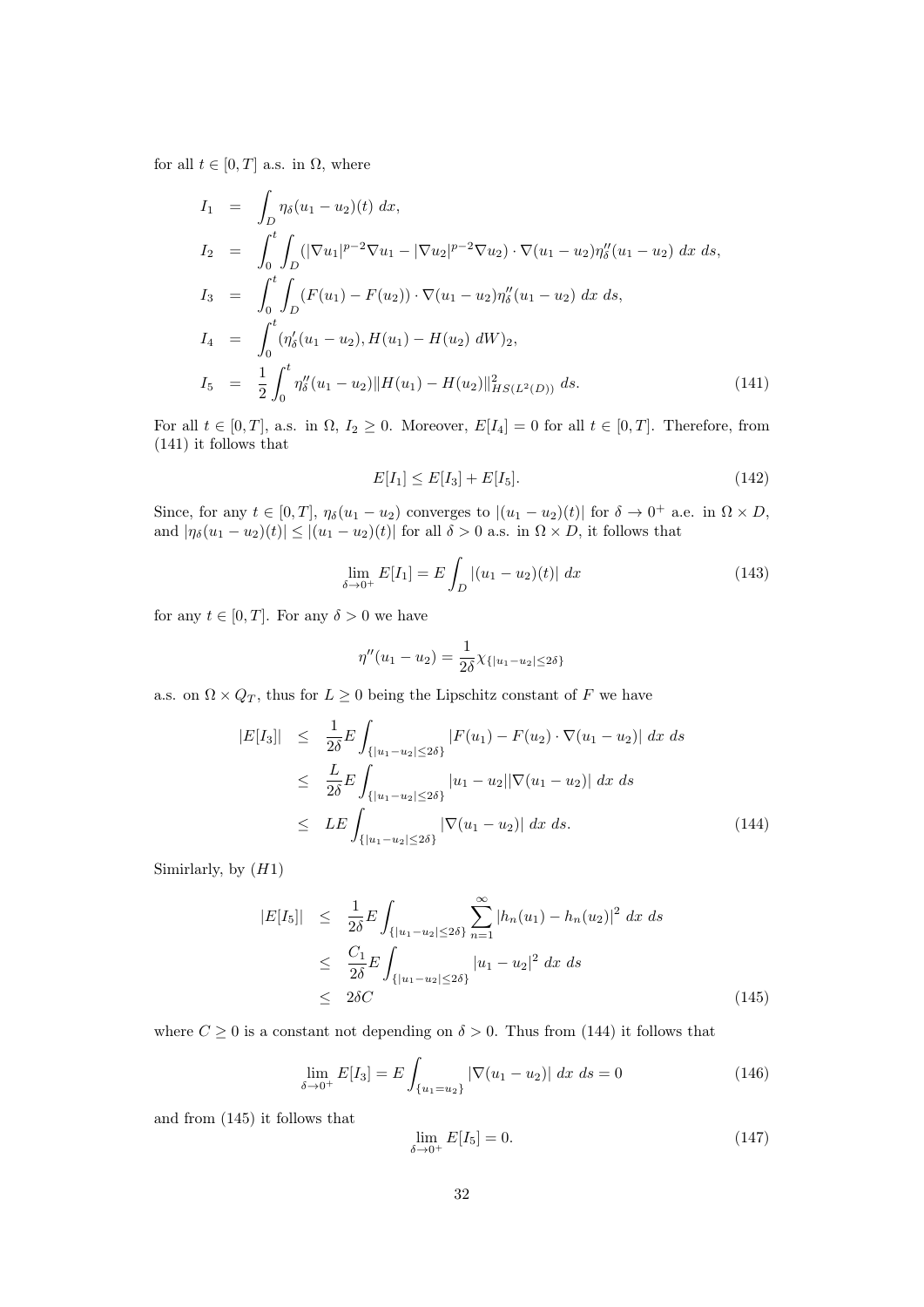In particular, Proposition 4.1 implies that whenever a strong solution to  $(P)$  exists, it is unique. Moreover, if  $\mu^{1,2}$  is the joint law of  $(u_1, u_2)$  on  $L^2(0,T; L^2(D))^2$ , then Proposition 4.1 implies that

$$
\mu^{1,2}(\{(\xi,\zeta)\in L^2(0,T;L^2(D))^2 \mid \xi=\zeta\}) = \int_{\Omega\times\Omega} \chi_{\{u_1=u_2\}} dP \otimes dP = 1
$$

and we can use the following Lemma (see, e.g. [14] and also [15]) to get existence of strong solutions:

**Lemma 4.2.** Let V be a Polish space equipped with the Borel  $\sigma$ -algebra. A sequence of V-valued random variables  $(X_n)$  converges in probability if and only if for every pair of subsequences  $X_n$  and  $X_m$  there exists a joint subsequence  $(X_{n_k}, X_{m_k})$  which converges for  $k \to \infty$  in law to a probability measure  $\mu$  such that

$$
\mu({(w, z) \in V \times V \mid w = z}) = 1.
$$

Let  $(\widetilde{u}_M, B_M, W)$  and  $(\widetilde{u}_L, B_L, W)$  be a pair of subsequences of  $(\widetilde{u}_N, B_N, W)$ . Since

$$
(\widetilde{u}_M, \widetilde{u}_L, B_M, B_L, W)
$$

is tight on

$$
(L^{2}(0,T;L^{2}(D))^{2} \times C([0,T];L^{2}(D))^{2} \times C([0,T];U),
$$

it is relatively compact, thus we can extract a joint subsequence

$$
\mu^j := (\widetilde{u}_{M_j}, \widetilde{u}_{L_j}, B_{M_j}, B_{L_j}, W)
$$

which converges in law to some probability measure  $\mu$ . Applying the theorem of Skorokhod to  $(\tilde{u}_{M_j}, \tilde{u}_{L_j}, B_{M_j}, B_{L_j}, W)$  we find a probability space  $(\tilde{\Omega}, \tilde{\mathcal{F}}, \tilde{P})$ , a sequence of measurable functions functions

$$
\Phi_j : (\hat{\Omega}, \hat{\mathcal{F}}) \to (\Omega, \mathcal{F}), \ j \in \mathbb{N}
$$

such that  $P = \hat{P} \circ \Phi_j$  for all  $j \in \mathbb{N}$  and measurable functions  $u^1_{\infty}, u^2_{\infty}, B^1_{\infty}, B^2_{\infty}, W_{\infty}$  having the following properties:

*i*.)  $\hat{u}_{M_j} := \tilde{u}_{M_j} \circ \phi_j \to u^1_{\infty} \text{ in } L^2(0,T;L^2(D)) \text{ for } j \to \infty \text{ a.s. in } \hat{\Omega},$ 

*ii.*) 
$$
\hat{u}_{L_j} := \tilde{u}_{L_j} \circ \phi_j \to u^2_{\infty}
$$
 in  $L^2(0,T;L^2(D))$  for  $j \to \infty$  a.s. in  $\hat{\Omega}$ ,

- *iii.*)  $\hat{B}_{M_j} := B_{M_j} \circ \phi_j \to B^1_{\infty}$  in  $\mathcal{C}([0,T]; L^2(D))$  for  $j \to \infty$  a.s. in  $\hat{\Omega}$ ,
- *iv.*)  $\hat{B}_{L_j} := B_{L_j} \circ \phi_j \to B^2_{\infty}$  in  $\mathcal{C}([0,T]; L^2(D))$  for  $j \to \infty$  a.s. in  $\hat{\Omega}$ ,
- v.)  $W_j := W \circ \phi_j \to W_\infty$  in  $\mathcal{C}([0,T];U)$  for  $j \to \infty$  a.s. in  $\hat{\Omega}$ .
- vi.)  $\mathcal{L}(u_{\infty}^1, u_{\infty}^2, B_{\infty}^1, B_{\infty}^2, W) = \mu$ .

Definition 4.1. Let us denote the augmentation of the filtration

 $\sigma(u_{M_j}(s), u_{L_j}(s), W_j(s))_{0 \le s \le t}, t \in [0, T]$ 

by  $(\mathcal{F}_t^j)$  and the augmentation of the filtration

$$
\sigma(u^1_{\infty}(s), u^2_{\infty}(s), W_{\infty}(s))_{0 \le s \le t}, \ t \in [0, T]
$$

by  $(\mathcal{F}_t^{W,\infty})$ .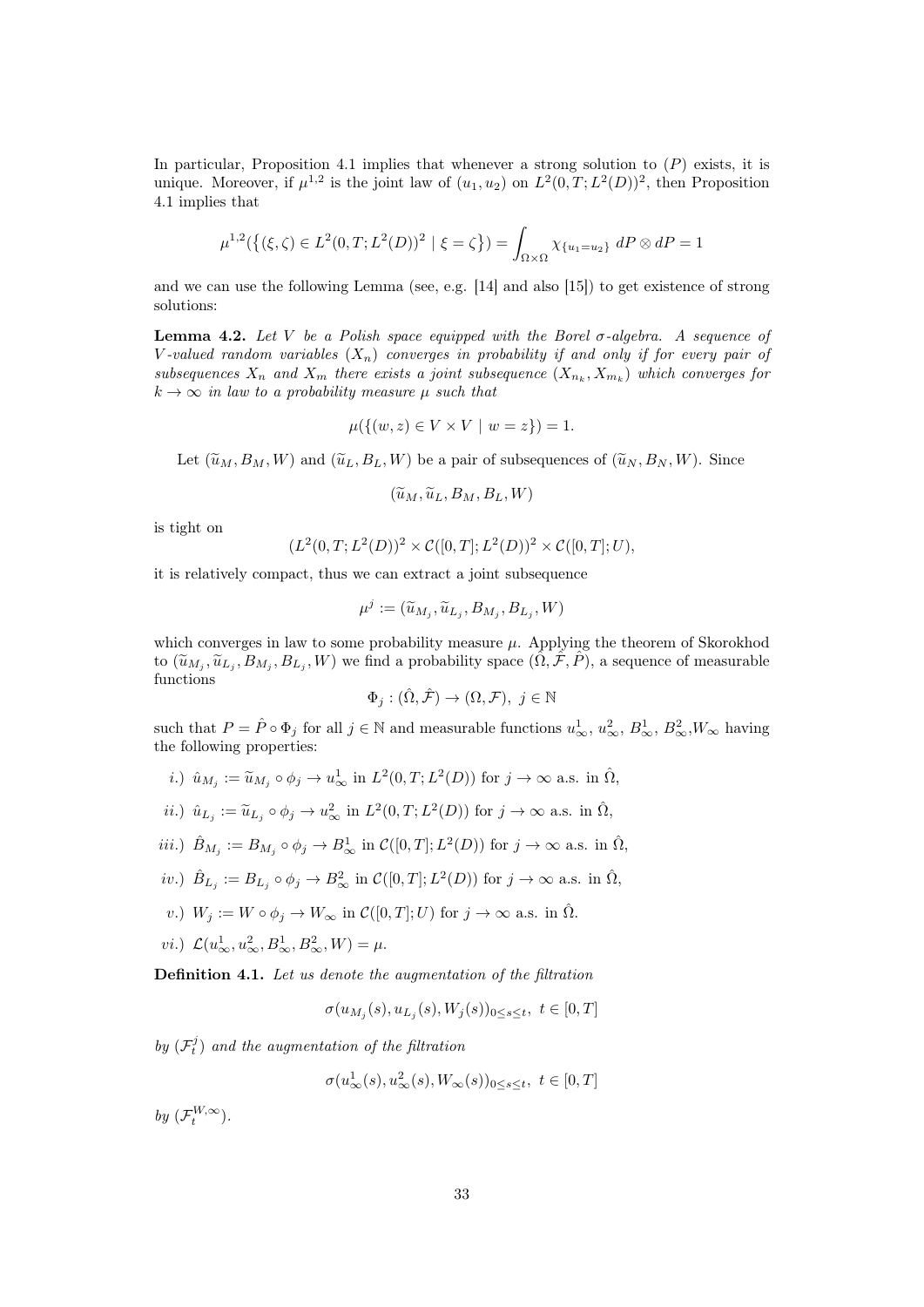As in the prevous section, we can now recover the structure of the equation on the new probability space  $(\hat{\Omega}, \hat{\mathcal{F}}, \hat{P})$  using the functions  $\phi_j$ : If we define  $\tau_{L_j} := \frac{T}{L_j}$ ,  $\tau_{M_j} := \frac{T}{M_j}$ ,

$$
v_{M_j}^k = u^k \circ \phi_j, \ k = 0, \dots, M_j,
$$
  

$$
v_{L_j}^k = u^k \circ \phi_j, \ k = 0, \dots, L_j,
$$

then  $\hat{u}_{M_j}(T) = v^{M_j}, \hat{u}_{L_j}(T) = v^{L_j}$  and

$$
\hat{u}_{M_j}(t) = \frac{v_{M_j}^{k+1} - v_{M_j}^k}{\tau} (t - t_k) + v_{M_j}^k
$$

for  $t \in [t_k, t_{k+1})$  and  $k = 0, ..., M_j$ ,

$$
\hat{u}_{L_j}(t) = \frac{v_{L_j}^{k+1} - v_{L_j}^k}{\tau} (t - t_k) + v_{L_j}^k
$$

for  $t \in [t_k, t_{k+1})$  and  $k = 0, \ldots, L_j$ . Moreover, we introduce the left-continuous,  $\mathcal{F}_t^j$ -adapted functions

$$
v_{\tau_{M_j}}(t) := \sum_{k=0}^{M_j-1} v^k \chi_{(t_k, t_{k+1}]}(t), \ t \in (0, T], \ v_{\tau_{M_j}}(0) = u_0,
$$
  

$$
v_{\tau_{L_j}}(t) := \sum_{k=0}^{L_j-1} v^k \chi_{(t_k, t_{k+1}]}(t), \ t \in (0, T], \ v_{\tau_{L_j}}(0) = u_0
$$

and find that

$$
\hat{B}_{M_j}(t) = \int_0^t H(v_{\tau_{M_j}}) dW_j, \ t \in [0, T]
$$
  

$$
\hat{B}_{L_j}(t) = \int_0^t H(v_{\tau_{L_j}}) dW_j, \ t \in [0, T].
$$

Now we repeat the arguments of Lemma 3.13-3.18, Corollary 3.19, Proposition 3.20, Corollary 3.21 and Lemma 3.22 to obtain that

$$
\lim_{j \to \infty} v_{\tau_{M_j}} = u^1_{\infty}, \lim_{j \to \infty} v_{\tau_{L_j}} = u^2_{\infty}
$$

in  $L^2(\hat{\Omega} \times Q_T)$  and, for  $i = 1, 2$ , the function  $u^i_{\infty} : \hat{\Omega} \times [0, T] \to L^2(D)$  is a stochastic process with  $u^i_{\infty}(0) = u_0$  and there exists  $G^i \in L^{p'}(\hat{\Omega} \times Q_T)^d$  such that

$$
u_{\infty}^{i}(t) = B_{\infty}^{i}(t) + u_{0} + \int_{0}^{t} \operatorname{div}(G^{i} + F(u_{\infty}^{i})) ds
$$
 (148)

holds in  $L^2(D)$  a.s. in  $\hat{\Omega}$  for all  $t \in [0, T]$ .

**Lemma 4.3.** We have the following convergence results for  $j \rightarrow \infty$ :

- i.)  $\hat{B}_{M_j} \to B^1_{\infty}$  and  $\hat{B}_{L_j} \to B^2_{\infty}$  in  $L^2(\hat{\Omega}; \mathcal{C}([0, T]; L^2(D)))$
- *ii.*)  $\hat{B}_{M_j}(t) \hat{B}_{M_j}(s)$  →  $B^1_{\infty}(t) B^1_{\infty}(s)$  and  $\hat{B}_{L_j}(t) \hat{B}_{L_j}(s)$  →  $B^2_{\infty}(t) B^2_{\infty}(s)$  in  $L^2(\hat{\Omega} \times D)$ for all  $t \in [0, T]$ ,  $0 \leq s \leq t$
- *iii.*)  $W_j \to W_\infty$  in  $L^2(\hat{\Omega}; C([0,T]; U))$
- iv.)  $W_j(t) W_j(s) \to W_\infty(t) W_\infty(s)$  in  $L^2(\hat{\Omega}; U)$  for all  $t \in [0, T]$ ,  $0 \le s \le t$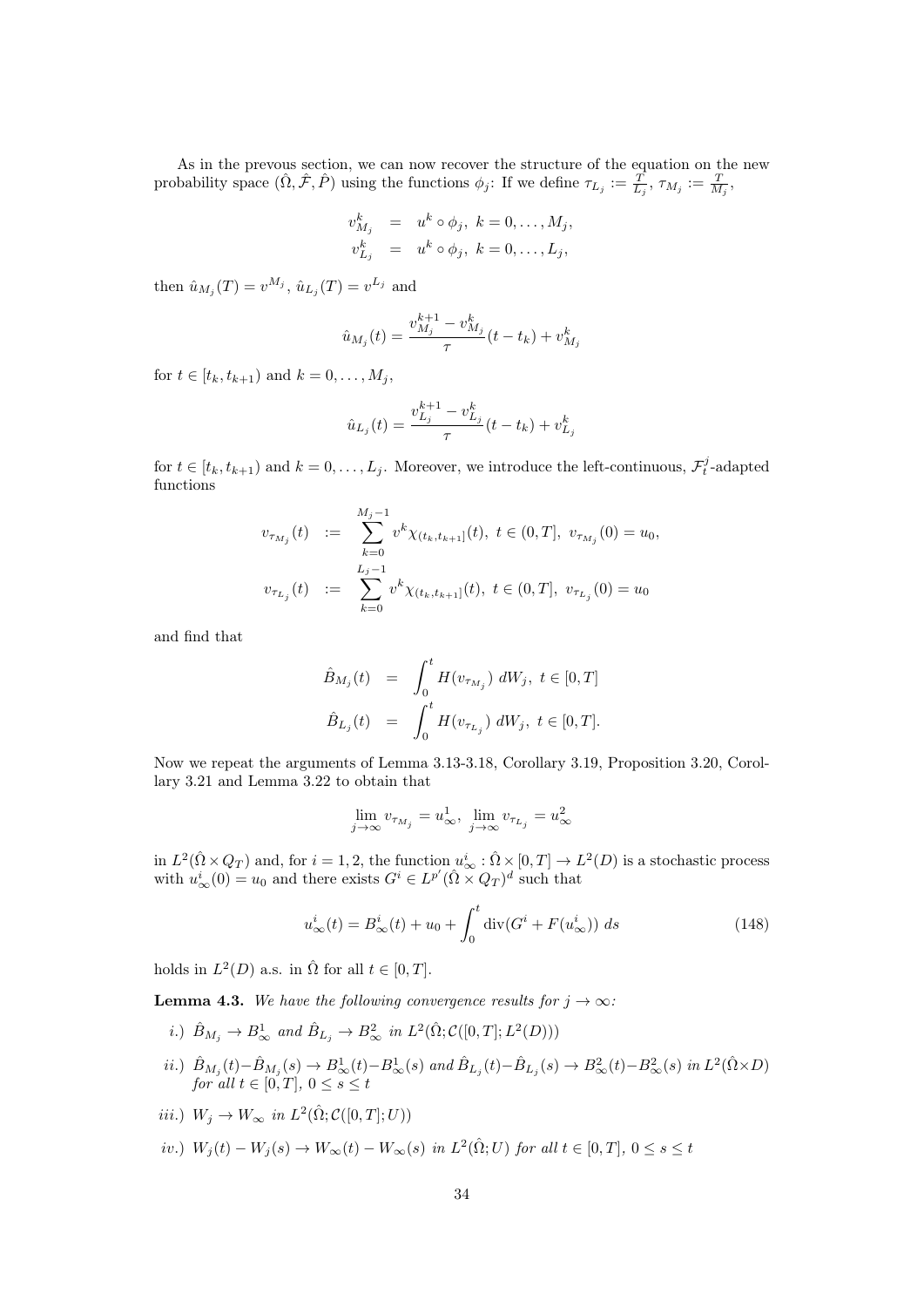Moreover, passing to a (not relabeled) subsequence if necessary,

$$
\lim_{j \to \infty} \psi(v_{\tau_{M_j}}, v_{\tau_{L_j}}, W_j) = \psi(u_\infty^1, u_\infty^2, W_\infty)
$$
\n(149)

in  $L^2(\hat{\Omega})$  for all  $t \in [0,T]$ ,  $0 \le s \le t$  and all  $\psi \in C_b(L^2(0,s;L^2(D))^2 \times C([0,s];U)).$ 

Proof: Since the sequences  $(\hat{B}_{M_j})$  and  $(\hat{B}_{L_j})$  respecively converge a.s. in  $\mathcal{C}([0,T];L^2(D))$ and are uniformly bounded in  $L^p(\hat{\Omega}; C([0,T]; L^2(D))$  (with the same arguments as used in the proof of Lemma 3.15), i.) is a direct consequence of Vitali theorem. ii.) follows from i.) since

$$
\hat{B}_{M_j}(t) - \hat{B}_{M_j}(s) = \delta_{t-s}(\hat{B}_{M_j})
$$
 and  $\hat{B}_{L_j}(t) - \hat{B}_{L_j}(s) = \delta_{t-s}(\hat{B}_{L_j})$ 

for all  $t \in [0, T]$ ,  $0 \le s \le t$ . By equality of law and Burkholder inequality we have

$$
E \sup_{t \in [0,T]} \|W_j(t)\|_{U}^p = E \sup_{t \in [0,T]} \|W(t)\|_{U}^p \le CE \left(T \sum_{n=1}^{\infty} \frac{1}{n^2}\right)^{p/2}, \tag{150}
$$

where  $C \geq 0$  is the constant from Burkholder inequality which is not depending on  $j \in \mathbb{N}$ . Together with the a.s. convergence of  $W_j$  to  $W_\infty$  for  $j \to \infty$ , it follows from Vitali theorem that  $W_j \to W_\infty$  in  $L^2(\hat{\Omega}; C([0,T]; U))$  for  $j \to \infty$ , thus in particular

$$
W_j(t) - W_j(s) = \delta_{t-s}(W_j) \rightarrow \delta_{t-s}(W_{\infty}) = W_{\infty}(t) - W_{\infty}(s)
$$

for  $j \to \infty$ , all  $t \in [0,T]$  and all  $0 \le t \le s$  in  $L^2(\hat{\Omega}; U)$ . We fix  $t \in [0,T]$ ,  $0 \le s \le t$  and  $\psi \in C_b(L^2(0, s; L^2(D))^2 \times C([0, s]; U))$ . Since  $(v_{\tau_{M_j}})$  converges to  $u^1_{\infty}$  and  $v_{\tau_{L_j}}$  converges to  $u_{\infty}^2$  in  $L^2(\hat{\Omega} \times Q_T)$  for  $j \to \infty$ , we may pass to a (not relabeled) subsequence which converges in  $L^2(0,T; L^2(D))$  for a.e.  $\hat{\omega} \in \hat{\Omega}$ . Then,

$$
\psi(v_{\tau_{M_j}}, v_{\tau_{L_j}}, W_j) \to \psi(u_\infty^1, u_\infty^2, W_\infty)
$$
\n(151)

a.s. in  $\hat{\Omega}$  for  $j \to \infty$ . Thus, with Lebesgue's dominated convergence theorem we get the convergence of (149) in  $L^2(\hat{\Omega})$  for  $j \to \infty$ .

**Lemma 4.4.** For  $i = 1, 2, B^i_{\infty}$  is a  $\mathcal{F}^{W,\infty}_t$ -martingale with quadratic variation process

$$
\ll B_{\infty}^{i} \gg_{t} = \int_{0}^{t} H(u_{\infty}^{i}) \circ H(u_{\infty}^{i})^{*} ds
$$
\n(152)

for all  $t \in [0, T]$ , where we use the formal notation

$$
H(u) \circ H^*(u) := (H(u) \circ Q^{1/2}) \circ (H(u) \circ Q^{1/2})^*, \ u \in L^2(D).
$$

Proof: Let  $(e_i)$  be an orthonormal basis of  $L^2(D)$ . We choose (not relabeled) subsequences of  $(v_{\tau_{M_j}})$  and  $(v_{\tau_{L_j}})$  respectively that converge a.s. in  $\hat{\Omega}$  and fix  $t \in [0, T]$ ,  $0 \le s \le t$ and  $\psi \in C_b(L^2(0, s; L^2(D))^2 \times C([0, s]; U))$ ,  $n, m \in \mathbb{N}$ . Moreover, for  $u \in L^2(D)$ , and  $B(r) \in L^2(D)$ ,  $r \in [0, T]$  we define

$$
(B, e_n, e_m)(r) := (B(r), e_n)_2 (B(r), e_m)_2,
$$

$$
\Lambda(s, t, u, e_n, e_m) := \left( \left[ \int_s^t H(u) \circ H^*(u) \, dr \right] (e_n), e_m \right)_2
$$

With the convergence results of Lemma 4.3 we are able to show

$$
0 = \lim_{j \to \infty} E[(\hat{B}_{M_j}(t) - \hat{B}_{M_j}(s), e_n)_2 \psi(v_{\tau_{M_j}}, v_{\tau_{L_j}}, W_j)]
$$
  
=  $E[(B^1_{\infty}(t) - B^1_{\infty}(s), e_n)_2 \psi(u^1_{\infty}, u^2_{\infty}, W_{\infty})],$  (153)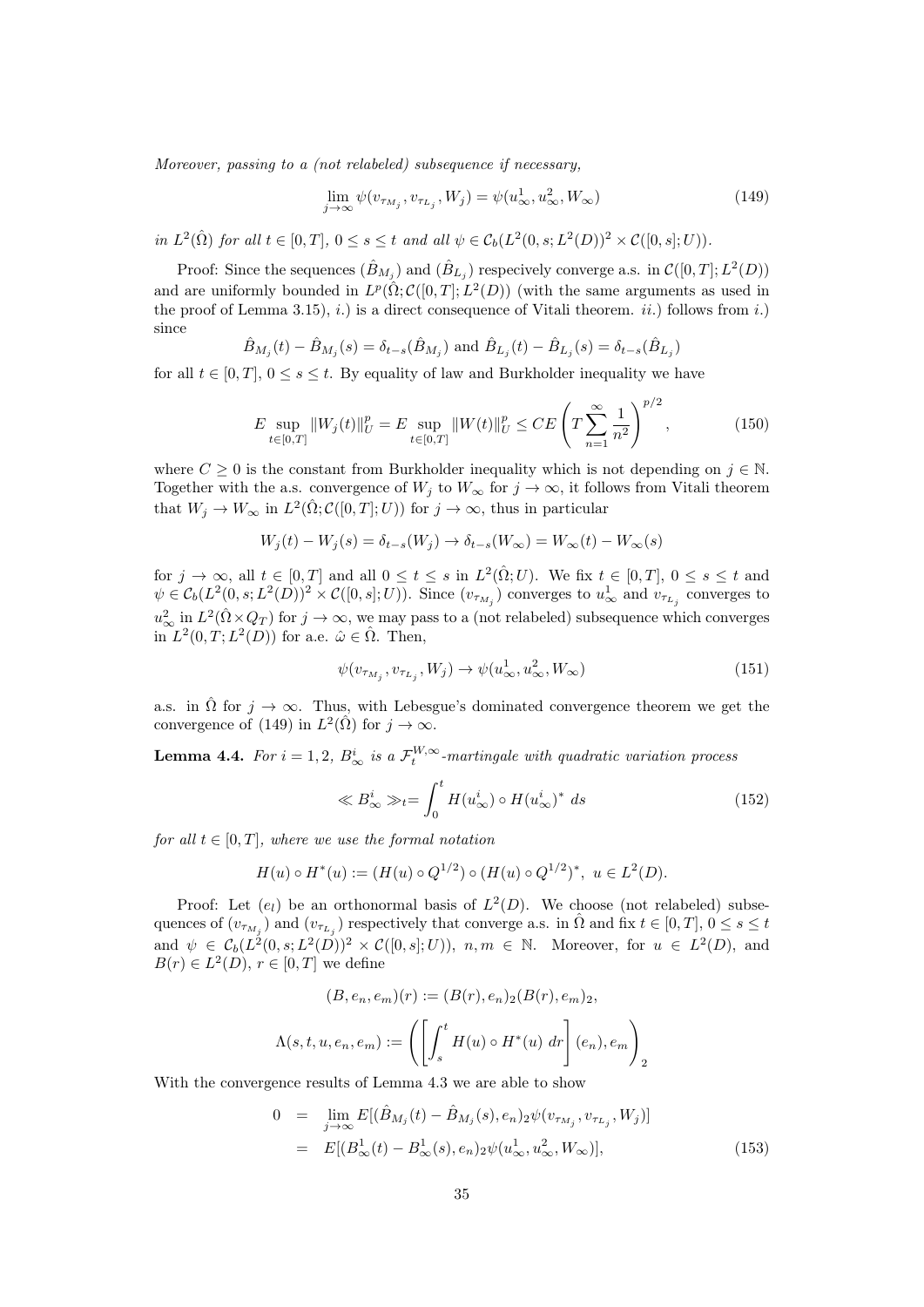$$
0 = \lim_{j \to \infty} E[(\hat{B}_{L_j}(t) - \hat{B}_{L_j}(s), e_n)_2 \psi(v_{\tau_{M_j}}, v_{\tau_{L_j}}, W_j)]
$$
  
=  $E[(B^2_{\infty}(t) - B^2_{\infty}(s), e_n)_2 \psi(u^1_{\infty}, u^2_{\infty}, W_{\infty})],$  (154)

$$
0 = E[((\hat{B}_{M_j}, e_n, e_m)(t) - (\hat{B}_{M_j}, e_n, e_m)(s) - \Lambda(s, t, v_{\tau_{M_j}}, e_n, e_m))
$$
  
\n
$$
\psi(v_{\tau_{M_j}}, v_{\tau_{L_j}}, W_j)]
$$
  
\n
$$
\rightarrow E[((B^1_{\infty}, e_n, e_m)(t) - (B^1_{\infty}, e_n, e_m)(s) - \Lambda(s, t, u^1_{\infty}, e_n, e_m))\psi(u^1_{\infty}, u^2_{\infty}, W_{\infty})]
$$
\n(155)

for  $j \to \infty$  and

$$
0 = E[((\hat{B}_{L_j}, e_n, e_m)(t) - (\hat{B}_{L_j}, e_n, e_m)(s) - \Lambda(s, t, v_{\tau_{L_j}}, e_n, e_m))
$$
  
\n
$$
\psi(v_{\tau_{M_j}}, v_{\tau_{L_j}}, W_j)]
$$
  
\n
$$
\to E[((B_{\infty}^2, e_n, e_m)(t) - (B_{\infty}^2, e_n, e_m)(s) - \Lambda(s, t, u_{\infty}^2, e_n, e_m))\psi(u_{\infty}^1, u_{\infty}^2, W_{\infty})].
$$
\n(156)

for  $j \to \infty$ .

**Lemma 4.5.**  $W_{\infty}$  is a  $(\mathcal{F}_t^{W,\infty})$ -martingale.

Proof: By definition of  $(\mathcal{F}^{W,\infty}_t)$ ,  $W_{\infty}$  is adapted to  $(\mathcal{F}^{W,\infty}_t)$ . We choose (not relabeled) subsequences of  $(v_{\tau_{M_j}})$  and  $(v_{\tau_{L_j}})$  respectively that converge a.s. in  $\hat{\Omega}$  and fix  $t \in [0, T]$ ,  $0 \leq s \leq t$  and  $\psi \in C_b(L^2(0, s; L^2(D))^2 \times C([0, s]; U))$  and  $h \in U$ . Since  $v_{\tau_{M_j}}$  and  $v_{\tau_{L_j}}$  are  $\mathcal{F}_{t}^{W_{j}}$ -adapted for all  $j \in \mathbb{N}$ , we have

$$
E[(W_j(t) - W_j(s), h)_U \psi(v_{\tau_{M_j}}, v_{\tau_{L_j}}, W_j)] = 0
$$
\n(157)

for all  $j \in \mathbb{N}$ . Using the convergence results of Lemma 4.3, we may pass to the limit with  $j \to \infty$  in (157) and find that

$$
E[(W_{\infty}(t) - W_{\infty}(s), h)_{U}\psi(u_{\infty}^{1}, u_{\infty}^{2}, W_{\infty})] = 0.
$$
\n(158)

**Lemma 4.6.**  $W_{\infty}$  is a Q-Wiener process in U, adapted to  $(\mathcal{F}_t^{W,\infty})$ , with increments  $W(t)$  –  $W(s), 0 \leq s \leq t \leq T$ , independent of  $\mathcal{F}_s^{W,\infty}$ .

Proof: Since we have already know that  $W_{\infty}$  is a  $\mathcal{F}_{t}^{W,\infty}$ -martingale with  $W_{\infty}(0) = 0$ , according to [8], Theorem 4.4, p. 89 it is left to show that

$$
\ll W_{\infty} \gg_t = tQ \text{ for all } t \in [0, T]. \tag{159}
$$

Recall that  $\ll W_j \gg_t=tQ$  for all  $t \in [0,T]$  and all  $j \in \mathbb{N}$ . Let  $(g_l)$  be an orthonormal basis of U. We choose (not relabeled) subsequences of  $(v_{\tau_{M_j}})$  and  $(v_{\tau_{L_j}})$  respectively that converge a.s. in  $\hat{\Omega}$  and fix  $t \in [0,T]$ ,  $0 \le s \le t$  and  $\psi \in \mathcal{C}_b(L^2(0,s;L^2(D))^2 \times \mathcal{C}([0,s];U))$ ,  $n, m \in \mathbb{N}$ . Using the convergence results of Lemma 4.3 we show that

$$
0 = E[((W_j, g_n, g_m)(t) - (W_j, g_n, g_m)(s) - ((t - s)Q(g_n), g_m)_U)
$$
  
\n
$$
\psi(v_{\tau_{M_j}}, v_{\tau_{L_j}}, W_j)]
$$
  
\n
$$
\rightarrow E[((W_{\infty}, g_n, g_m)(t) - (W_{\infty}, g_n, g_m)(s) - ((t - s)Q(g_n), g_m)_U)
$$
  
\n
$$
\psi(u_{\infty}^1, u_{\infty}^2, W_{\infty})]
$$
\n(160)

for  $j \to \infty$ , where

$$
(W,g_n,g_m)(r) := (W(r),g_n)_U(W(r),g_m)_U
$$

for  $W(r) \in U$ ,  $r \in [0, T]$ , thus (159) holds true.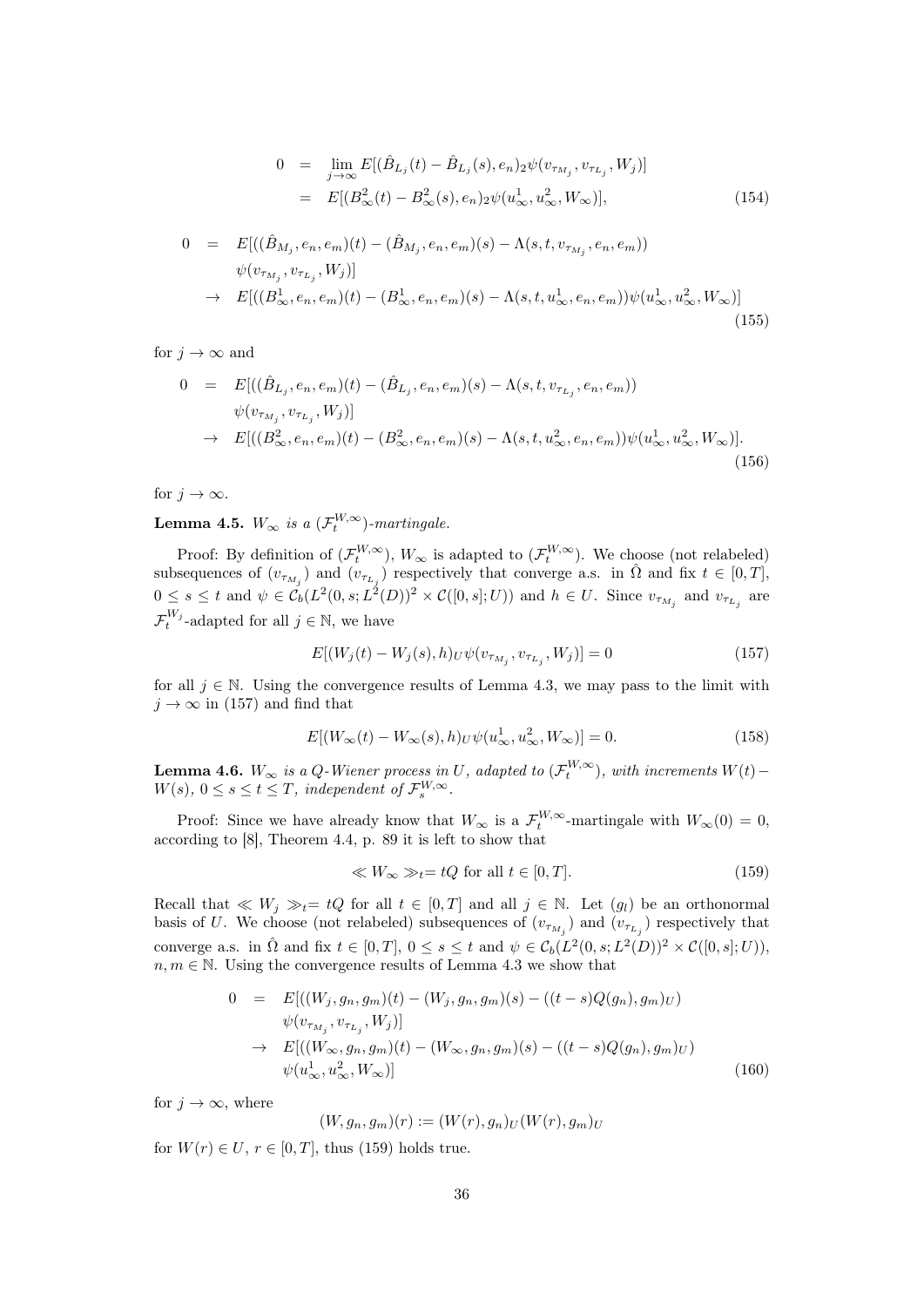Corollary 4.7. For  $i = 1, 2$ , the processes

$$
M_i(t) := \int_0^t H(u_\infty^i) \ dW_\infty, \ t \in [0, T]
$$

are  $\mathcal{F}_t^{W,\infty}$ -martingales with quadratic variation process

$$
\ll M_i \gg_t = \int_0^t (H(u^i_{\infty}) \circ Q^{1/2}) \circ (H(u^i_{\infty}) \circ Q^{1/2})^* ds
$$

for all  $t \in [0, T]$ .

**Lemma 4.8.** For  $i = 1, 2$  we have the cross quadratic variation process

$$
\ll B_{\infty}^{i}, W_{\infty} \gg_{t} = \int_{0}^{t} H(u_{\infty}^{i}) \circ Q \ ds.
$$
 (161)

Proof: For all  $j \in \mathbb{N}$  and  $t \in [0, T]$  we have

$$
\ll \hat{B}_{M_j}, W_j \gg_t = \ll \int_0^t H(v_{\tau_{M_j}}) dW_j, W_j \gg_t = \int_0^t H(v_{\tau_{M_j}}) d\ll W_j \gg_t
$$
  
= 
$$
\int_0^t H(v_{\tau_{M_j}}) \circ Q ds,
$$
 (162)

and

$$
\ll \hat{B}_{L_j}, W_j \gg_t = \ll \int_0^t H(v_{\tau_{L_j}}) dW_j, W_j \gg_t = \int_0^t H(v_{\tau_{L_j}}) d\ll W_j \gg_t
$$
  
= 
$$
\int_0^t H(v_{\tau_{L_j}}) \circ Q ds.
$$
 (163)

We choose orthonormal bases  $(g_l)$  of U and  $(e_l)$  of  $L^2(D)$ , (not relabeled) subsequences of  $(v_{\tau_{M_j}})$  and  $(v_{\tau_{L_j}})$  respectively that converge a.s. in  $\hat{\Omega}$  and fix  $t \in [0,T], 0 \leq s \leq t$ and  $\psi \in C_b(L^2(0, s; L^2(D))^2 \times C([0, s]; U))$  and  $n, m \in \mathbb{N}$ . Using the convergence results of Lemma 4.3 we show that

$$
0 = E[((\hat{B}_{M_j}, W_j, e_n, g_m)(t) - (\hat{B}_{M_j}, W_j, e_n, g_m)(s) - \int_s^t (H(v_{\tau_{M_j}}) \circ Q(g_m), e_n)_2 \, dr)\psi(v_{\tau_{M_j}}, v_{\tau_{L_j}}, W_j)]
$$
  
\n
$$
\to E[((B^1_{\infty}, W_{\infty}, e_n, g_m)(t) - (B^1_{\infty}, W_{\infty}, e_n, g_m)(s) - \int_s^t (H(u^1_{\infty}) \circ Q(g_m), e_n)_2 \, dr)\psi(u^1_{\infty}, u^2_{\infty}, W_{\infty})]
$$
(164)

and

$$
0 = E[((\hat{B}_{L_j}, W_j, e_n, g_m)(t) - (\hat{B}_{L_j}, W_j, e_n, g_m)(s) - \int_s^t (H(v_{\tau_{L_j}}) \circ Q(g_m), e_n)_U dr) \psi(v_{\tau_{M_j}}, v_{\tau_{L_j}}, W_j)]
$$
  
\n
$$
\to E[((B_{\infty}^2, W_{\infty}, e_n, g_m)(t) - (B_{\infty}^2, W_{\infty}, e_n, g_m)(s) - \int_s^t (H(u_{\infty}^2) \circ Q(g_m), e_n)_2 dr) \psi(u_{\infty}^1, u_{\infty}^2, W_{\infty})]
$$
(165)

for  $j \to \infty$ , where

$$
(B, W, e_n, g_m)(r) := (B(r), e_n)_2(W(r), g_m)_U
$$
  
for  $r \in [0, T]$  and  $W(r) \in U$ ,  $B(r) \in L^2(D)$ .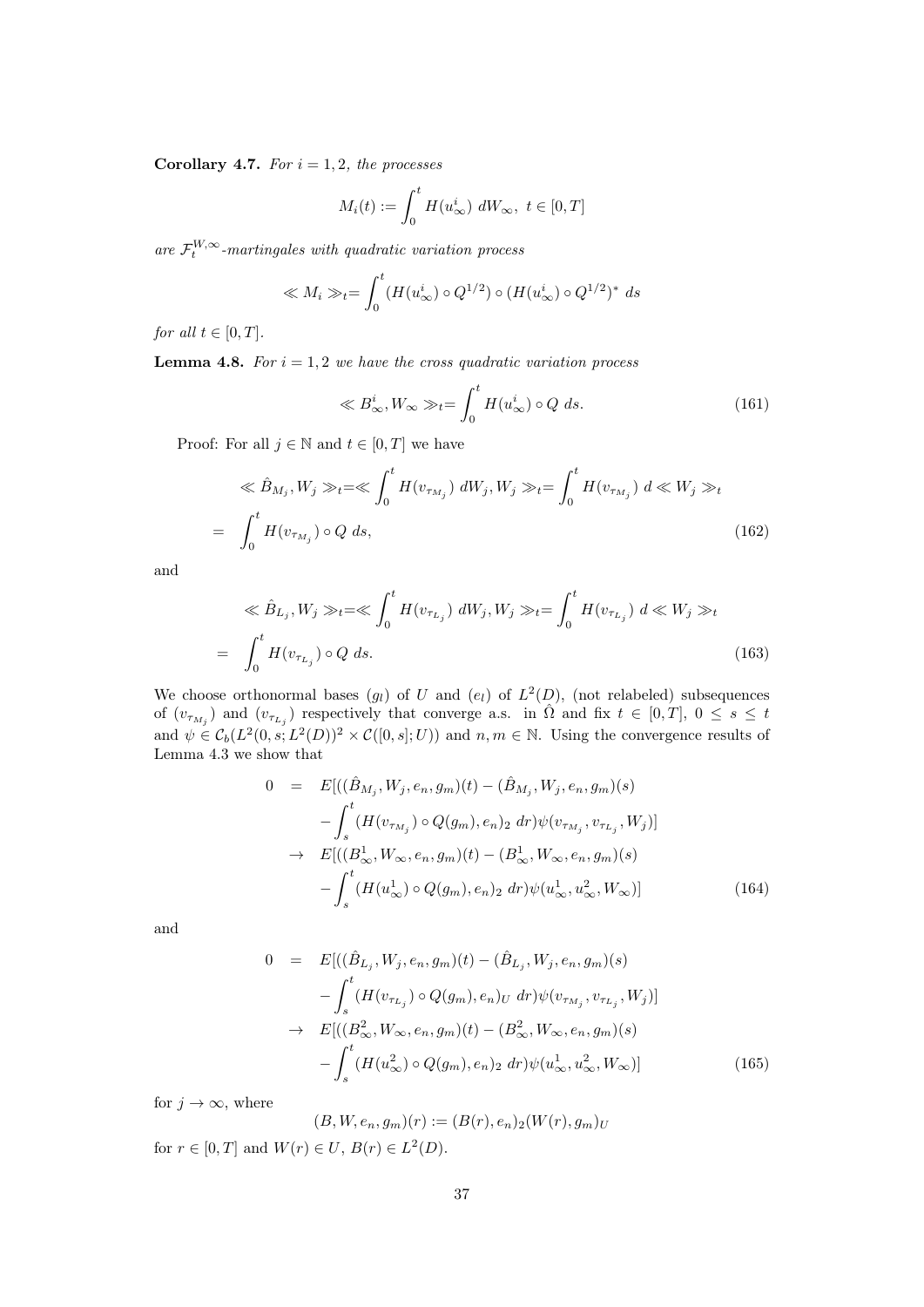**Lemma 4.9.** For  $i = 1, 2$  and all  $t \in [0, T]$  we have

$$
\ll B_{\infty}^{i} - \int_{0}^{\cdot} H(u_{\infty}^{i}) dW_{\infty} \gg_{t} = 0,
$$
\n(166)

Proof: For  $i = 1, 2$  from (152), Corollary 4.7 and Lemma 4.9 it follows that

$$
\ll B_{\infty}^{i} - \int_{0}^{\cdot} H(u_{\infty}^{i}) dW_{\infty} \gg_{t}
$$
  
\n
$$
= \ll B_{\infty}^{i} \gg_{t} -2 \ll B_{\infty}^{i}, \int_{0}^{\cdot} H(u_{\infty}^{i}) dW_{\infty} \gg_{t} + \ll \int_{0}^{\cdot} H(u_{\infty}^{i}) dW_{\infty} \gg_{t}
$$
  
\n
$$
= 2 \int_{0}^{t} (H(u_{\infty}^{i}) \circ Q^{1/2}) \circ (H(u_{\infty}^{i}) \circ Q^{1/2})^{*} ds - 2 \int_{0}^{t} H(u_{\infty}^{i}) d \ll B_{\infty}^{i}, W_{\infty} \gg_{t}
$$
\n(167)

where, according to Lemma 4.8

$$
\int_{0}^{t} H(u_{\infty}^{i}) d \ll B_{\infty}^{i}, W_{\infty} \gg_{t} = \int_{0}^{t} H(u_{\infty}^{i}) \circ H(u_{\infty}^{i}) \circ Q ds
$$
\n
$$
= \int_{0}^{t} H(u_{\infty}^{i}) \circ (H(u_{\infty}^{i}) \circ Q^{1/2}) \circ Q^{1/2} ds
$$
\n
$$
= \int_{0}^{t} H(u_{\infty}^{i}) \circ (H(u_{\infty}^{i}) \circ Q^{1/2}) \circ (Q^{1/2})^{*} ds
$$
\n
$$
= \int_{0}^{t} (H(u_{\infty}^{i}) \circ Q^{1/2}) \circ (H(u_{\infty}^{i}) \circ Q^{1/2})^{*} ds
$$
\n(168)

Now, (166) follows from (167) and (168).

**Corollary 4.10.** We have  $u^1_{\infty} = u^2_{\infty}$  and therefore convergence of  $(\widetilde{u}_N)$  in probability on the initial probability angle  $(0, \mathcal{F}, P)$  hange existence and uniquenese of strong solutions to the initial probability space  $(\Omega, \mathcal{F}, P)$ , hence existence and uniqueness of strong solutions to (1).

Proof: From Lemma 4.9 it follows that for  $i = 1, 2$ 

$$
B_{\infty}^{i}(t) = \int_{0}^{t} H(u_{\infty}^{i}) dW, \ t \in [0, T]
$$

thus  $u_{\infty}^1$ ,  $u_{\infty}^2$  are martingale solutions to (1) with respect to  $(\hat{\Omega}, \hat{\mathcal{F}}, (\mathcal{F}^{W,\infty})_t, W_{\infty})$ . Now, from Proposition 4.1 it follows that  $u_{\infty}^1 = u_{\infty}^2$  and thus  $B_{\infty}^1 = B_{\infty}^2$  and, by Lemma 4.2 and equality of laws this implies convergence in probability of the initial approximating sequence  $(\widetilde{u}_N)$  in probability on the initial probability space  $(\Omega, \mathcal{F}, P)$  to a strong solution of (1), which is, again by Proposition 4.1, unique.

### 5 Appendix

#### 5.1 On Prokhorov compactness theorem

**Definition 5.1** (see [4], p.59). Let  $\Pi$  be a family of probability measures on the metric space V with the Borel  $\sigma$ -algebra  $\mathcal{B}(V)$ . The family  $\Pi$  is tight iff, for every  $\epsilon > 0$ , there exists a compact set  $K_{\epsilon}$  such that

$$
P(K_{\epsilon}) > 1 - \epsilon
$$

for every  $P \in \Pi$ .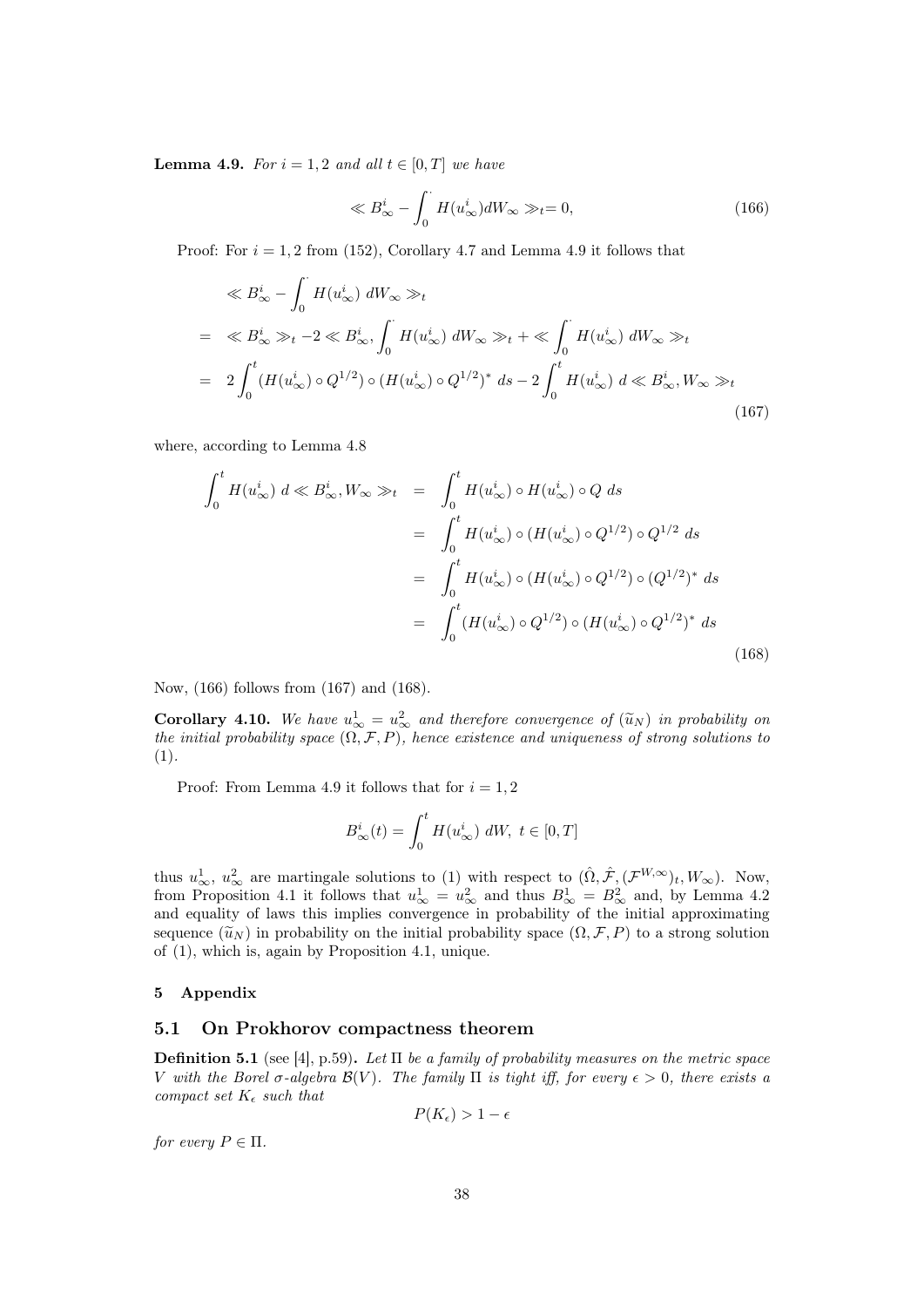Tightness can be used as a compactness criterion in the narrow topology, this is the direct half of Prokhorov theorem:

**Theorem 5.1.** [see [4], Theorem 5.1., p.59] If  $\Pi$  is tight, then it is relatively compact with respect to the narrow topology  $\sigma(\mathcal{C}_b(V), \mathcal{C}_b(V))$ , i.e. for any subsequence  $(P_n) \subset \Pi$  there exists a subsequence  $(P_{n_k})$  and a probability measure  $\mu$  such that

$$
\lim_{k \to \infty} \int_{V} f \, dP_{n_k} = \int_{V} f \, d\mu \tag{169}
$$

for all  $f \in C_b(V)$ .

We have the following subsequence principle:

Corollary 5.2. If the sequence of probability measures  $(P_n)_{n\in\mathbb{N}}$  is tight, and if each subsequence that converges narrowly at all in fact converges narrowly to  $\mu$ , then the entire sequence converges narrowly to  $\mu$ .

If, in addition,  $V$  is a Polish space, then the converse part of Prokhorov theorem also holds true:

**Theorem 5.3.** [see [4], Theorem 5.2, p.60] Suppose that V is separable and complete. If  $\Pi$ is relatively compact with respect to the narrow topology  $\sigma(\mathcal{C}_b(V)', \mathcal{C}_b(V))$ , then it is tight.

## 5.2 On Skorokhod representation theorem

**Definition 5.2** ([25] p.17). For  $n \in \mathbb{N}$ , let  $X_n : (\Omega, \mathcal{F}, P) \to (V, \mathcal{B}(V))$  be a random variable with values in a metric space V. We say that  $(X_n)$  converges to a Borel measure  $\mu^3$  in law, (or distribution), and write  $X_n \mathcal{L}_{\gamma} \mu$ , iff

$$
Ef(X_n) \to \int_V f \, d\mu
$$

for any bounded, continuous function f on V .

**Remark 5.1.** Note that  $X_n \mathcal{L}_{\gamma} \mu$  is equivalent to  $P \circ X_n^{-1} \stackrel{*}{\rightharpoonup} \mu$  with respect to the narrow topology on the bounded Borel measures where  $P \circ X_n^{-1}$  is the image measure of  $X_n$  for all  $n \in \mathbb{N}$ .

**Theorem 5.4** (see [25], Theorem 1.10.4, p.59). Let  $(\Omega, \mathcal{F}, P)$  be a probability space, V a separable metric space and  $X_n$ :  $\Omega \to V$  be a sequence of random variables such that  $X_n\mathscr{L}_{\alpha}X_{\infty}$ . Then there exists a sequence of random variables  $\hat{X}_n : \hat{\Omega} \to V$ ,  $n \in \mathbb{N} \cup \{\infty\}$ , on some probability space  $(\hat{\Omega}, \hat{\mathcal{F}}, \hat{P})$  with the following properties:

- i.)  $\hat{X}_n \to \hat{X}_{\infty}$  in V for  $N \to \infty$  a.s. in  $\hat{\Omega}$
- ii.) The laws of  $X_n$  and  $\hat{X}_n$  are the same for all  $n \in \mathbb{N} \cup \{\infty\}$ . In particular, for any bounded measurable function  $f: V \to \mathbb{R}, E f(X_n) = Ef(\hat{X}_n)$  for all  $n \in \mathbb{N}$ .

Remark 5.2. According to [25], Addendum 1.10.5. p.59, there exist random variables  $\phi_n : \hat{\Omega} \to \Omega$  such that  $\hat{X}_n = X_n \circ \phi_n$  and  $P = \hat{P} \circ \phi_n^{-1}$ .

<sup>3</sup> i.e. a measure on the Borel sets, finite on the compact ones.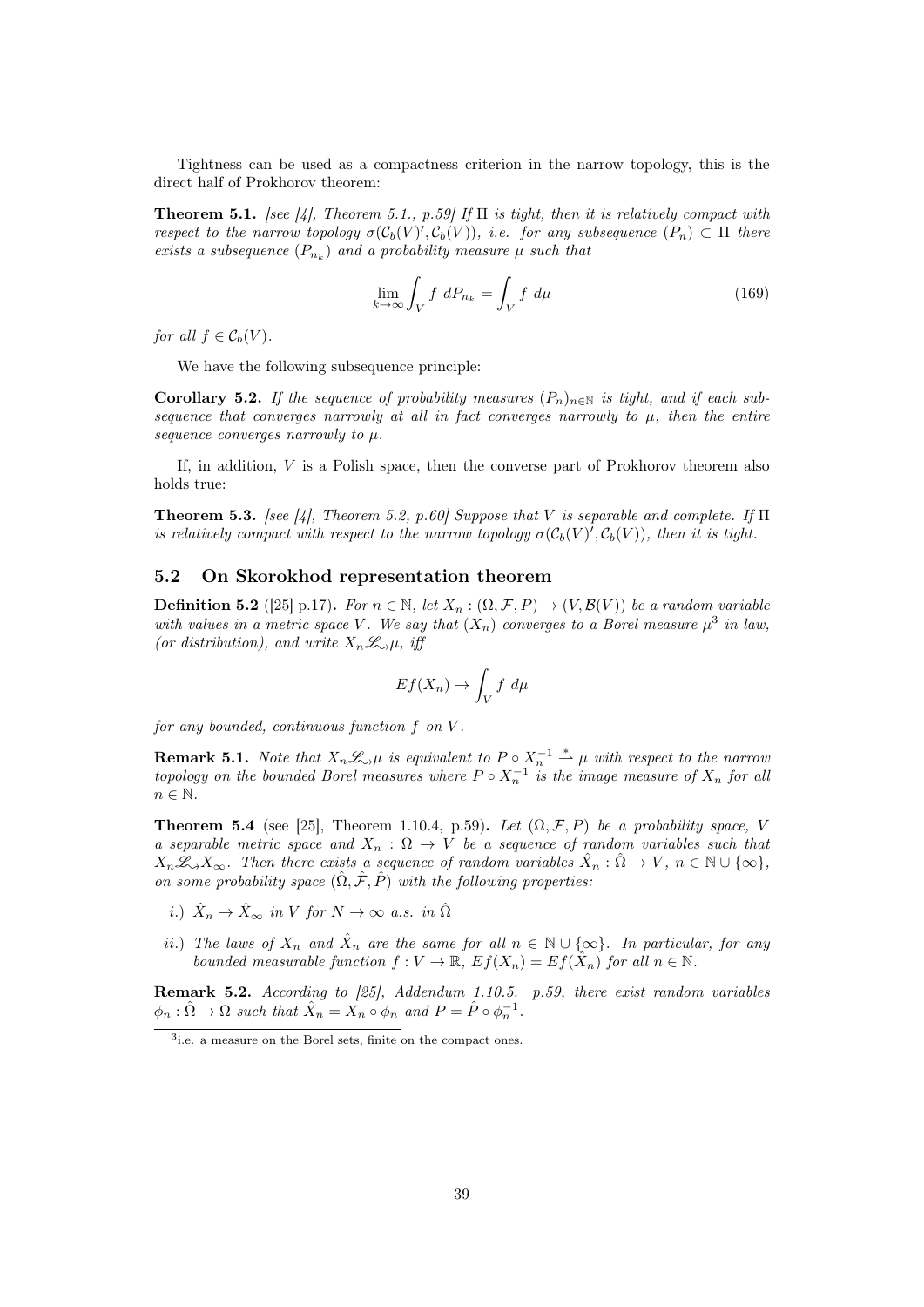#### 5.3 Martingale representation theorem

**Theorem 5.5** (see [8], Theorem 8.2, p.220). Assume  $U, H$  are separable Hilbert spaces, M is a square-inegrable martingale with

$$
\ll M \gg_t = \int_0^t (\Phi \circ Q^{1/2}) \circ (\Phi \circ Q^{1/2})^* ds, t \in [0, T],
$$

where  $U_0 = Q^{1/2}(\mathcal{U})$ ,  $\Phi$  is a predictable,  $HS(\mathcal{U}_0, \mathcal{H})$ -valued process and  $Q$  a given, bounded, symmetric nonnegative operator in U. Then there exists a probability space  $(\overline{\Omega}, \overline{\mathcal{F}}, \overline{P})$ , a filtration  $(\overline{\mathcal{F}}_t)$  and a Q-Wiener process W with values in U, defined on  $( \Omega \times \overline{\Omega}, \mathcal{F} \times \overline{\mathcal{F}}, P \times \overline{P})$ adapted to  $(\mathcal{F}_t \times \overline{\mathcal{F}}_t)$ , such that

$$
M(t,\omega,\overline{\omega})=\int_0^t\Phi(s,\omega,\overline{\omega})\,\,d\overline{W}(s,\omega,\overline{\omega}),\,\,t\in[0,T],
$$

for a.e.  $(\omega, \overline{\omega}) \in (\Omega \times \overline{\Omega})$  where

$$
M(t, \omega, \overline{\omega}) = M(t, \omega), \ \Phi(t, \omega, \overline{\omega}) = \Phi(t, \omega)
$$

for all  $t \in [0, T]$ , a.s. in  $\Omega \times \overline{\Omega}$ .

## 5.4 Technical lemmas

#### 5.4.1 On the Garsia-Rodemich-Rumsey inequality

**Lemma 5.6.** (Garsia-Rodemich-Rumsey inequality, see [13], [23, Ex. 2.4.1]) Let  $q \ge 1$ ,  $\alpha > 1/q$  and  $f : [a, b] \to V$  be continuous, then

$$
||f(s) - f(s')||_V^q \le C_{\alpha, q} |s - s'|^{\alpha q - 1} \int_a^b \int_a^b \frac{||f(t) - f(r)||_V^q}{|t - r|^{\alpha q + 1}} dt dr.
$$
 (170)

## 5.4.2  $W^{\alpha,p}$ -regularity

**Lemma 5.7** ([11], Lemma 2.1., p.369). Let  $K$ ,  $H$  be separable Hilbert spaces and W be a cylindrical Wiener process in K. Assume  $p \geq 2$ ,  $\alpha \in (0, \frac{1}{2})$ . Then, for any progressively measurable process  $f \in L^p(\Omega \times (0,T); HS(K; \mathcal{H}))$  we have

$$
\int_0^{\cdot} f \, dW \in L^p(\Omega; W^{\alpha, p}(0,T; \mathcal{H}))
$$

and there exists a constant  $C(p, \alpha) > 0$  such that

$$
E \|\int_0^{\cdot} f \ dW\|_{W^{\alpha,p}(0,T;\mathcal{H})}^p \leq C(\alpha,p) E \int_0^T \|f(t)\|_{HS(\mathcal{K};\mathcal{H})}^p \ dt.
$$

**Lemma 5.8** ([2], Lemma 3.2). Let V be a Banach space. Assume that  $\tau > 0$  and that  $I_{\tau} =$  ${t_k}_{k=0}^N$  is an equidistant mesh of size  $\tau > 0$  covering  $[0,T]$ . Assume that  $\mathcal{G} \in C([0,T]; V)$ is such that, for every  $k \in \{0, \ldots, N-1\}$  the function

$$
[t_k, t_{k+1}) \ni t \mapsto \mathcal{G}(t)
$$

is affine. Assume that, for some  $p > 1$ ,  $\alpha > 0$  and  $C > 0$  and every  $l \in \{1, \dots N\}$ ,

$$
\tau \sum_{k=0}^{N-l} \|\mathcal{G}(t_{k+l}) - \mathcal{G}(t_k)\|_{V}^p \le C^p t_l^{\alpha p}.
$$

Then, G is uniformly bounded in the Nikolskii space  $N^{\alpha,p}(0,T;V)$  and there exists a constant  $C = C(T) > 0$ , which does not depend on  $\tau > 0$  such that

$$
\|\mathcal{G}\|_{N^{\alpha,p}(0,T;V)} = \sup_{s>0} s^{-\alpha} \|\mathcal{G}(\cdot+s) - \mathcal{G}(\cdot)\|_{L^p(-s,T-s;V)} \leq C.
$$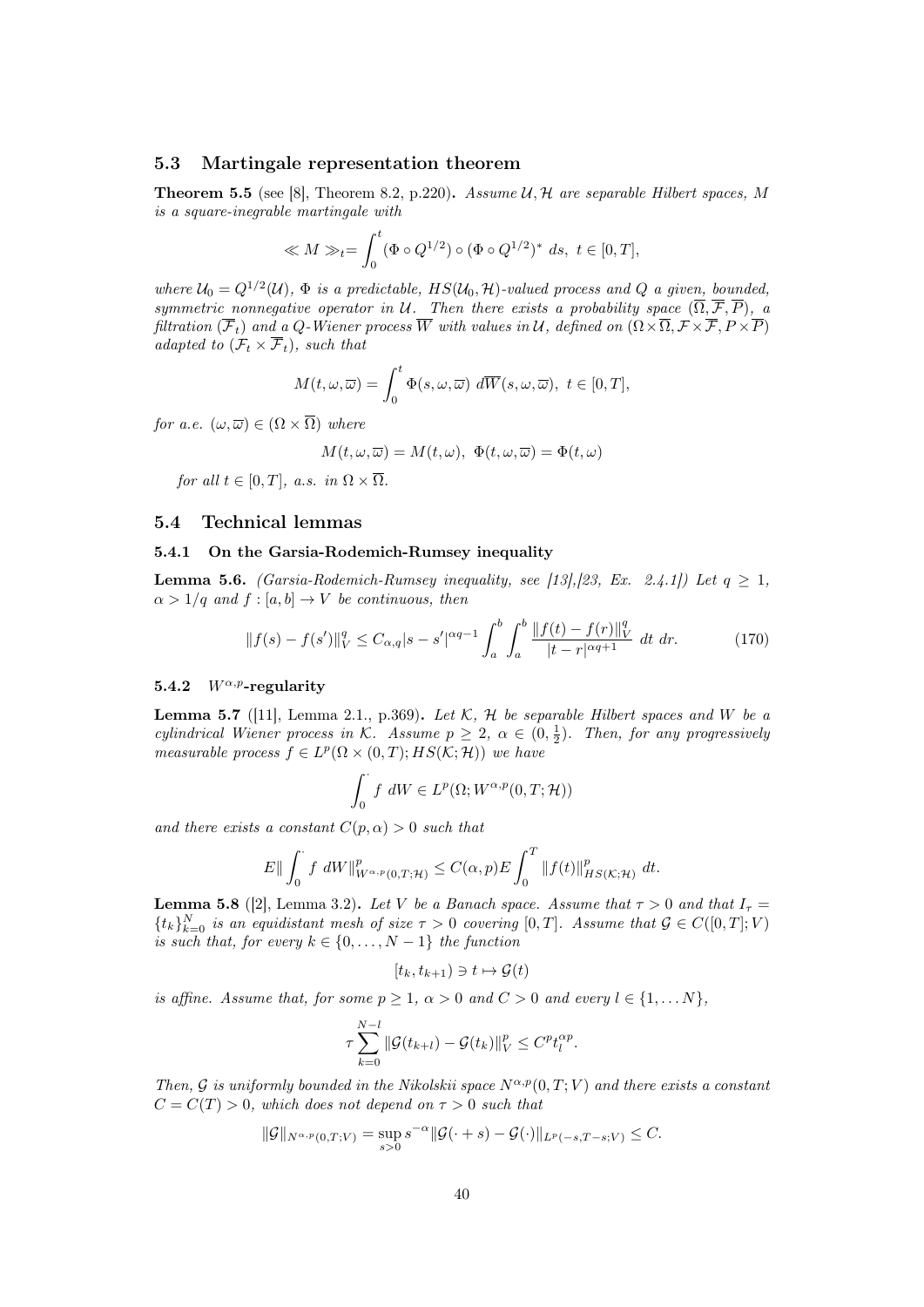#### 5.4.3 Further results

**Lemma 5.9.** Let W be a Banach space which is compactly embedded into  $L^2(0,T; L^2(D))$ and  $p \geq 2$ . For  $\alpha \in (0, \frac{1}{2})$ , the linear space

$$
V := \{ u = v + w, \ v \in \mathcal{W}, \ w \in W^{\alpha, p}(0, T; H_0^1(D)) \} \subset L^2(0, T; L^2(D))
$$

endowed with the norm

$$
||u||_V := \inf_{\substack{v \in \mathcal{W}, \\ w \in W^{\alpha, p}(0,T;L^2(D)), \\ u = v + w}} \max(||v||_{\mathcal{W}}, ||w||_{W^{\alpha, p}})
$$

is a Banach space which is compactly embedded into  $L^2(0,T;L^2(D))$ .

Proof: It follows from [12], Remark 5.13, p.12-13 that  $(V, \|\cdot\|_V)$  is a Banach space. There exists  $C \geq 0$  such that for any  $u \in V$  and any  $v \in W$ ,  $w \in W^{\alpha,p}(0,T; H_0^1(D))$  with  $u = v + w$ 

$$
||u||_{L^{2}(0,T;L^{2}(D))} \leq C \max(||v||_{\mathcal{W}}, ||w||_{W^{\alpha,p}})
$$
\n(171)

and therefore the imbedding  $V \hookrightarrow L^2(0,T; L^2(D))$  is continuous. Let  $(u_n)$  be a bounded sequence in V, i.e. there exists  $R > 0$  such that  $||u_n||_V \leq R$  for all  $n \in \mathbb{N}$ . Let  $n \in \mathbb{N}$  be fixed. According to the definition of the norm in V, for any  $k \in \mathbb{N}$ , there exist  $v_n^k \in \mathcal{W}$ ,  $w_n^k \in W^{\alpha,p}(0,T;H_0^1(D))$  such that  $u_n = v_n^k + w_n^k$  and

$$
||v_n^k||_{\mathcal{W}} \leq R + \frac{1}{k}, ||w_n^k||_{W^{\alpha,p}} \leq R + \frac{1}{k}.
$$

Consequently, choosing  $k = n$  we can construct  $(v_n^n) \subset W$ ,  $(w_n^n) \subset W^{\alpha, p}(0, T; H_0^1(D))$  such that  $u_n = v_n^n + w_n^n$  and

$$
||v_{n}^{n}||_{\mathcal{W}} \leq R + 1, ||w_{n}^{n}||_{W^{\alpha,2}} \leq R + 1
$$

for all  $n \in \mathbb{N}$ . Passing to a not relabeled subsequence if necessary, there exists  $v \in$  $L^2(0,T;L^2(D))$  such that  $v_n^n \to v$  in  $L^2(0,T;L^2(D))$ . Following [21], Corollary 2, p.82,

$$
W^{\alpha,p}(0,T; H_0^1(D)) \hookrightarrow L^2(0,T; L^2(D))
$$

with compact imbedding. Therefore passing to a not relabeled subsequence if necessary, there exists  $w \in L^2(0,T;L^2(D))$  such that  $w_n^n \to w$  in  $L^2(0,T;L^2(D))$ . Therefore, passing to a not relabeled subsequence if necessary,

$$
u_n = v_n^n + w_n^n \to v + w
$$

in  $L^2(0,T; L^2(D))$  and therefore the imbedding  $V \hookrightarrow L^2(0,T; L^2(D))$  is compact.

#### References

- [1] L. Baňas, Z. Brzeźniak, M. Neklyudov and A. Prohl. Stochastic Ferromagnetism. De Gruyter, Berlin/Boston 2014.
- [2] L. Baňas, Z. Brzeźniak, M. Neklyudov and A. Prohl. A convergent finite-element-based discretization of the stochastic Landau-Lifshitz-Gilbert equation. IMA J. Numer. Anal. 34 (2014), no. 2, 502–549.
- [3] J. Vovelle F. Berthelin. Stochastic isentropic euler equations. Preprint, 2016. http://math.univ-lyon1.fr/ vovelle/publications.html.
- [4] P. Billingsley. Convergence of probability measures. Wiley, New York 1999.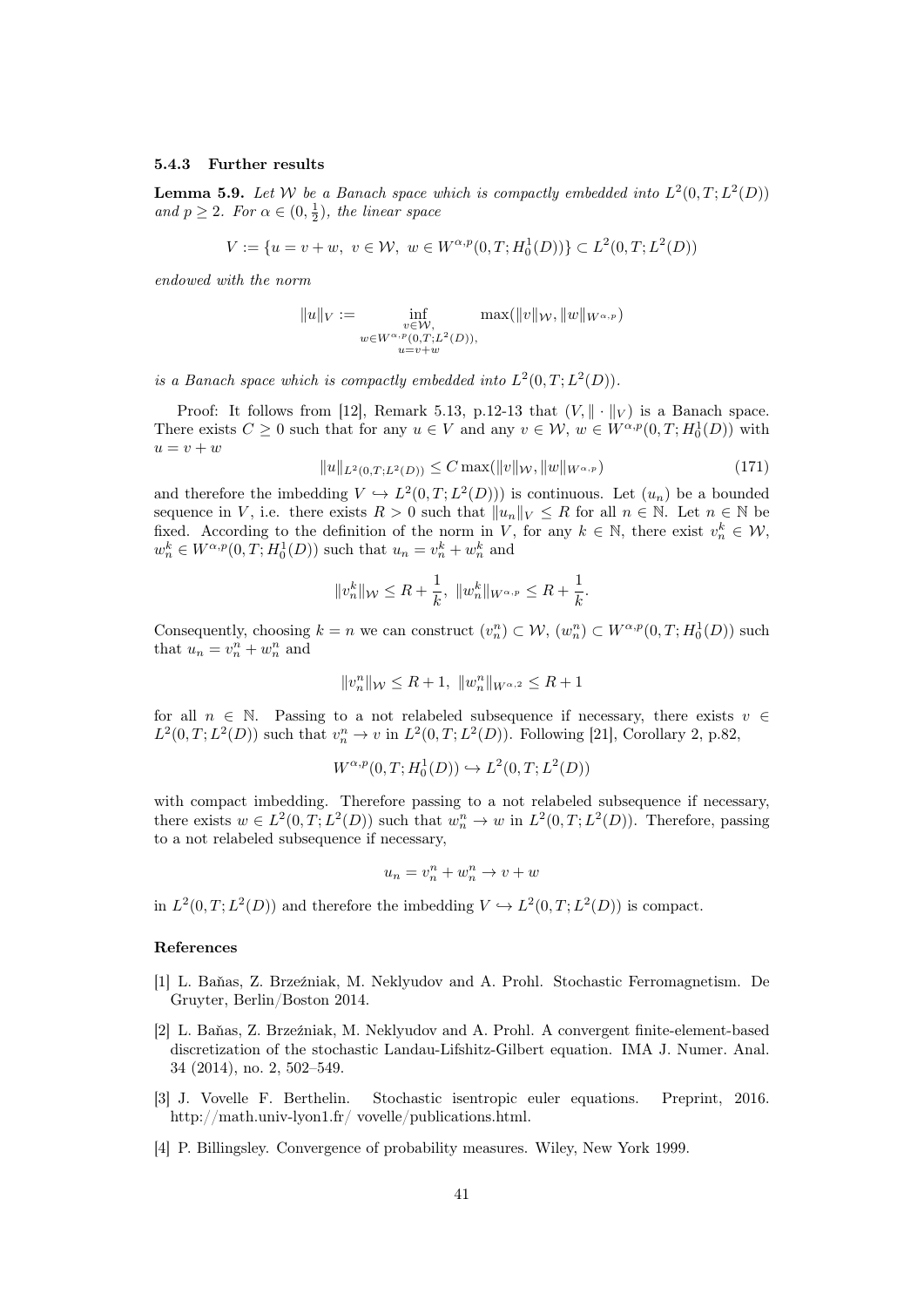- [5] Z. Brzeźniak, B. Goldys, and M. Ondreját. Stochastic geometric partial differential equations. In New trends in stochastic analysis and related topics, volume 12 of Interdiscip. Math. Sci., pages 1–32. World Sci. Publ., Hackensack, NJ 2012.
- [6] Z. Brzeźniak and M. Ondreját. Weak solutions to stochastic wave equations with values in Riemannian manifolds. Comm. Partial Differential Equations, 36 (2011), no. 9, 1624– 1653.
- [7] C. Dellacherie, P.A Meyer. Probabilités et potentiel. Chapitres V-VIII. Théorie des martingales. Revised edition. Actualités Scientifiques et Industrielles, 1385. Hermann, Paris 1980.
- [8] G. Da Prato and J. Zabczyk. Stochastic equations in infinite dimensions. Volume 44 of Encyclopedia of Mathematics and its Applications. Cambridge University Press, Cambridge 1992.
- [9] A. Debussche, N. Glatt-Holtz and R. Temam. Local martingale and pathwise solutions for an abstract fluids model. Phys. D 240 (2011), no. 14-15, 1123–1144.
- [10] R. E. Edwards. Functional analysis. Dover Publications, Inc., New York 1995.
- [11] F. Flandoli and D. Gatarek. Martingale and stationary solutions for stochastic Navier-Stokes equations. Prob. Theory Relat. Fields, 102 (1995), no. 3, 367–391.
- [12] H. Gajewski, K. Gröger and K. Zacharias. Nichtlineare Operatorgleichungen und Operatordifferentialgleichungen. Akademie Verlag, Berlin 1974.
- [13] A. Garsia, E. Rodemich H. Rumsey. A real variable lemma and the continuity of paths of some Gaussian processes. Indiana Univ. Math. Journal 20 (1970/71), 565–578.
- [14] I. Gyöngy and N. Krylov. Existence of strong solutions for Itô's stochastic equations via approximations. Probab. Theory Related Fields, 105 (1996), no. 2, 143–158.
- [15] M. Hofmanová. Degenerate parabolic stochastic partial differential equations. Stochastic Process. Appl., 123 (2013), no. 12, 4294–4336.
- [16] M. Hofmanová and J. Seidler. On weak solutions of stochastic differential equations II. Stoch. Anal. Appl., 31 (2013), no. 4, 663–670.
- [17] M. Ondreját. Stochastic nonlinear wave equations in local Sobolev spaces. Electron. J. Probab., 15 (2010), no. 33, 1041–1091.
- [18] C. Prévôt and M. Röckner. A concise course on stochastic partial differential equations. Volume 1905 of Lecture Notes in Mathematics. Springer, Berlin 2007.
- [19] E. Pardoux. Équations aux dérivées partielles stochastiques non linéaires monotones. PhD thesis, University of Paris Sud 1975.
- [20] T. Roubíček. Nonlinear Partial Differential Equations with Applications. Springer, Basel 2013.
- [21] J. Simon. Compact sets in the space  $L^p(0,T;B)$ . Ann. Mat. Pura Appl. 146 (1987), no. 4, 65–96.
- [22] J. Simon. Sobolev, Besov and Nikolskii fractional spaces: imbeddings and comparisons for vector valued spaces on an interval. Ann. Mat. Pura Appl. 157 (1990), no. 4, 117–148.
- [23] D.W. Stroock and S.R.S. Varadhan. Multidimensional diffusion processes. Springer-Verlag, Berlin/New York 1979.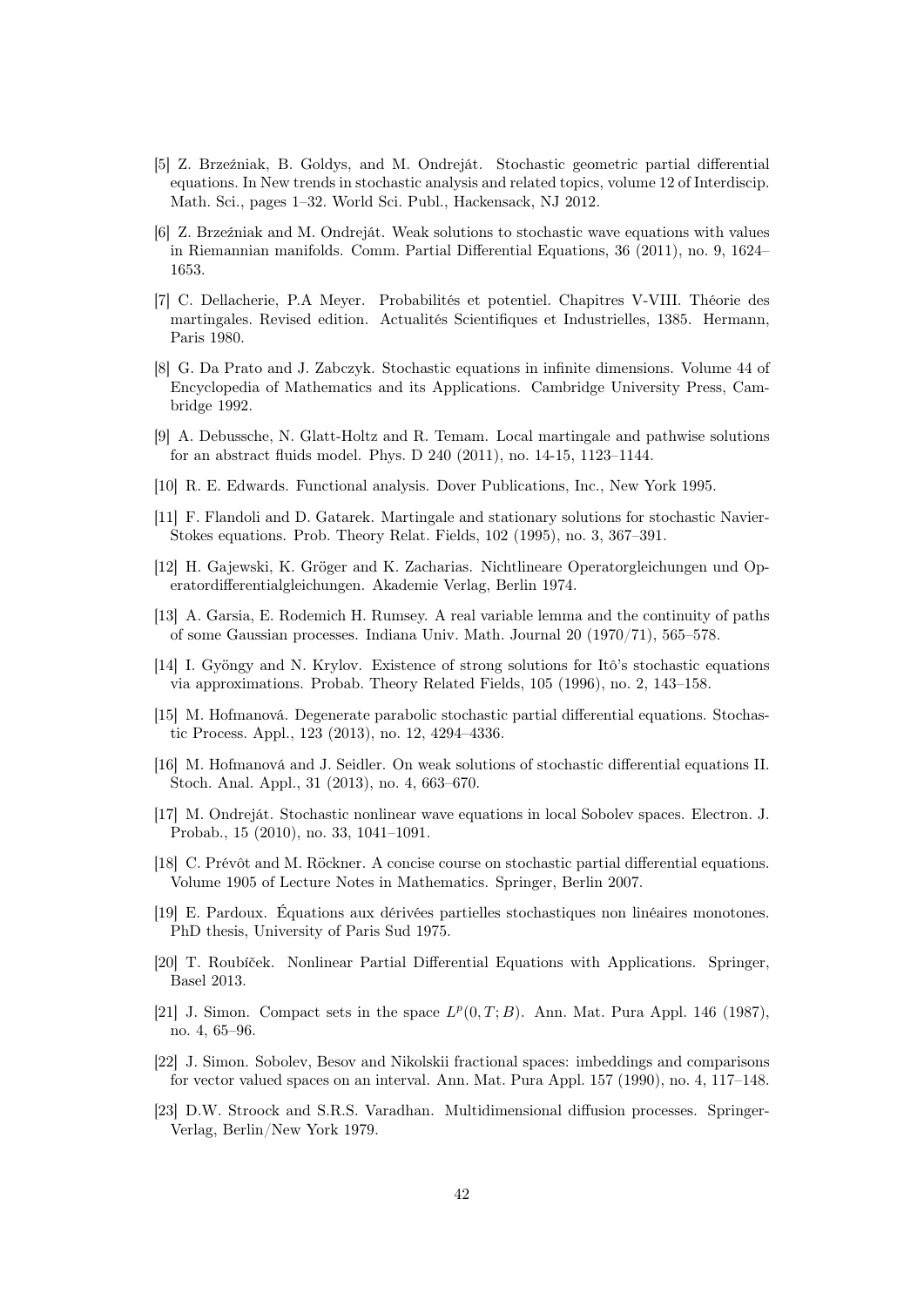- [24] R. Temam. Navier-Stokes equations. Theory and numerical analysis. North-Holland Publishing Co., Amsterdam/New York/Oxford 1977.
- [25] A.W van der Vaart and J.A. Wellner. Weak convergence and empirical processes. Springer, New York 1996.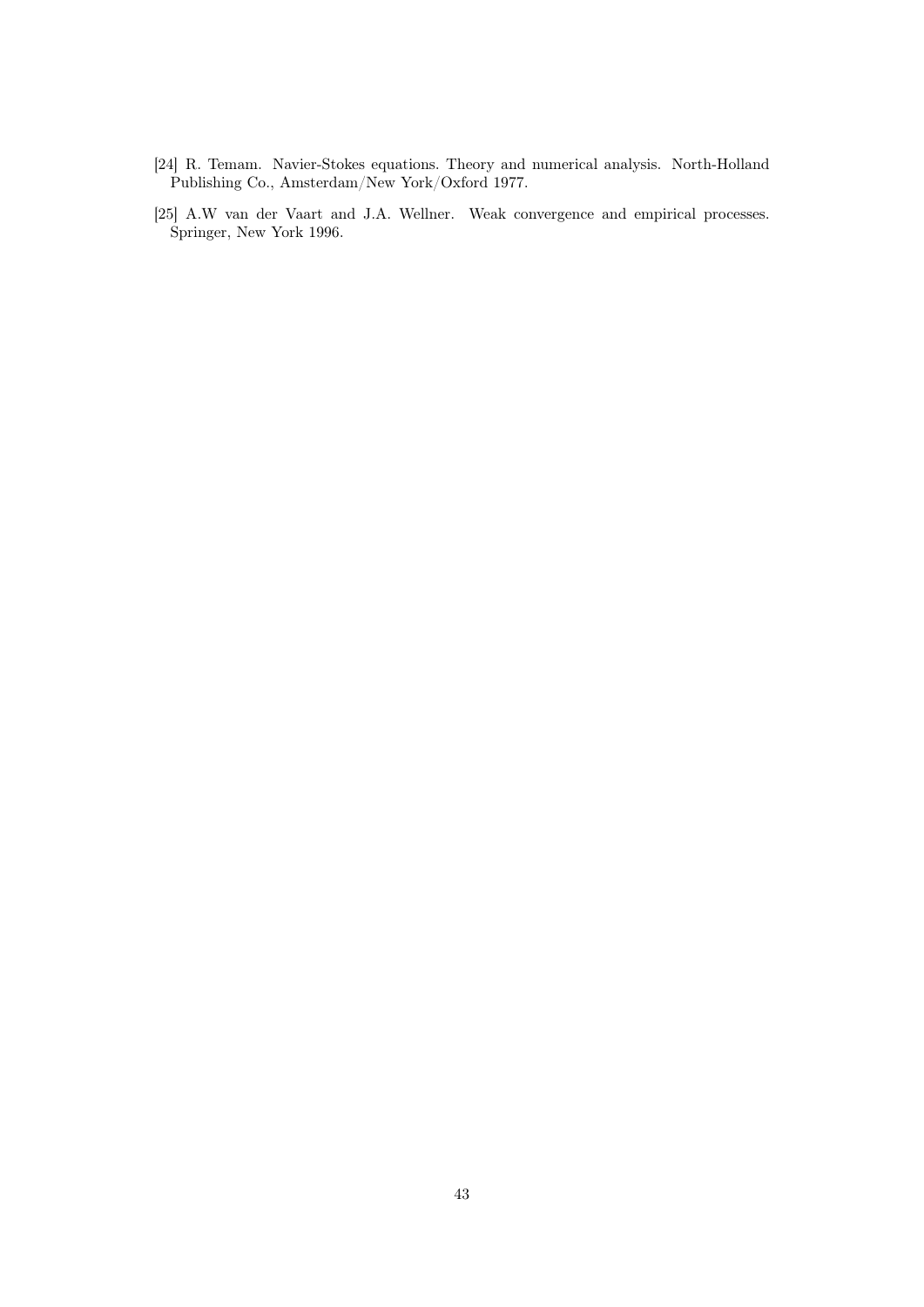IN DER SCHRIFTENREIHE DER FAKULTÄT FÜR MATHEMATIK ZULETZT ERSCHIENENE BEITRÄGE:

- Nr. 769: Mali, O., Muzalevskiy, A., Pauly, D.: Conforming and Non-Conforming Functional A Posteriori Error Estimates for Elliptic Boundary Value Problems in Exterior Domains: Theory and Numerical Tests, 2013
- Nr. 770: Bauer, S., Neff, P., Pauly, D., Starke, G.: Dev-Div- and DevSym-DevCurl-Inequalities for Incompatible Square Tensor Fields with Mixed Boundary Conditions, 2013
- Nr. 771: Pauly, D.: On the Maxwell Inequalities for Bounded and Convex Domains, 2013
- Nr. 772: Pauly, D.: On Maxwell's and Poincaré's Constants, 2013
- Nr. 773: Fried, M. N., Jahnke, H. N.: Otto Toeplitz's "The problem of university infinitesimal calculus courses and their demarcation from infinitesimal calculus in high schools" (1927), 2013
- Nr. 774: Yurko, V.: Spectral Analysis for Differential Operators of Variable Orders on Star-type Graphs: General Case, 2014
- Nr. 775: Freiling, G., Yurko, V.: Differential Operators on Hedgehog-type Graphs with General Matching Conditions, 2014
- Nr. 776: Anjam, I., Pauly, D.: Functional A Posteriori Error Equalities for Conforming Mixed Approximations of Elliptic Problems, 2014
- Nr. 777: Pauly, D.: On the Maxwell Constants in 3D, 2014<br>Nr. 778: Pozzi, P.: Computational Anisotropic Willmore F
- Nr. 778: Pozzi, P.: Computational Anisotropic Willmore Flow, 2014<br>Nr. 779: Buterin, S.A., Freiling, G., Yurko, V.A.: Lectures on th
- Buterin, S.A., Freiling, G., Yurko, V.A.: Lectures on the Theory of entire Functions, 2014
- Nr. 780: Blatt, S., Reiter. Ph.: Modeling repulsive forces on fibres via knot energies, 2014
- Nr. 781: Neff, P., Ghiba, I.-D., Lankeit, J.: The exponentiated Henckylogarithmic strain energy. Part I: Constitutive issues and rankone convexity, 2014
- Nr. 782: Neff, P., Münch, I., Martin, R.: Rediscovering G.F. Becker's early axiomatic deduction of a multiaxial nonlinear stressstrain relation based on logarithmic strain, 2014
- Nr. 783: Neff, P., Ghiba, I.-D., Madeo, A., Placidi, L., Rosi, G.: A unifying perspective: the relaxed linear micromorphic continuum, 2014
- Nr. 784: Müller, F.: On  $C^{1/1/2}$ -regularity of *H*-surfaces with a free boundary, 2014
- Nr. 785: Müller, F.: Projectability of stable, partially free *H*-surfaces in the non-perpendicular case, 2015
- Nr. 786: Bauer S., Pauly, D.: On Korn's First Inequality for Tangential or Normal Boundary Conditions with Explicit Constants, 2015
- Nr. 787: Neff, P., Eidel, B., Martin, R.J.: Geometry of logarithmic strain measures in solid mechanics, 2015
- Nr. 788: Borisov, L., Neff, P., Sra, S., Thiel, Chr.: The sum of squared logarithms inequality in arbitrary dimensions, 2015
- Nr. 789: Bauer, S., Pauly, D., Schomburg, M.: The Maxwell Compactness Property in Bounded Weak Lipschitz Domains with Mixed Boundary Conditions, 2015
- Nr. 790: Claus, M., Krätschmer, V., Schultz, R.: WEAK CONTINUITY OF RISK FUNCTIONALS WITH APPLICATIONS TO STOCHASTIC PROGRAMMING, 2015
- Nr. 790a: Claus, M., Krätschmer, V., Schultz, R.: WEAK CONTINUITY OF RISK FUNCTIONALS WITH APPLICATIONS TO STOCHASTIC PROGRAMMING (Revision), 2015/2016
- Nr. 791: Bauer, S., Pauly, D.: On Korn's First Inequality for Mixed Tangential and Normal Boundary Conditions on Bounded Lipschitz-Domains in  $R^N$ , 2016
- Nr. 792: Anjam, I., Pauly, D.: Functional A Posteriori Error Control for Conforming Mixed Approximations of Coercive Problems with Lower Order Terms, 2016
- Nr. 793: Herkenrath, U.: "ARS CONJECTANDI" UND DIE NATUR DES ZUFALLS, 2016